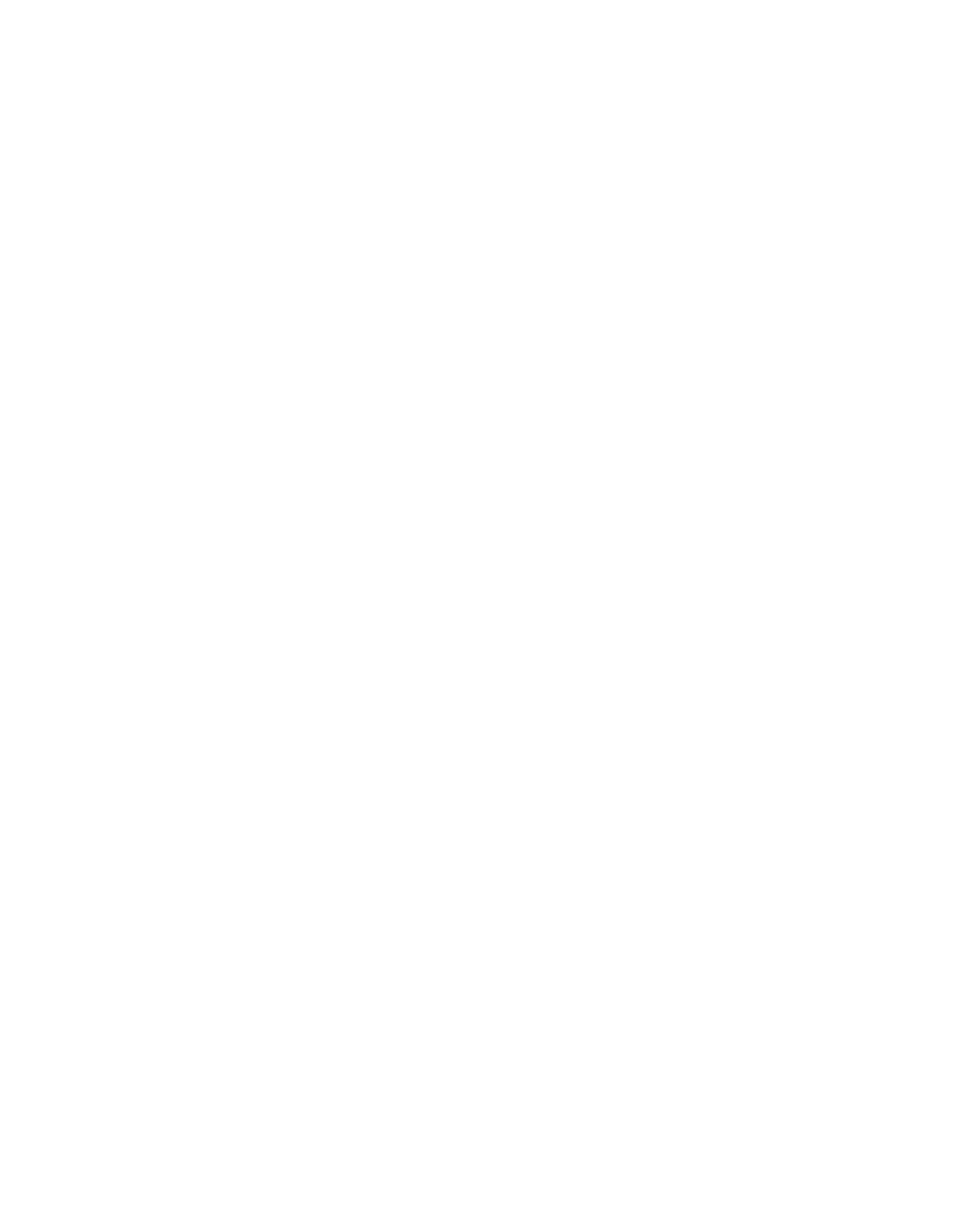### INTERNATIONAL MONETARY FUND

### REPUBLIC OF CROATIA

#### **Third Review Under the Stand-By Arrangement**

Prepared by European Department (in consultation with other departments)

Approved by Poul Thomsen and Anthony Boote

September 15, 2006

The 20-month, SDR 97 million (26.6 percent of quota) Stand-By Arrangement, which the authorities treat as precautionary, was approved on August 4, 2004 (when the Executive Board also concluded the 2004 Article IV consultation). On March 29, 2006, the Board completed the second review, augmented the SBA by SDR 2 million, and extended it by seven months through November 15, 2006.

Discussions on the third review took place during May 23–June 2. The mission comprised Messrs. Demekas (head), Gueorguiev, Moore (EUR), and Hilaire (PDR) and was assisted by Mr. Vamvakidis, Resident Representative. Staff met Prime Minister Sanader; Deputy Prime Minister Polančec; Finance Minister Šuker; Health Minister Ljubičić; Economy Minister Vukelić; Croatian National Bank (CNB) Governor Rohatinski; other senior officials; and representatives of political parties and the private sector. Mr. Christofides (OED) attended some of the meetings.

The authorities intend to publish this report and attached letter to the Managing Director.

The current minority government of the Croatian Democratic Union (HDZ), supported by six other parties, was formed in early 2004. The next parliamentary elections are due in late 2007.

On October 3, 2005, Croatia started accession negotiations with the EU. The European Commission assessed in its 2005 Progress Report that Croatia can be regarded as a functioning market economy that should be able to cope with the competitive pressures within the Union in the medium term provided it continues its reforms (economic criteria for membership).

On July 7, parliament reappointed Mr. Rohatinski as Governor of the Croatian National Bank for a second 6-year term.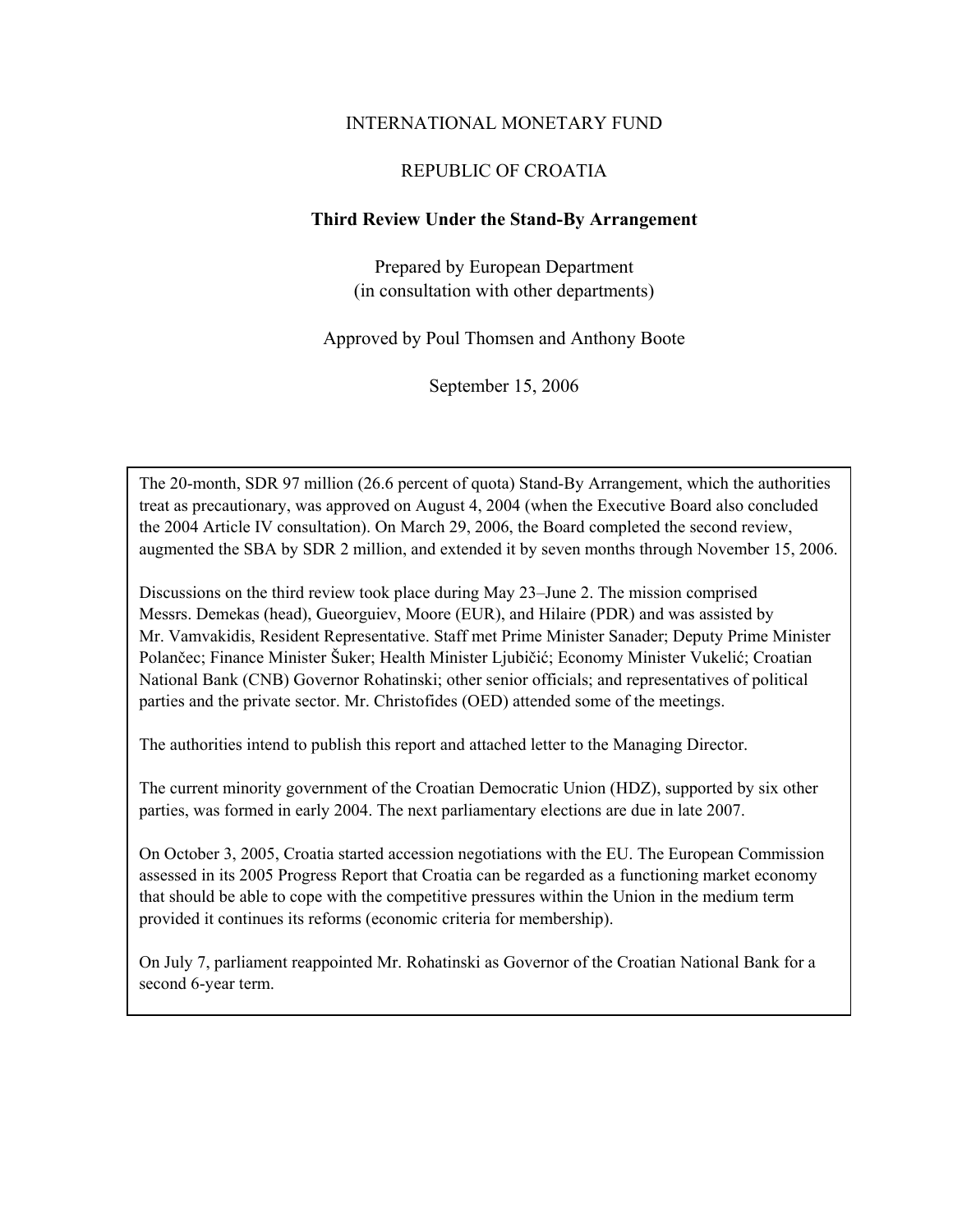| Contents | Page |
|----------|------|
|          |      |

| $\mathbf{I}$ . |                                                                             |  |
|----------------|-----------------------------------------------------------------------------|--|
|                | A.                                                                          |  |
|                | <b>B.</b>                                                                   |  |
| II.            |                                                                             |  |
| III.           |                                                                             |  |
|                | A.                                                                          |  |
|                | <b>B.</b>                                                                   |  |
|                | $C_{\cdot}$                                                                 |  |
| IV.            |                                                                             |  |
| V.             |                                                                             |  |
|                | <b>Text Boxes</b>                                                           |  |
| 1.             |                                                                             |  |
| 2.             |                                                                             |  |
| 3 <sub>1</sub> |                                                                             |  |
| Figures        |                                                                             |  |
| 1.             |                                                                             |  |
| 2.             |                                                                             |  |
| 3.             | Croatia and Selected European Countries: Competitive Indicators, 2000–06 10 |  |
| 4.             |                                                                             |  |
| Tables         |                                                                             |  |
| $\mathbf{1}$ . |                                                                             |  |
| 2.             |                                                                             |  |
| 3.             |                                                                             |  |
| 4.             |                                                                             |  |
| 5.             |                                                                             |  |
| 6.             |                                                                             |  |
| 7.             |                                                                             |  |
| 8.             |                                                                             |  |
| 9.             |                                                                             |  |
| 10.            |                                                                             |  |
| 11.            |                                                                             |  |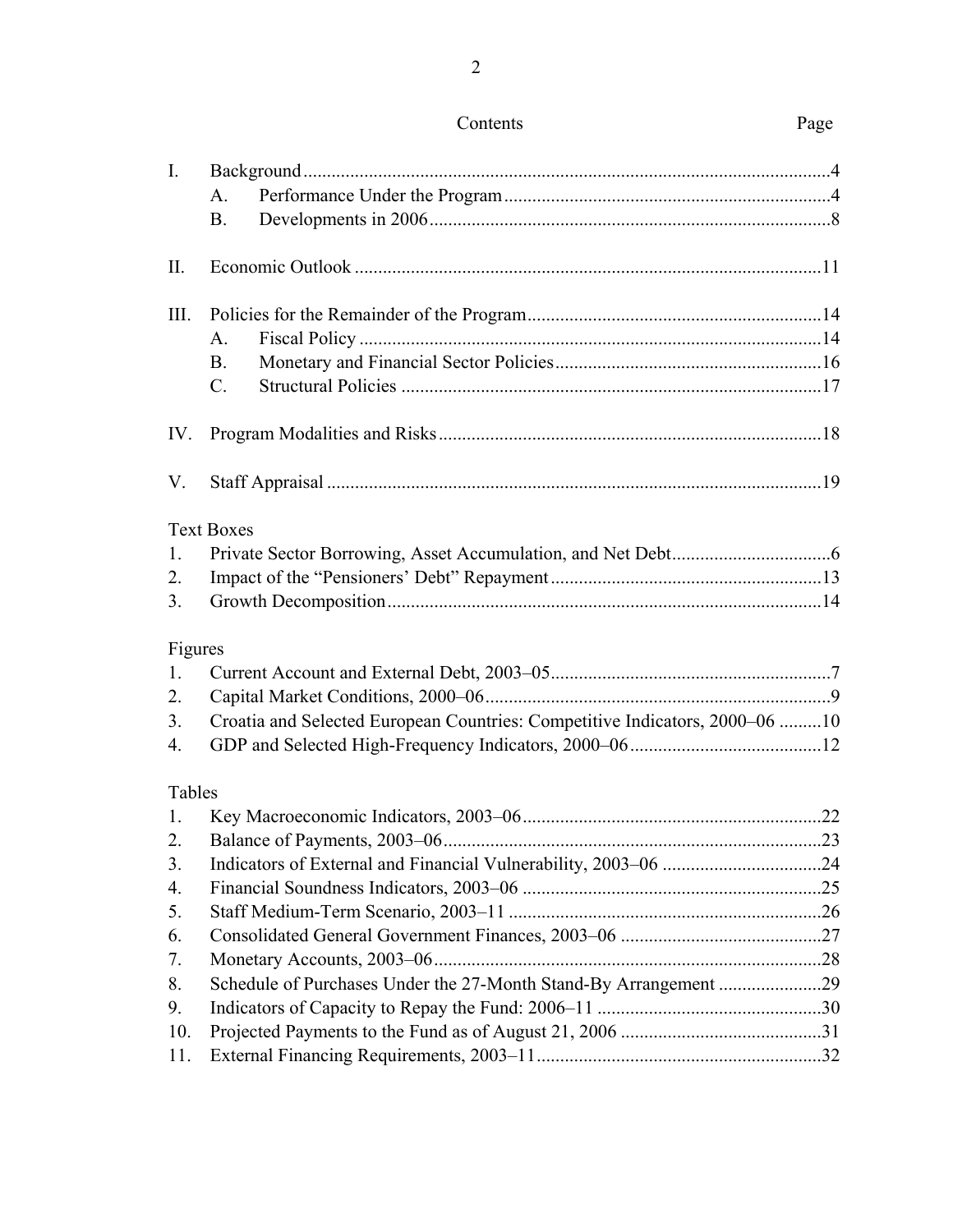# Appendices

| $I_{\cdot}$ |                  |  |
|-------------|------------------|--|
| II.         |                  |  |
| III.        |                  |  |
| IV.         |                  |  |
|             | Appendix Figures |  |
| 5.          |                  |  |
|             |                  |  |
|             | Appendix Tables  |  |
|             |                  |  |
|             |                  |  |
|             | Attachment       |  |
|             |                  |  |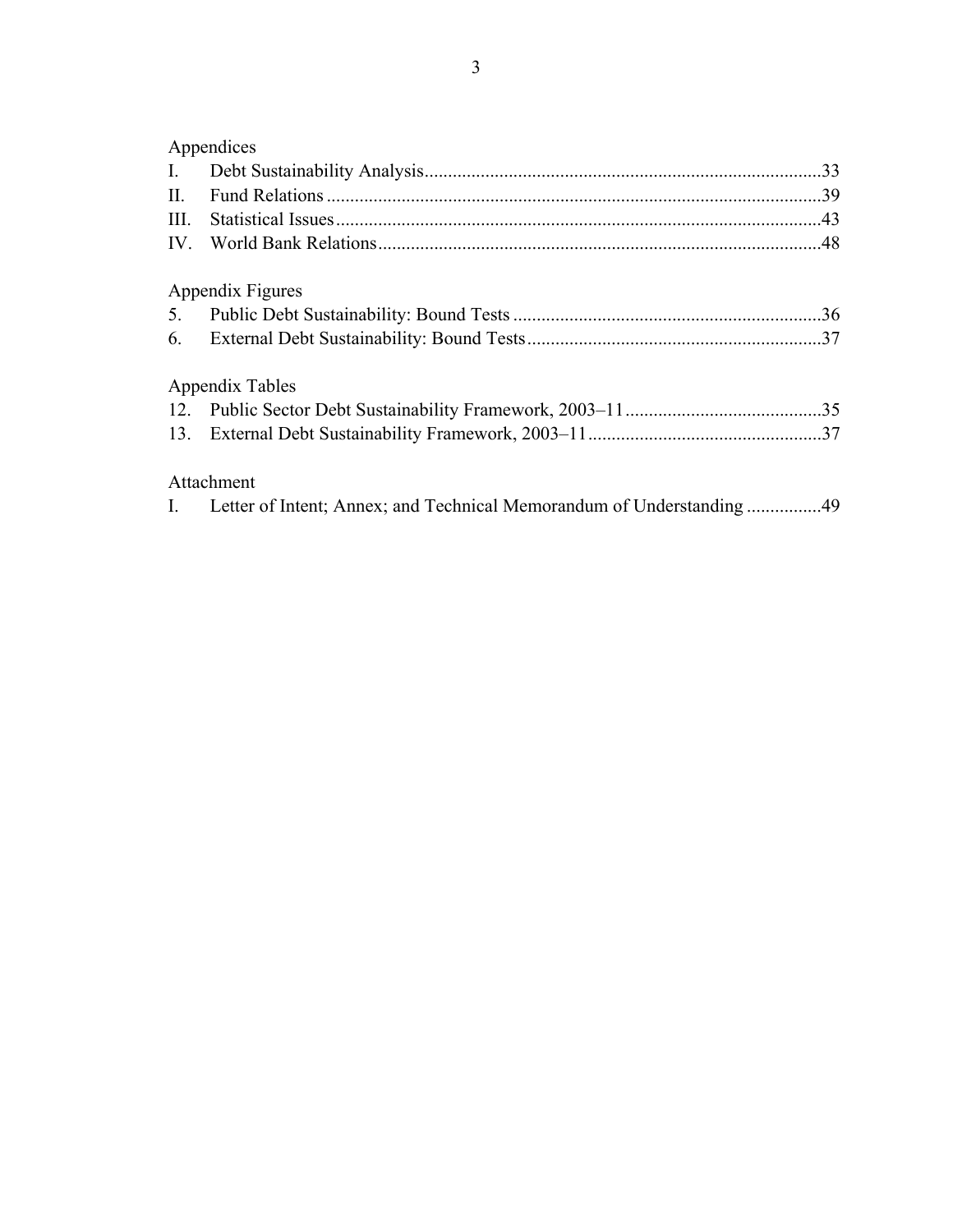#### **I. BACKGROUND**

#### **A. Performance Under the Program**

1. **The Stand-By Arrangement (SBA), approved in 2004 to support policies aimed at mitigating external vulnerabilities, has entered its final months**. Policies under the SBA have sought to reduce Croatia's savings-investment imbalance and stabilize the external debt-to-GDP ratio. Given the focus of monetary policy on exchange rate stability, the main plank of the authorities' strategy has been a substantial fiscal and quasi-fiscal adjustment, accompanied by measures to safeguard financial sector stability and accelerate structural reform. The structural agenda of the original program, which had been focused on fiscal transparency, expenditure and debt management, and privatization was substantially expanded at the first review in September 2005 in the areas of tax administration, civil service reform, state aid and subsidies, pensions, and health. In March 2006, at the time of the second review, the SBA was augmented and extended through November 2006, and a third and final review was added, *inter alia* to examine the possible macroeconomic impact of the planned "pensioners' debt" repayments (IMF Country Report No. 06/128).

2. **Policy implementation under the program has generally been good, although there have been delays in the execution of the structural agenda**. The government reduced the fiscal and quasi-fiscal balance (general government plus quasi-fiscal operations of the Croatian Development Bank—HBOR) to 4.2 percent of GDP in 2005, consistent with the program, an adjustment of 2.6 percentage points from 2003; an additional one percentage point of GDP of adjustment is planned this year. All end-June 2006 performance criteria (PCs) were met (Annex Table 1).<sup>1</sup> Structural reforms have also moved ahead broadly as planned, with the important exceptions of enterprise reform and privatization, where progress has been slower than expected (Annex Table 2). Three structural benchmarks were observed in the areas of banking supervision, health reform, and on preparing a plan for the privatization of the state-owned insurance company CO (which will be merged with the state-owned bank HPB and subsequently privatized). Two other end-June 2006 benchmarks, however, were not met: the government is continuing work on a national plan for shipyard restructuring in consultation with the European Commission, as well as on the third phase of privatization of the telecommunications company (HT) and the second phase of privatization

1

 $1$  The end-March PC on the general government deficit was missed: although revenue exceeded program targets by HRK 694 million (triggering the revenue adjustor) and central government spending was kept under control, local governments overspent targets by HRK 290 million. Also, the end-March target on the deficit of HBOR was exceeded because the HBOR Supervisory Board adjusted its annual lending target in line with the program only in mid-March. In both cases, the authorities took corrective measures in the second quarter and brought the program back on track.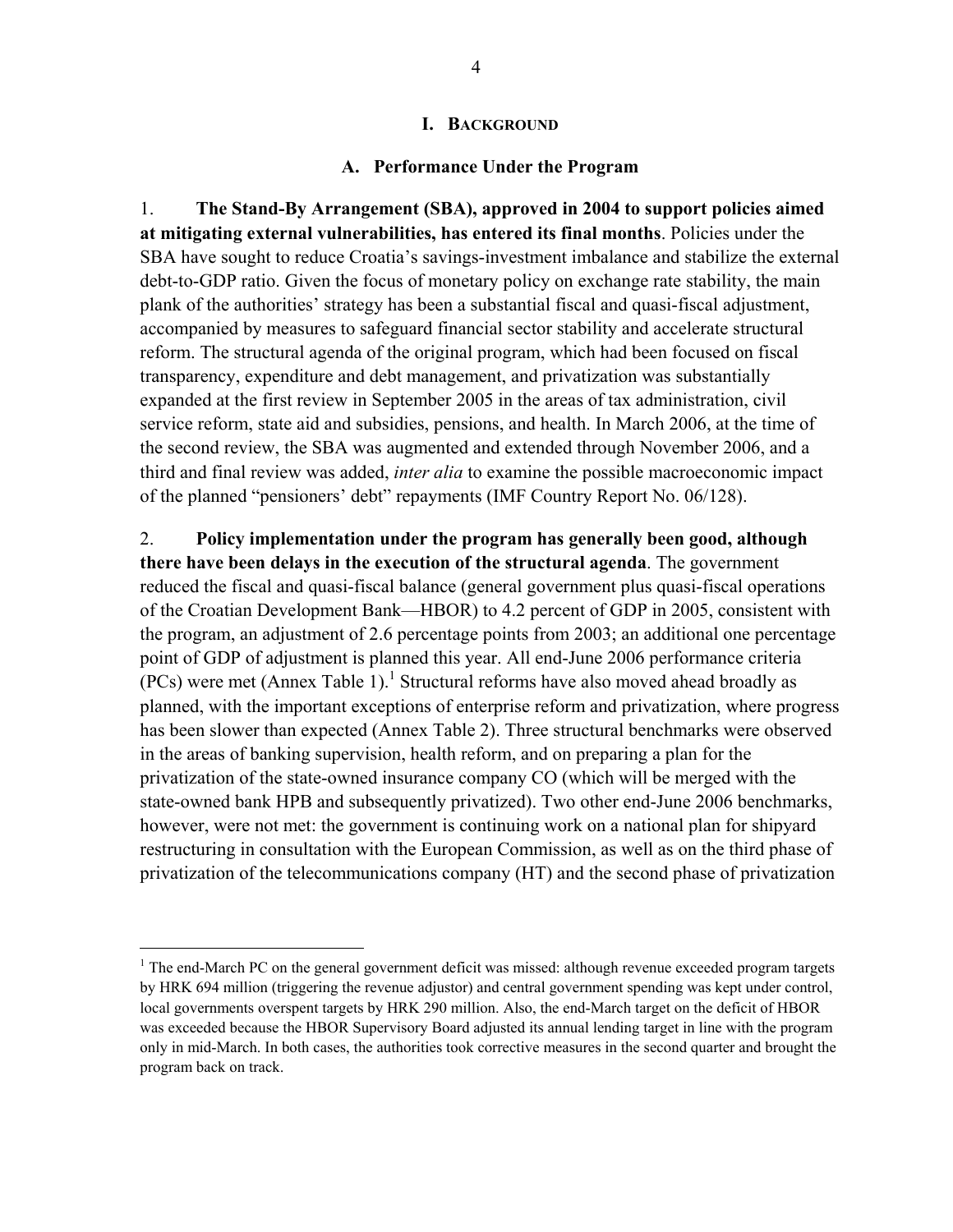of the oil company (INA). The authorities are taking steps to ensure completion of these transactions by end-2006.

3. **The current account has improved broadly as planned during the program period, albeit unevenly**. After correcting for statistical revisions (discussed in IMF Country Report No. 06/128), the current account improved by  $1\frac{1}{2}$  percentage points of GDP in 2004 but widened last year to 6.3 percent of GDP (Tables 1  $\&$  2). The widening in 2005 was entirely due to the impact of oil prices, as the non-energy current account deficit continued shrinking on the back of stronger-than-programmed exports. During 2004-05, the improvement in the non-energy current account balance was 1¾ percentage points.

4. **External debt has continued to edge upwards reflecting private sector portfolio decisions, but there is evidence that net external debt may have started to decline**. Gross debt reached 82.5 percent of GDP at end-2005,<sup>2</sup> 2.2 percentage points above end-2004; by comparison, this ratio had risen by 5 percentage points in 2004 and 14 percentage points in 2003 (Figure 1). Gross debt increased further to 84.4 percent by end-June, mainly reflecting higher borrowing by foreign-owned banks. These hikes reflected private portfolio decisions: private foreign borrowing during 2004–05 was 7 percentage points of GDP above program projections, reflecting both banks and—increasingly—enterprises borrowing directly from abroad; in contrast, the government reduced its foreign indebtedness by shifting budget financing to domestic sources. At 46.4 percent of GDP at end-June, measured net external debt—defined as gross debt minus official reserves and commercial bank foreign assets—is much lower, but has also risen. Measured net debt, however, does not capture nonbank private sector foreign assets. Flow-of-funds analysis suggests that these have increased substantially and the true net external debt ratio may have declined in 2005 (Box 1). Reflecting higher-than-expected capital inflows, gross official reserves reached  $\epsilon$  8.7 billion (5 months of imports GNFS) at end-June, exceeding program projections by over €  $1\frac{1}{4}$  billion.

1

<sup>&</sup>lt;sup>2</sup> IMF Country Report No. 06/128 reported this figure as 84.7 percent. The difference is due to a March 2006 revision of national accounts by the Statistical Office that resulted in an upward revision to historical GDP estimates by about 3 percent.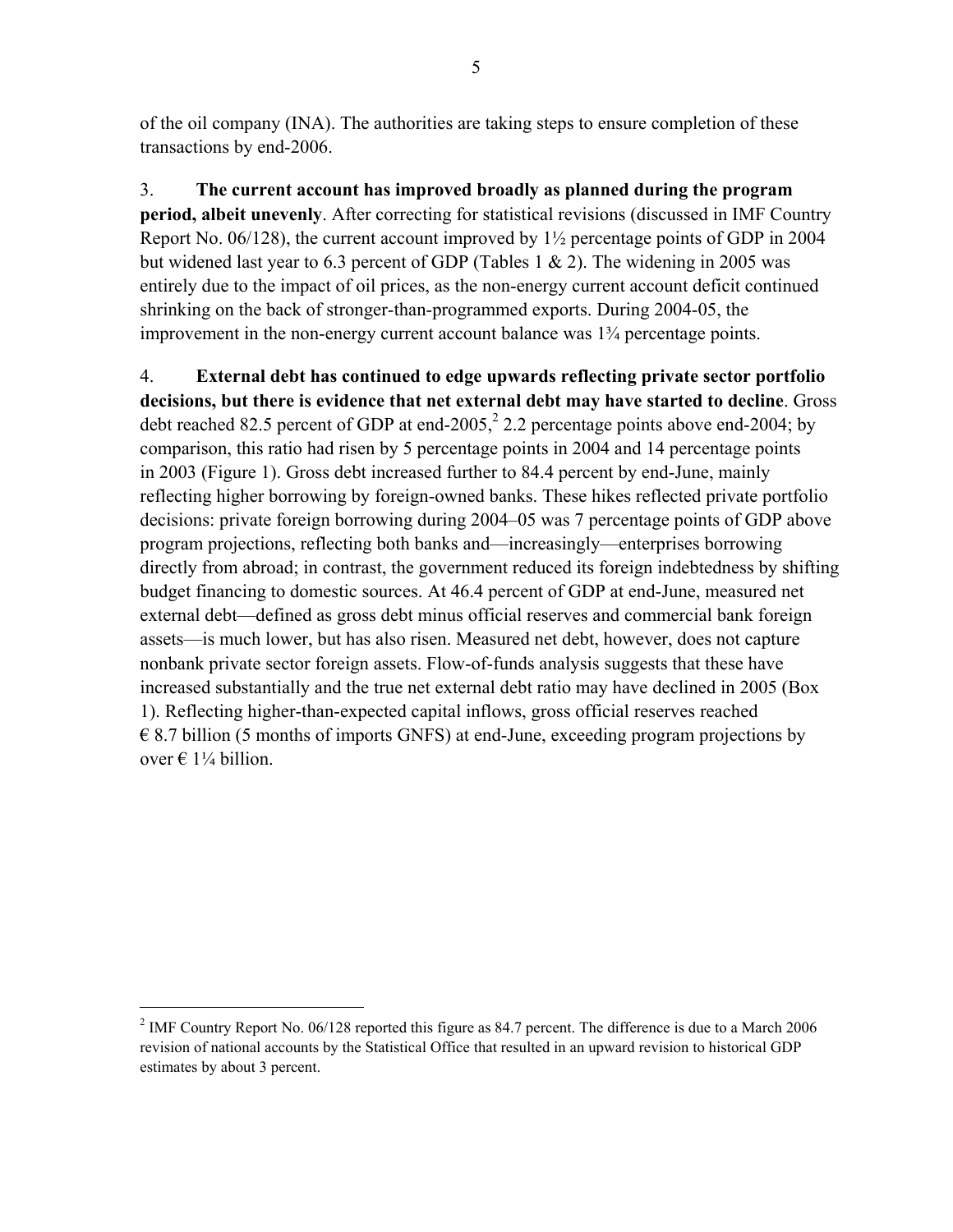## **Box 1. Private Sector Borrowing, Asset Accumulation, and Net Debt**

**A flow-of-funds analysis points to excess foreign borrowing by the private sector in 2005**. The flow-offunds framework shows how the saving-investment balances of the main sectors are financed through acquisition of assets and liabilities across sectors and with the rest of the world, using data from the national accounts, government, balance of payments, and monetary statistics. In the case of Croatia, while government financing roughly matched the government's S-I balance, private sector borrowing exceeded its financing need by almost 7 percentage points of GDP.

**Aside from statistical discrepancies, the counterpart of this borrowing is likely to reflect unrecorded accumulation of foreign assets by the private sector**. Private sector assets fall in three categories: claims against the government, against domestic banks, and against nonresidents. The change in private sector claims against the government and domestic banks (which are reliably recorded) is already captured in the table below; therefore, the residual (excess financing) likely reflects the change in claims against nonresidents, which are not recorded in the balance of payments and debt statistics.

**This residual is higher than the increase in total measured net debt**, which amounted to 5.4 percentage points of GDP in 2005. Although BOP data weaknesses (IMF Country Report No. 04/253) mean that the conclusions of this analysis should be treated with caution, this finding strongly suggests that true net debt may have actually declined.

|                                                           | Domestic<br>economy<br>$A(=B+C+D)$ | General<br>government<br>B | Private<br>sector<br>C | Banking<br>system<br>D | Rest of<br>the world<br>Ε |
|-----------------------------------------------------------|------------------------------------|----------------------------|------------------------|------------------------|---------------------------|
| <b>Saving-investment balances</b>                         | $-8.0$                             | $-3.3$                     | $-4.8$                 | 0.0                    | $8.0$ 1/                  |
| Foreign financing                                         |                                    |                            |                        |                        |                           |
| Nonmonetary<br>Direct investment<br>Net foreign borrowing | 3.8<br>5.5                         | $-1.9$                     | 3.8<br>7.4             |                        | $-3.8$<br>$-5.5$          |
| Monetary<br>Change in net foreign liabilities             | 3.7                                |                            |                        | 3.7                    | $-3.7$                    |
| Domestic financing                                        |                                    |                            |                        |                        |                           |
| Monetary<br>Domestic credit<br>Broad money                |                                    | 3.2                        | 8.8<br>$-6.4$          | $-12.0$<br>6.4         |                           |
| <b>Nonbank</b>                                            |                                    | 2.3                        | $-2.3$                 |                        |                           |
| <b>Total financing</b>                                    | 13.0                               | 3.6                        | 11.3                   | $-1.9$                 | $-13.0$                   |
| <b>Excess financing ("asset accumulation")</b>            | 5.0                                | 0.3                        | 6.6                    | $-1.9$                 | $-5.0$                    |

**Croatia: Flow of Funds, 2005** (In percent of GDP)

Sources: Croatian National Bank, Central Statistics Bureau, and Fund staff estimates.

1/ Differs from the current account deficit because of the discrepancy between BOP and national accounts sources for exports and imports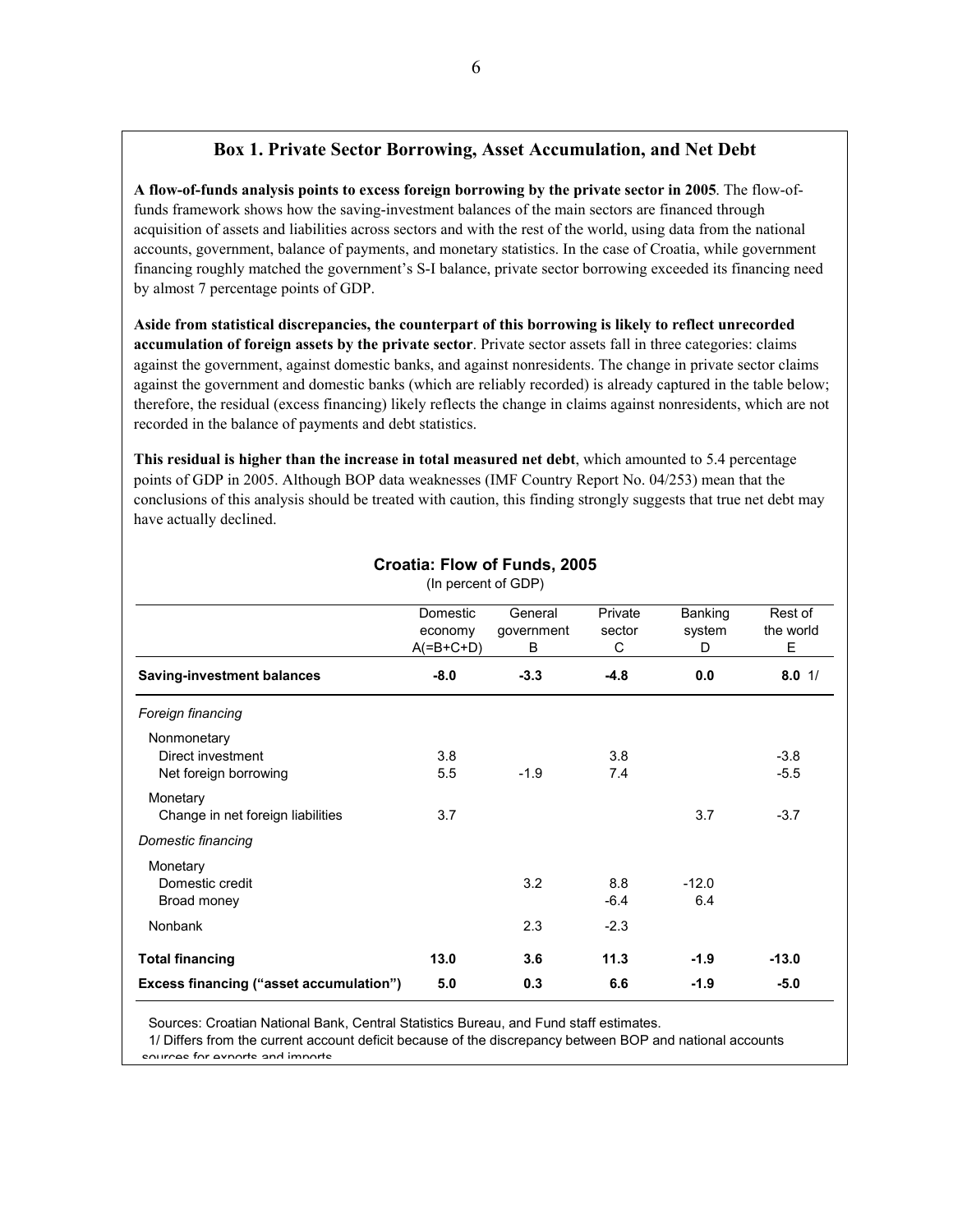

# Figure 1. Croatia: Current Account and External Debt, 2003–05

*But private sector foreign borrowing rose sharply ...*

*... and total external debt kept creeping up.*



Sources: Croatian National Bank and Fund staff calculations.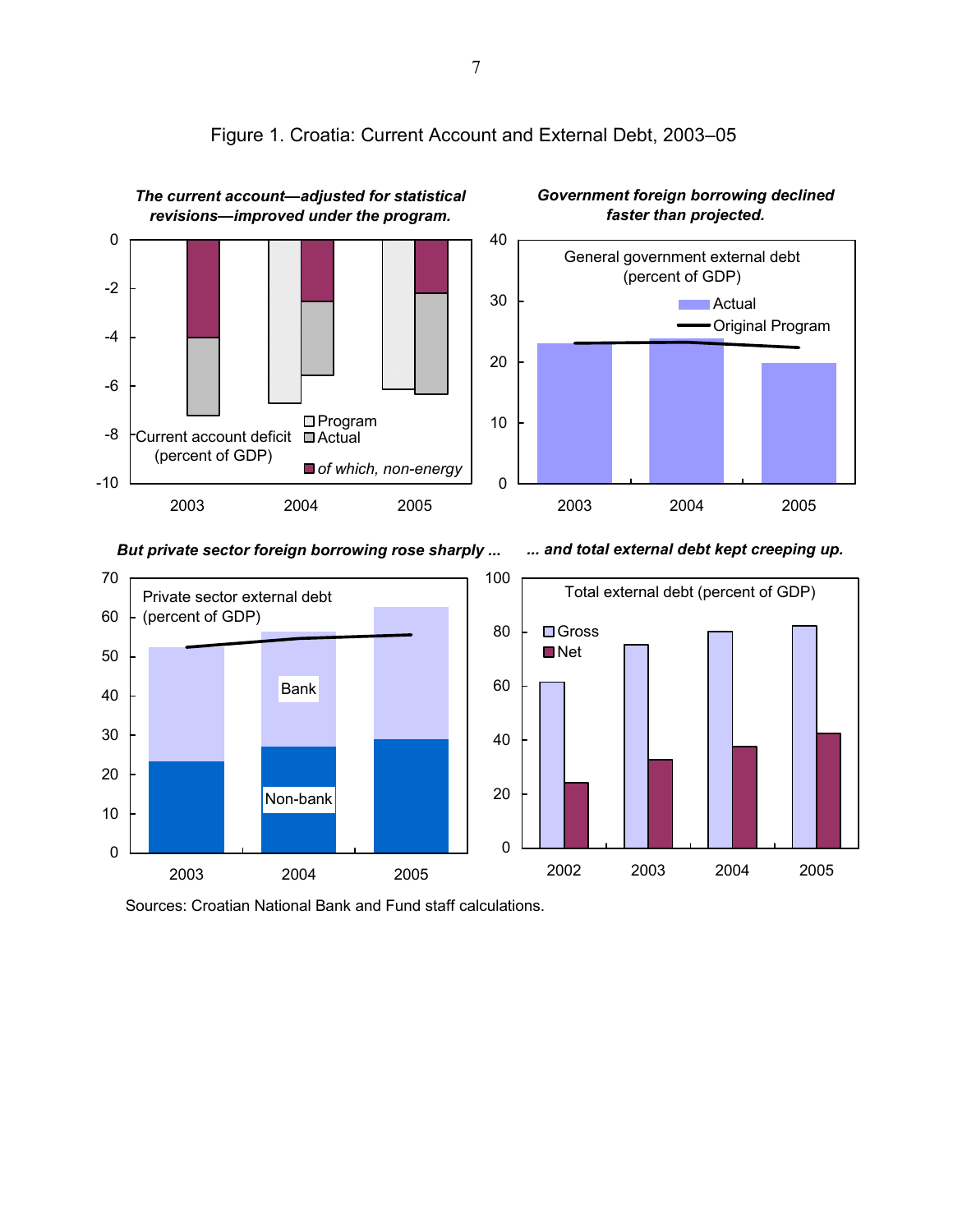5. **The economy's debt-carrying capacity and market access have improved**. Market confidence has been strong and bond spreads remain at historically low levels, despite recent volatility in emerging markets (Figure 2). Despite the higher debt stock, stronger exports and higher reserves have kept the debt-service ratio below, and reserve coverage above, original program projections. Official reserves remain well above short-term foreign debt (Table 3).





6. **Economic growth has picked up, powered by private investment, while inflation remains moderate**. The pace of activity started strengthening toward the end of last year. Real GDP growth averaged 4.3 percent in 2005 as a whole, up from 3.8 percent in 2004. Exports performed better than expected and competitiveness indicators remain benign (Figure 3). This year, private investment has gained further momentum, more than offsetting the impact of declining public investment; a surge in investment in 2006 Q1 boosted real GDP growth to 6 percent year-on-year. The 12-month CPI inflation rate was 3.4 percent at end-July 2006, with core inflation (excluding energy and administered prices) at 2½ percent.

7. **Despite the pickup in lending and external liabilities, monetary growth remains only slightly above program expectations**. While reserves are higher than envisaged under the program (5.2 months of next year's imports of GNFS at end-June), growth in broad money picked up in June (14.4 percent year-on-year) and is now slightly above the envisaged range for 2006 of 10–13 percent. The kuna has been subject to moderate appreciation pressures, though CNB interventions have limited the actual appreciation to 1 percent against the euro in the year to August.

8. **The financial sector remains liquid and well capitalized, though foreign exchange-linked credit risk is a concern**. Financial soundness indicators show adequate capitalization and improving asset quality (Table 4), despite the pick-up in credit to households since mid-2005. Most households seem exposed to some currency risk: 80 percent of long-term bank loans to households are linked to foreign currency, with a high proportion of new credits in Swiss francs; and while households' foreign-currency deposits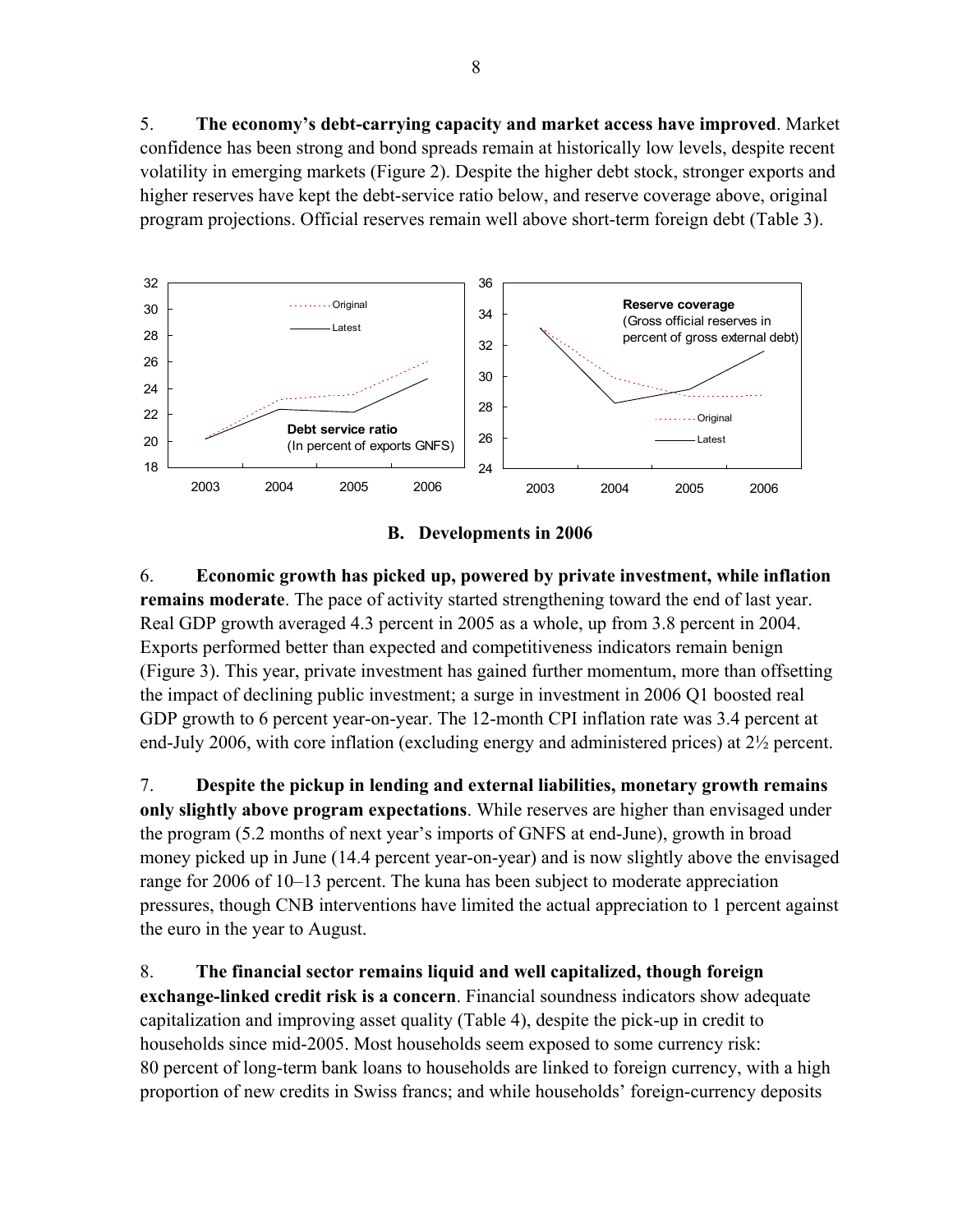

# Figure 2. Croatia: Capital Market Conditions, 2000–06 (In basis points)

*...while the stock market remains robust, unaffected by recent volatility in emerging markets.*



9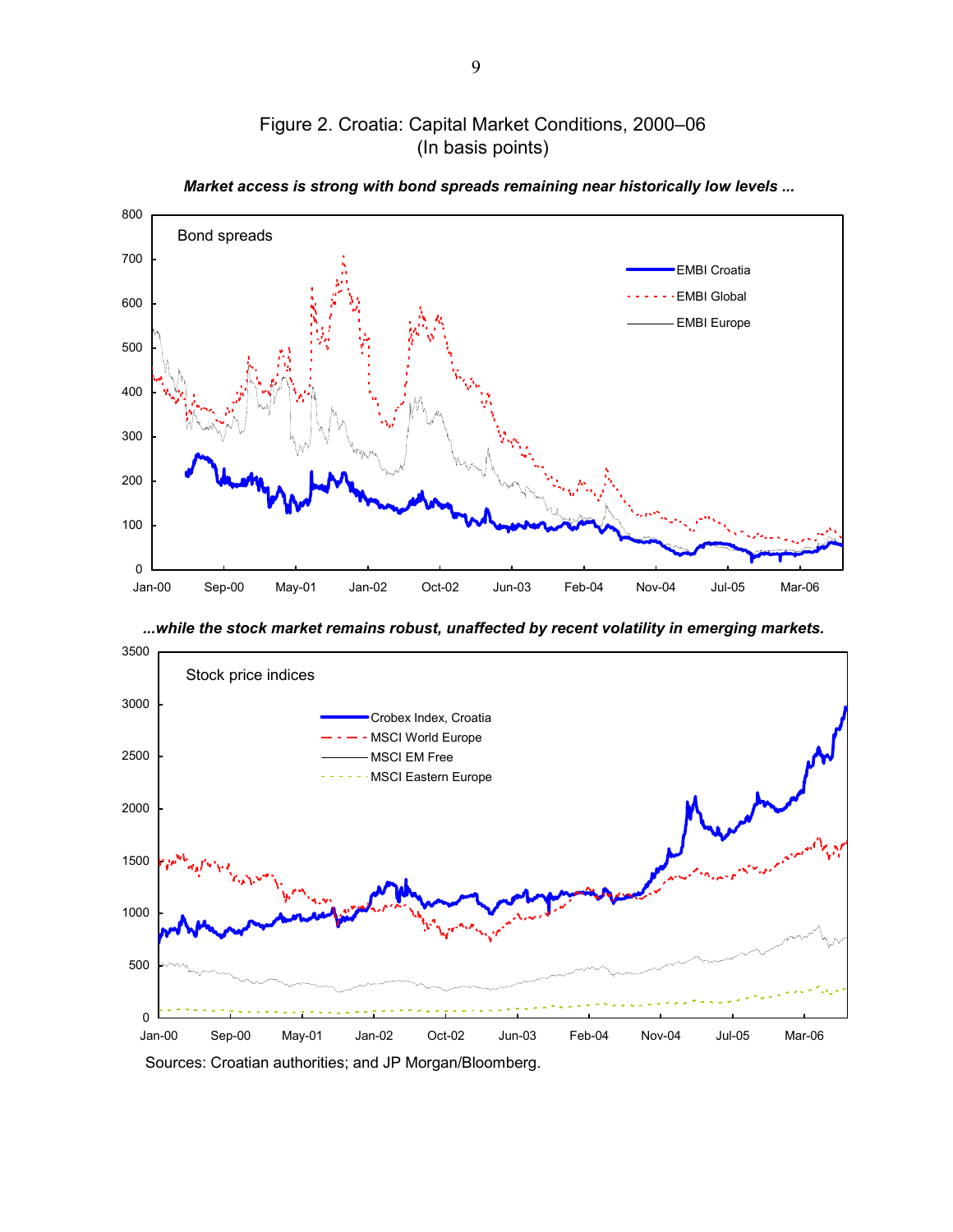

Figure 3. Croatia and Selected European Countries: Competitiveness Indicators, 2000–06

*Recent export performance has been strong ... ... market share has rebounded ...*



2000 2001 2002 2003 2004 2005 2006

90

Sources: Croatian authorities; IMF's Direction of Trade database; INS; and Fund staff calculations.

60

2000 2001 2002 2003 2004 2005 2006

Slovenia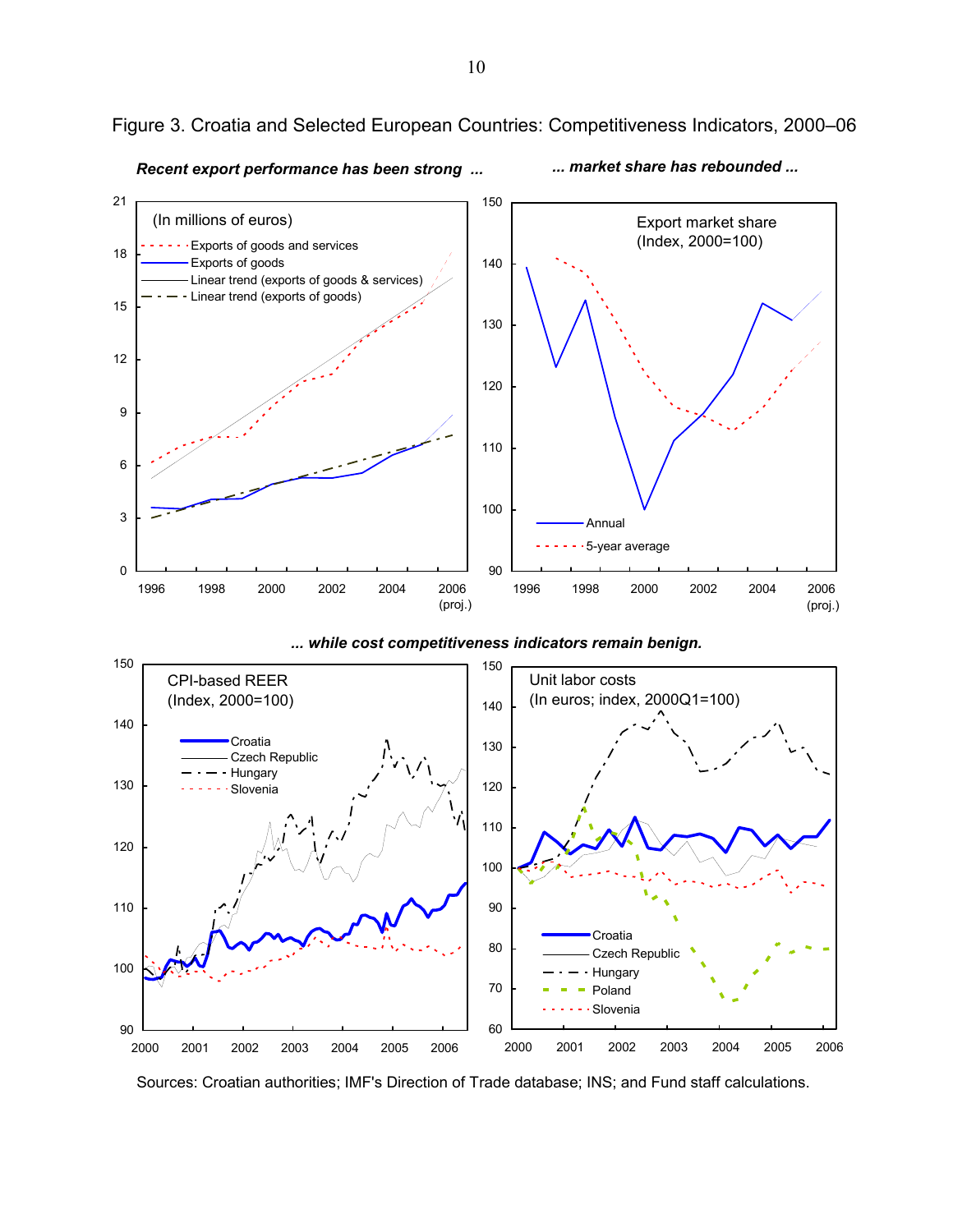are sizeable in the aggregate, borrowers and savers may overlap only partly. Both households and enterprises are vulnerable to interest rate risk, as more than 80 percent of bank loans have variable rates. Under the program, the CNB has been taking steps to make banks internalize these risks and, more broadly, to slow down the pace of foreign borrowing by banks.

### **II. ECONOMIC OUTLOOK**

9. **High-frequency indicators show signs of accelerating demand**. Although retail sales and industrial production data show that activity moderated in Q2 (Figure 4), several other indicators suggest strong demand: government revenues rose by 12 percent year-onyear in January–June, well above the budget target; non-energy imports are growing solidly; and credit growth accelerated to 23½ percent in the year to June, not out of line with regional standards, but its highest pace since 2003. Housing credit has been especially strong over the past year, with credit to enterprises also picking up in recent months. In the nonbank sector, credit by leasing companies and credit card companies is expanding rapidly. On this basis, real GDP growth is projected to reach  $4\frac{1}{2}$ – $4\frac{3}{4}$  percent in 2006, slightly faster than last year. Given the broadly stable exchange rate, weak pass-through so far of oil prices to inflation, and continuing wage moderation, on the other hand, staff projects CPI inflation at 3¼ percent by end-2006 (3½ percent annual average).

10. **On present trends, the current account deficit in 2006 will deteriorate somewhat**. The combination of incipient demand pressures and higher oil prices will push it to  $6\frac{3}{4}$ 7 percent of GDP this year. The start of pensioners' debt repayments in the second half of the year will add to the pressures, although its incremental impact on aggregate demand would be minor (Box 2). Unless the private sector asset accumulation is arrested, the stabilization of the gross external debt-to-GDP ratio may again prove elusive this year.

11. **Croatia's medium-term outlook, on the other hand, remains solid, with significant upside potential**. Staff's medium-term baseline (Table 5)—which will be reexamined in more depth at the forthcoming 2006 Article IV consultation in the fall incorporates the authorities' updated medium-term budget for 2007–09, a small further increase in private savings, and the estimated impact from "pensioners' debt" repayments. Growth is projected to stay at around  $4\frac{1}{2}$  percent and inflation around 3 percent. The combined effects of recent infrastructure improvements, FDI potential (WP/05/110), and ongoing structural reforms in the context of harmonization with the EU could accelerate total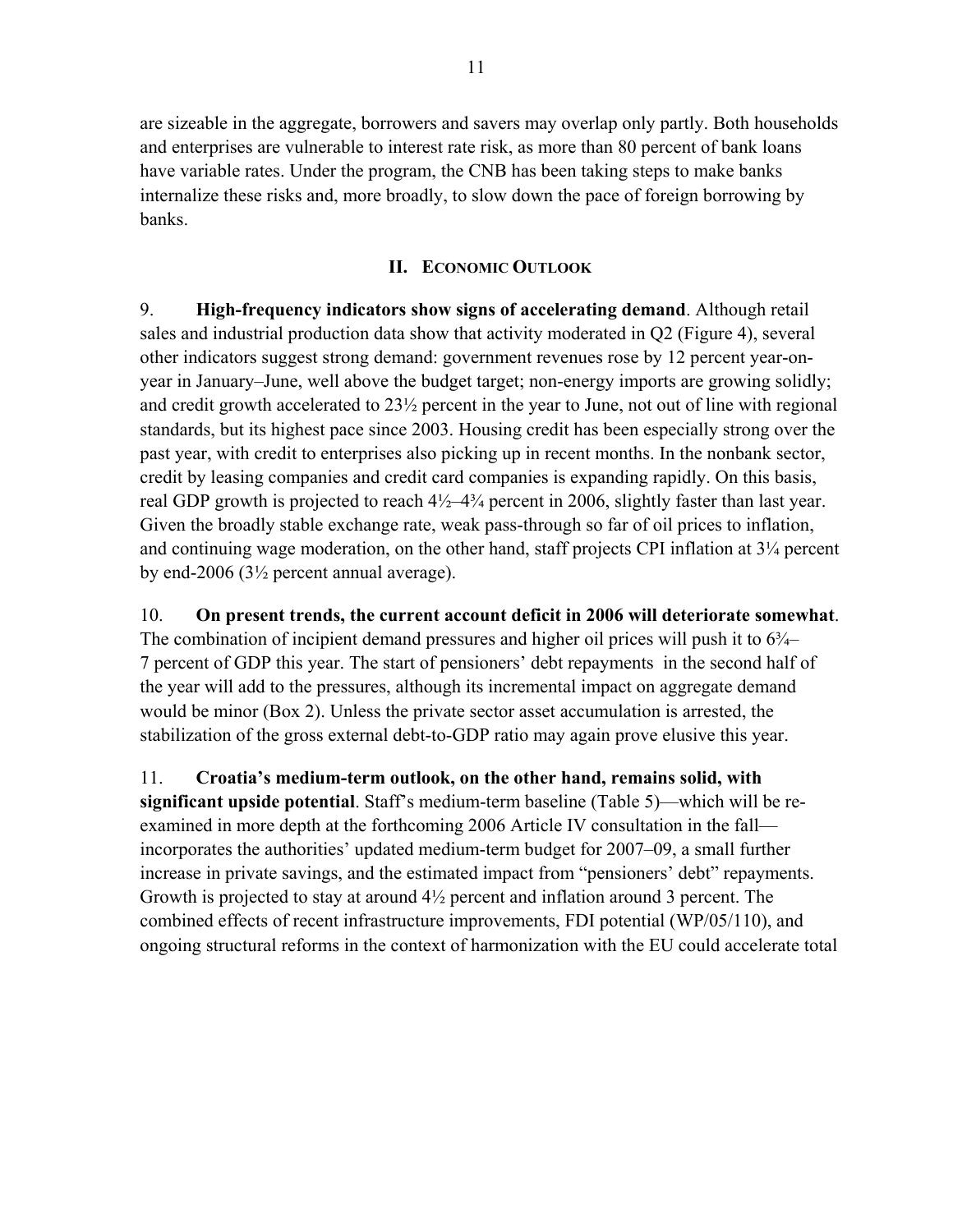

-4

Jan-00 Jan-01 Jan-02 Jan-03 Jan-04 Jan-05 Jan-06

Figure 4. Croatia: GDP and Selected High-Frequency Indicators, 2000–06

Sources: Croatian authorities; and Fund staff calculations.

Jan-00 Jan-01 Jan-02 Jan-03 Jan-04 Jan-05 Jan-06

-20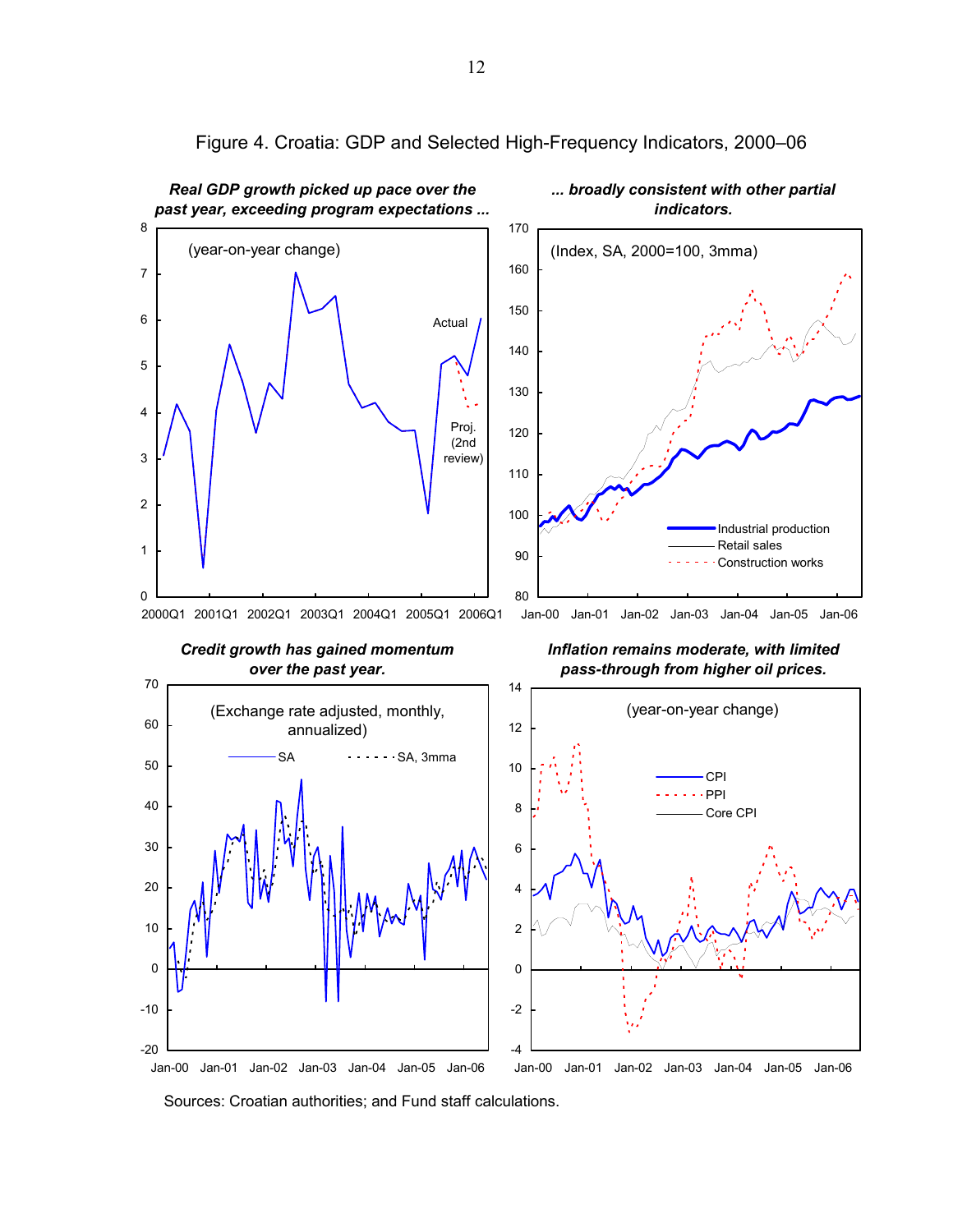#### **Box 2. Impact of the "Pensioners' Debt" Repayment**

**"Pensioners' debt" payments may boost the government's borrowing requirement, but their macroeconomic effect will be small and transient**. IMF Country Report No. 06/128 provides the details of the scheme. The payments will reach 1 percent of GDP in 2006 and 1.1 percent of GDP in 2007. Assuming a 70 percent propensity to consume out of these one-off receipts, they would add about 0.5–0.7 percentage points of GDP to private consumption in each year. Under different hypotheses regarding the propensity to import, this could temporarily boost the current account deficit by 0.2–0.4 percentage points of GDP in 2006–07.



**The impact on the current account appears insensitive to different assumptions on the marginal propensity to consume (MPC)**. The authorities suggest that much of these one-off payments could be saved, as pensioners may smooth consumption over time. Staff sees the majority choice for lower but upfront payments implying a high MPC. But the staff estimates are not very sensitive to the MPC assumption: a 10 percentage point increase in this parameter results in a current account deficit higher by only 0.04 percentage points of GDP.

| Sensitivity to propensity to consume, percentage points of GDP |      |      |      |      |  |  |  |
|----------------------------------------------------------------|------|------|------|------|--|--|--|
| Marginal propensity to consume, percent                        | 70   | 80   | 90   | 100  |  |  |  |
| Impact on consumption, 2006                                    | 0.48 | 0.55 | 0.62 | 0.69 |  |  |  |
| Impact on the current account deficit, 2006                    | 0.25 | 0.29 | 0.32 | 0.36 |  |  |  |

**The first repayment in June 2006 has been financed by a bridge loan**. The repayments are meant to be financed by privatization receipts, mainly from the HT and INA sales, that would be transferred to the Pensioners' Compensation Fund (PCF). However, owing to the delay in the privatizations, a local bank—HPB, whose subsidiary is managing the assets of the PCF— provided bridge financing for the June repayment until the privatization receipts materialize later in the year. This bridge loan has only a transitory impact on the public finances.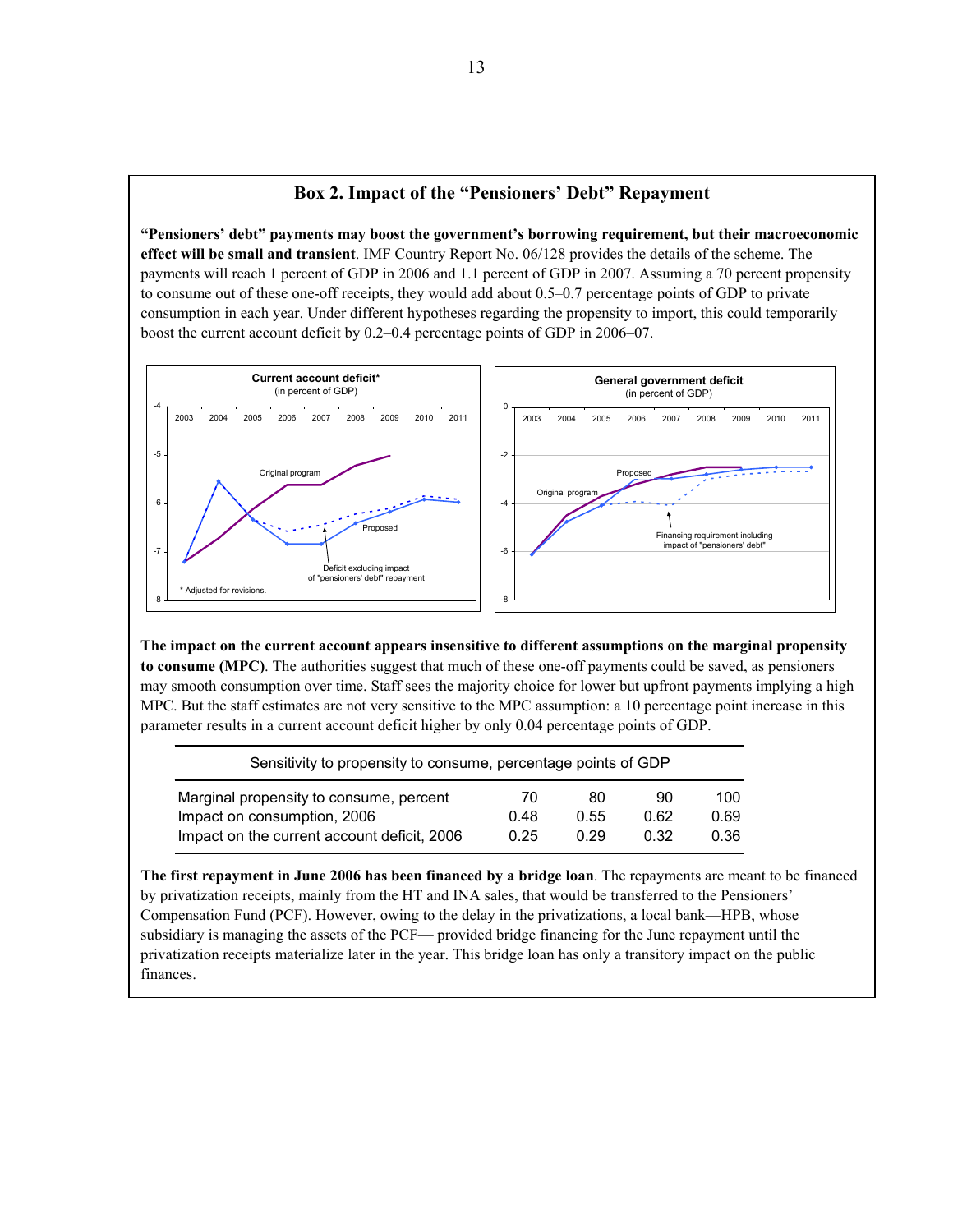factor productivity growth significantly from the baseline (Box 3). The debt sustainability analyses (Appendix I) also indicate that public debt will remain stable and external debt will be on a declining path under most reasonable assumptions.

### **Box 3. Growth Decomposition**

A preliminary analysis of the sources of growth in Croatia shows that the main engine since the end of the war has been capital accumulation. In contrast, total factor productivity (TFP) growth still remains low, reflecting the late start of structural reforms. The staff medium-term baseline is based on historical trends. The impact of recent and prospective reforms, however, could easily raise TFP and, given projected labor force growth and investment levels, result in significantly higher GDP growth. This analysis will be extended during the forthcoming 2006 Article IV consultation.

| GDP growth and contributions |        |                               |     |  |  |  |  |  |
|------------------------------|--------|-------------------------------|-----|--|--|--|--|--|
|                              |        | 1996-2002 2003-2005 2006-2009 |     |  |  |  |  |  |
| <b>Real GDP Growth</b>       | 3.9    | 4.5                           | 4.6 |  |  |  |  |  |
| Contributions:               |        |                               |     |  |  |  |  |  |
| - capital                    | 3.2    | 2.6                           | 27  |  |  |  |  |  |
| - labor                      | $-0.5$ | 0.5                           | 0.5 |  |  |  |  |  |
| - productivity               | 1.3    | 14                            | 14  |  |  |  |  |  |
|                              |        |                               |     |  |  |  |  |  |

### **III. POLICIES FOR THE REMAINDER OF THE PROGRAM**

12. **Discussions on policies for the rest of 2006 focused on how to manage the incipient demand pressures while maintaining the reform momentum that will generate medium-term payoffs**. Staff and authorities agreed that external vulnerabilities remained high and the emerging demand pressures could, if left unchecked, undo much of the progress achieved under the program; and that to realize the economy's strong medium-term potential, structural reform efforts had to continue. That 2007 is an election year also argued for taking corrective action early, both on the macroeconomic and on the structural front. The authorities' strategy for 2006 was thus based on three components: *first*, fiscal action in order to mitigate domestic demand pressures; *second*, a further tightening of prudential regulations to safeguard financial stability in the face of accelerating credit growth; and, *third*, steps to restore the momentum of privatization.

### **A. Fiscal Policy**

13. **Fiscal policy was on track for achieving the deficit target set at the second review**. The 2006 budget originally targeted a deficit of 3.2 percent of GDP, excluding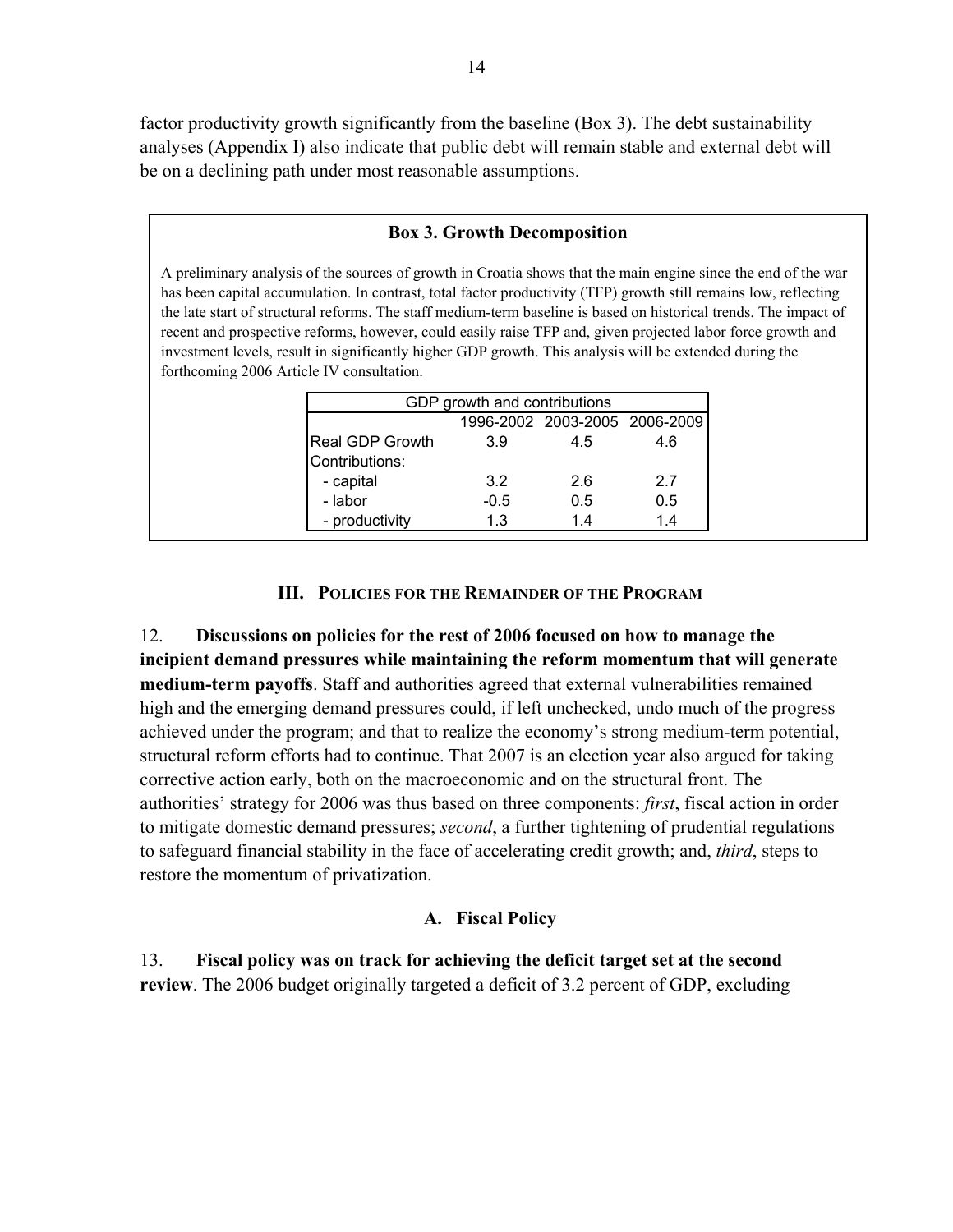pensioners' debt repayments, $3$  compared to 4.1 percent in 2005. This consolidation was based on current and capital expenditure savings arising mainly from public sector wage restraint, the 2005 amendment to the pension indexation formula, and the health reforms under preparation; the latter had an implementation target date of mid-2006 (IMF Country Report No. 06/128). During the first half, revenue collection was higher than planned, reflecting both cautious budgeting and stronger-than-expected growth. Progress in tax administration—anti-fraud measures in the administration of VAT and strengthening the risk-based selection of taxpayers for audit—has also helped. Although the government prepared the health reform on schedule (the draft laws were submitted to parliament in March, meeting a prior action for the second review), the parliamentary process, over which the government had little control, was more protracted than expected owing to the controversy surrounding this difficult reform. As a result, the draft laws were finally approved on July 13, and implementation of the reform postponed to September. The revenue overperformance, however, would be sufficient to cover the additional costs implied by this delay and still meet comfortably the original budget target.

14. **But in view of the incipient demand pressures, the government decided to aim at a more ambitious target this year, and passed a supplementary budget targeting a general government deficit of 3.0 percent of GDP** (Table 6 and Annex ¶8). In the supplementary budget, approved by parliament in July, revenue is higher by 0.5 percent of GDP compared to the original budget, mainly reflecting higher VAT and corporate income tax collections. Current expenditure is also higher by 0.5 percent of GDP, mainly to cover the costs of lower-than-budgeted savings from the health reform (0.2 percent of GDP), as well as higher spending by the local governments and small overruns in other areas. The savings come from a 0.2 percent of GDP cut in capital spending.

15. **Staff welcomed this modest tightening of the target, although savings in current expenditure would have been preferable**. The tightening would help contain demand pressures in the rest of this year. With this target for 2006, the cumulative fiscal and quasifiscal adjustment during the two-and-a-half years of the program would reach 3.6 percentage points of GDP. This additional effort would also place the government in a better position to achieve its 2007 deficit target (2.8 percent of GDP). But staff was concerned that the additional savings this year were in public investment: while poorly selected capital projects with low social rates of return should not be immune from cuts, there was clearly room for savings in current spending. The government pointed out that over the period of the program, current expenditure had been reduced by 1¾ percentage points of GDP, and argued that

 $\overline{a}$ 

 $3$  Because of the ambiguity regarding the appropriate statistical treatment of these repayments, staff reports the government financing requirement both excluding and including these payments (see IMF Country Report No. 6/128 for details).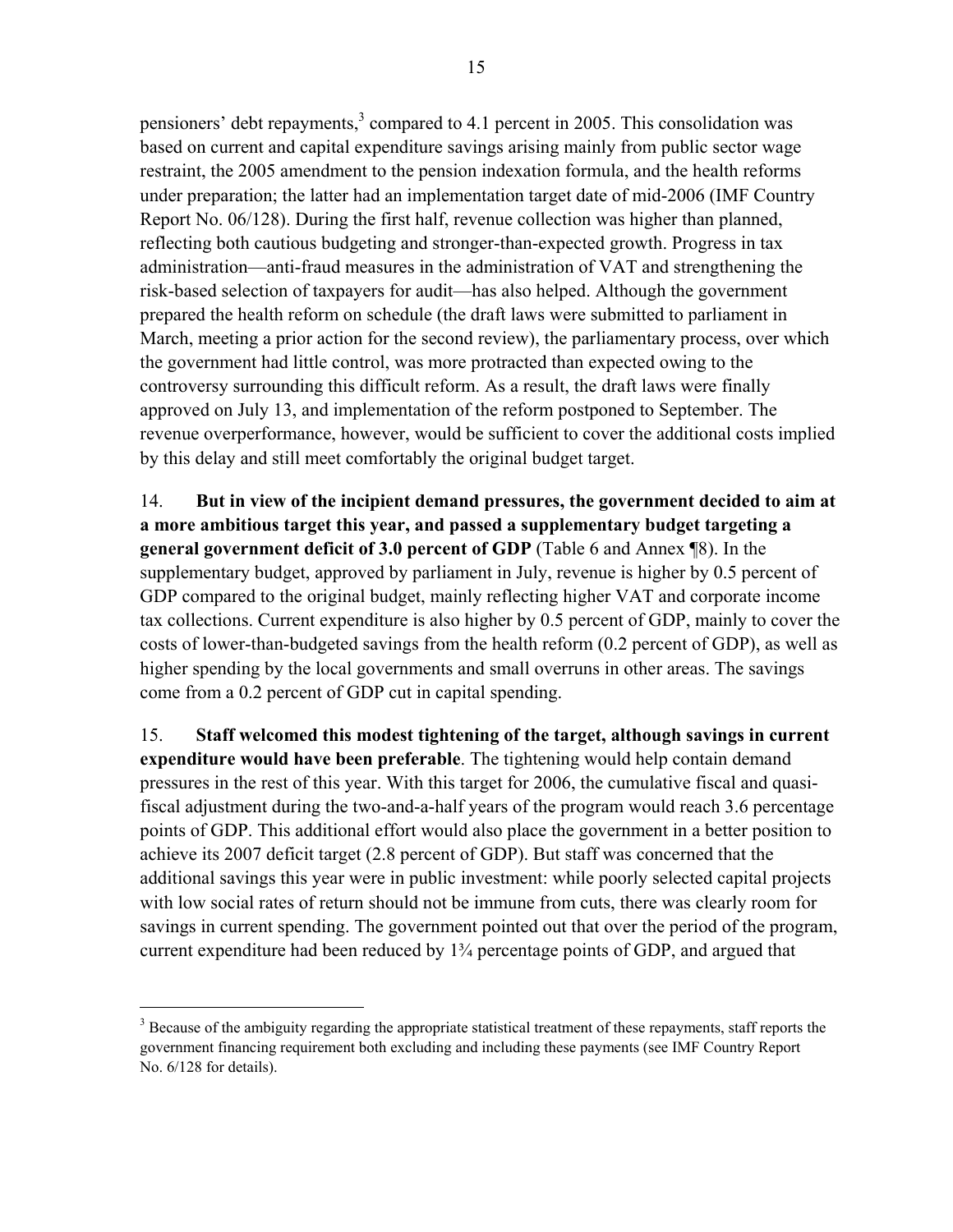#### **Fiscal and Quasi-Fiscal Operations, 2003–06**

|                                              | 2003     | 2004       |         | 2005                   |        | 2006                            |          |
|----------------------------------------------|----------|------------|---------|------------------------|--------|---------------------------------|----------|
|                                              |          | Prog. $1/$ | Actual  | Prog. 1/<br>(1st rev.) | Actual | Prog. $1/$<br>(2nd rev.) budget | Suppl.   |
| <b>General government</b>                    |          |            |         |                        |        |                                 |          |
| Revenue                                      | 45.1     | 45.8       | 45.4 2/ | 44.8                   | 44.9   | 44.3                            | 44.9     |
| of which: one-off                            | $\cdots$ | 1.0        | 0.82/   | 0.3                    | 0.3    | 0.1                             | 0.1      |
| Expenditure                                  | 51.3     | 50.2       | 50.2    | 48.8                   | 49.0   | 47.5                            | 47.8     |
| Current and net lending                      | 45.5     | 44.9       | 45.3    | 44.1                   | 44.6   | 43.3                            | 43.8     |
| of which: one-off                            | $\cdots$ | 0.4        | 0.3     | 0.3                    | 0.3    | $\cdots$                        | $\cdots$ |
| Investments                                  | 5.7      | 5.3        | 5.0     | 4.8                    | 4.4    | 4.2                             | 4.0      |
| <b>Balance</b>                               | $-6.1$   | $-4.4$     | $-4.8$  | $-4.1$                 | $-4.1$ | $-3.2$                          | $-3.03/$ |
| Quasi-fiscal                                 |          |            |         |                        |        |                                 |          |
| HBOR balance (net of budget transfers)       | $-0.7$   | $-0.5$     | $-0.4$  | $-0.4$                 | $-0.1$ | $-0.2$                          | $-0.2$   |
| Total fiscal and quasi-fiscal balance        | $-6.8$   | $-4.9$     | $-5.2$  | $-4.5$                 | $-4.2$ | $-3.4$                          | $-3.2$   |
| Underlying balance (excluding one-off items) | $-6.8$   | $-5.4$     | $-5.7$  | $-4.5$                 | $-4.2$ | $-3.5$                          | $-3.3$   |

(In percent of GDP)

Sources: Ministry of Finance and staff estimates.

1/ GDP shares are calculated using the latest GDP estimates and projections.

2/ Includes 0.1 percent of GDP in revenues accrued in 2004 but encashed in February 2005 (see Table 6).

3/ Excludes the "pensioners' debt" repayments (see Table 6).

additional current spending cuts were difficult to identify and implement halfway through the fiscal year.

16. **The targets set at the second review on quasi-fiscal activities and public enterprise operations remain unchanged** (¶9). The government will continue to identify and account transparently for all forms of state aid; contain the deficit (net of government transfers) of HBOR to 0.2 percent of GDP; and limit the issuance of debt guarantees and the borrowing of the eight largest public enterprises in line with the understandings reached at the second review.

### **B. Monetary and Financial Sector Policies**

17. **Monetary policy continues to aim at a broadly stable exchange rate**. The CNB is adhering to its strategy (discussed in detail in IMF Country Report No. 04/253) of using the exchange rate as a *de facto* nominal anchor, while allowing for limited, mostly seasonal fluctuations. In Croatia's highly euroized economy, this strategy has anchored expectations, built credibility, and delivered consistently low inflation over the years. In the remainder of the year, monetary policy will continue to avoid an unwarranted liquidity injection that could fuel credit expansion. Gross reserves at end-2006 are projected to remain around 5 months of next year's imports of GNFS. Growth in base money—which includes commercial banks' required foreign currency reserves—is expected to slow in line with the seasonal decline in banks' foreign borrowing in the latter part of the year (Table 7). Net domestic assets are accordingly projected to remain broadly unchanged during the second half of 2006.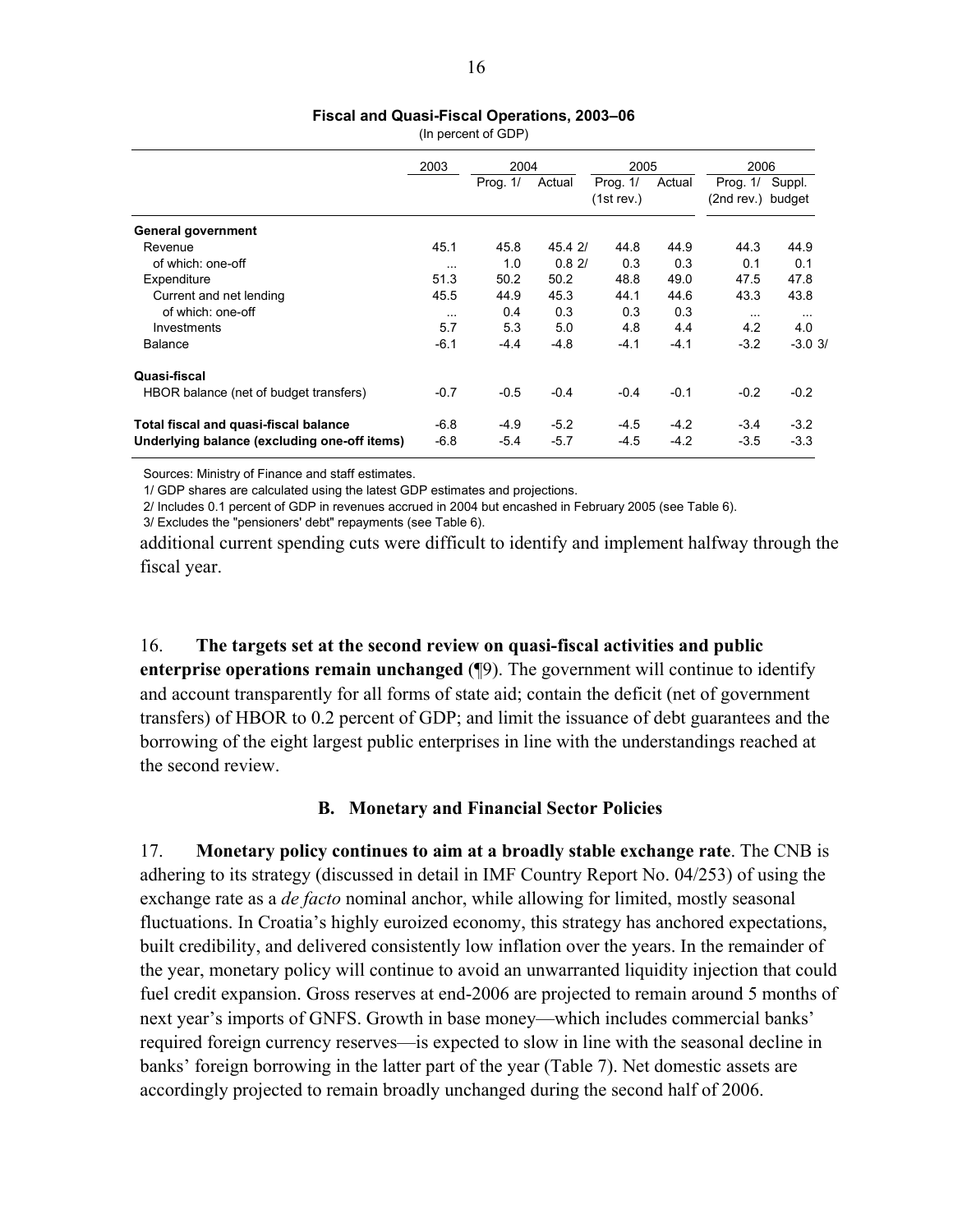18. **The CNB was actively taking measures to safeguard financial stability**. These included measures to strengthen supervision and address foreign currency-induced and other credit risks, as well as steps to discourage external borrowing by banks.

- The CNB has fully implemented the measures to strengthen bank supervision envisaged at the second review, including raising capital-adequacy risk weights on foreign currency loans to unhedged borrowers (¶12). Nevertheless, while viewing the banking system as basically sound, the CNB remained concerned by continued rapid growth of credit, especially foreign currency-linked loans. In the context of containing credit risk, the CNB strongly encouraged banks to introduce a credit registry. The registry, whose operation is now imminent, has 20 participating banks covering 98 percent of banking assets. The authorities are currently preparing the necessary legislation to allow nonbank participation in the credit registry by end-2006. The CNB was also taking additional steps to address credit risks and encourage banks to use the credit registry (¶13).
- Following the introduction in 2004 of a marginal reserve requirement (MRR) on commercial banks' new foreign borrowings, the CNB raised the MRR rate in steps, most recently to 55 percent in late 2005, and broadened its base (IMF Country Report No. 06/128). Although banks' foreign borrowing continued to rise in the first half of 2006, the CNB and staff agreed it was too soon to judge the effectiveness of the latest increase in the MRR. The CNB had thus decided to wait before changing again the level of the MRR, also in light of the tightening of monetary conditions now underway in the euro area, which would have an impact in Croatia. But in view of continuing strong credit growth, the CNB deferred plans for a reduction in the general reserve requirement, which remains at 17 percent.

19. **The authorities are also closing gaps in nonbank supervision, notably over leasing companies**. The unified nonbank regulator, HANFA, began operations in January 2006, and is already cooperating with the CNB on financial stability issues. On leasing companies, staff noted that existing legislation did not provide explicitly for regulatory authority by either the CNB or HANFA. Accordingly, the government has submitted to parliament a draft law on leasing, which regulates leasing company activities and clarifies HANFA's regulatory responsibility in this area (¶14).

# **C. Structural Policies**

20. **The authorities are persevering with their expanded structural agenda, though progress in some key areas has been slower than envisaged**. As noted above, the structural reform agenda was expanded at the time of the first review in the areas of tax administration, civil service reform, state aid and subsidies, pensions, and health. Progress has been broadly on track, except in privatization and the restructuring of state-owned shipyards, which have been plagued by delays. In the case of privatization, these were partly due to different legal disputes, some of which are still ongoing (notably a dispute between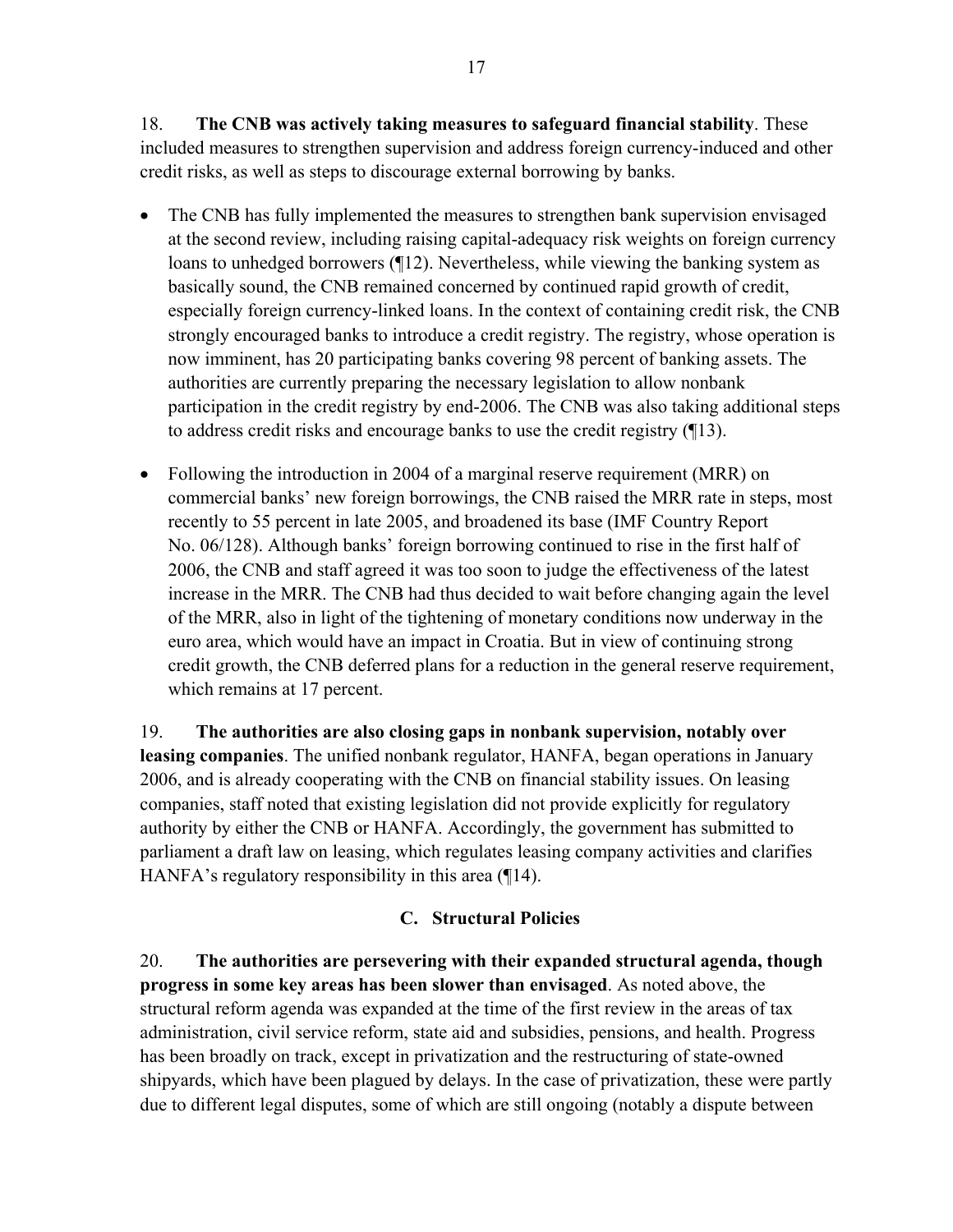local governments and HT on the ownership of underground cables of HT, which has escalated costs and caused delays in the process of privatization). The restructuring of the shipbuilding and steel sectors is facing strong political resistance; but it is in any case required for Croatia to comply with its commitments under the SAA with the EU.

# 21. **The government is taking steps to restore momentum to the privatization**

**process** (¶16). The second phase of the privatization of INA is now scheduled for October. In September, the government plans to approve a model for the privatization of 15 percent of the company through an initial public offering, with listings in Zagreb and in London; a further 7 percent of INA is being sold to employees. It also plans to approve in September the model for the third phase of the privatization of HT, with the goal of completing the transaction by end-2006. Staff welcomed these steps, as they provided reassurance that the INA and HT privatizations, which were expected to yield 4-5 percentage points of GDP, are on track. Beyond these large privatizations, the authorities have continued working on a revised privatization law to allow new privatization models, including employee buyouts and stock option purchases. Staff expressed reservations regarding significant employee ownership: this might not bring new capital or know-how to the firm, while it risked deterring potential strategic investors. The authorities felt that allowing some employee ownership was important in securing consensus for the privatization process. On the basis of the revised privatization law, expected to be promulgated shortly, the authorities intend to complete the sale of all remaining shares in the portfolio of the Privatization Fund by end-2007.

# 22. **Restructuring plans for the steel industry and the shipyards are under**

**preparation** (¶17). Since state aid to these sectors has to conform to EU state aid rules, the preparation of both plans is closely coordinated with the European Commission. The government has in any event decided to proceed with the privatization of the two stateowned steel companies (Sisak and Split), for which tenders are to be issued in mid-September. On shipyards, the government appointed a consultant to finalize the restructuring plan in June, and is in the process of discussing the consultant's proposals with the Commission and with individual shipyards. The government expects to approve the final plan for shipyards by end-November.

# **IV. PROGRAM MODALITIES AND RISKS**

23. **The authorities consider this program a success, a judgment the staff broadly shares**. Strong policy ownership has delivered a significant fiscal adjustment and spurred a number of key reforms, although there have been persistent delays in some structural policy areas. The authorities felt that, partly as a result of the progress made under this program, Croatia would not require a successor arrangement. They intended, however, to continue the close cooperation with the Fund in the context of surveillance.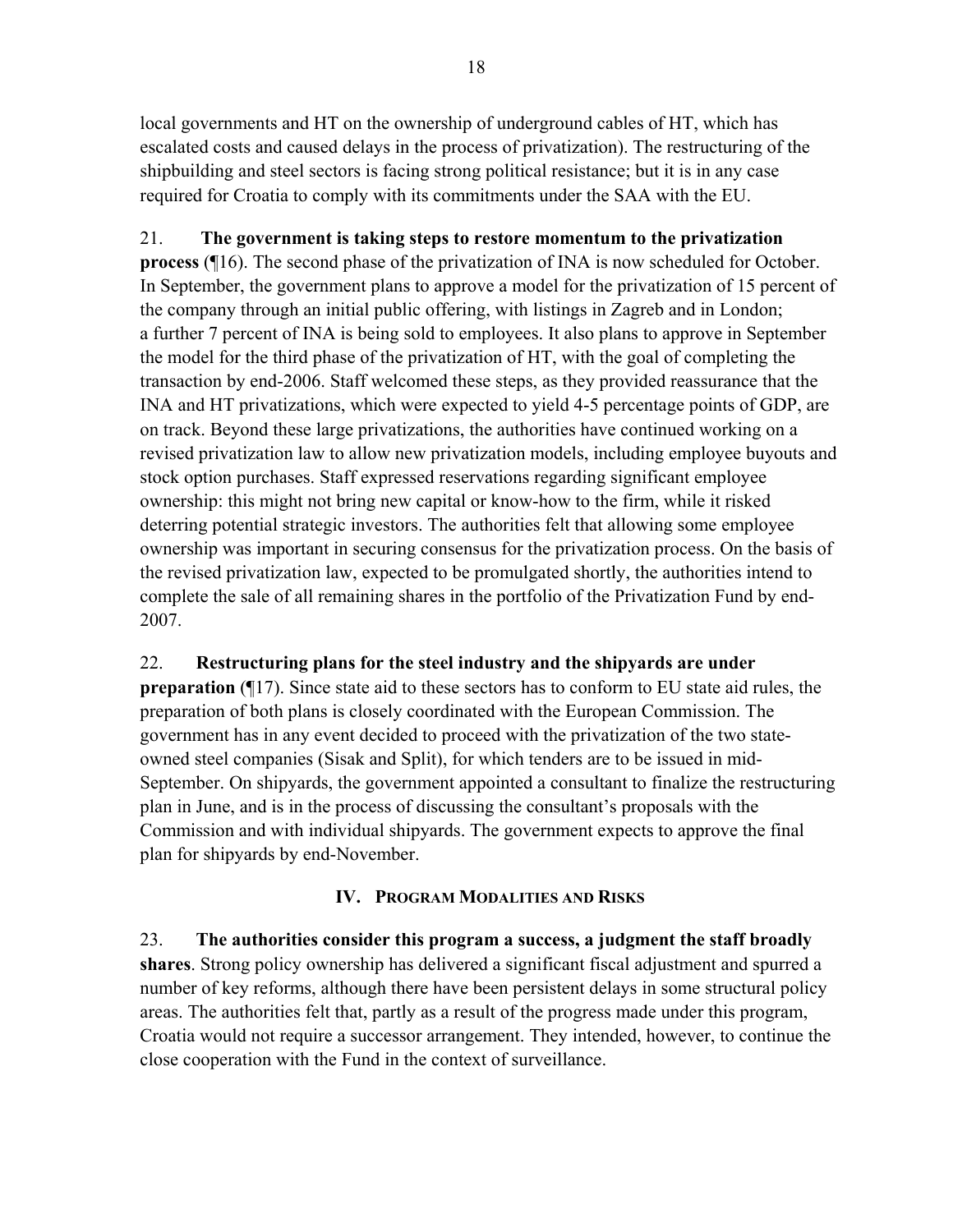24. **There are minimal risks for the program in the limited time remaining**. Most major policy actions under the program have already been implemented. Understandings were reached with staff on critical measures as prior actions for the third review, and these have largely been implemented. The proposed review will set quantitative PCs for end-September and one structural PC for end-October, on the initial public offering for INA.

25. **However, the economic outlook remains subject to risks**. In the short term, the main risks are that (i) private sector borrowing continues unabated, despite the measures taken to stem it; and (ii) the planned large privatization deals (HT and INA) are not completed this year. In both cases, gross external debt might edge up farther than projected in 2006. But this impact is likely to be temporary. Over the medium term, the main risk is a surge in aggregate demand fueled by capital inflows. Unless structural reforms are advanced enough to enable a commensurate supply side response, such a surge would lead to overheating. Although the sizeable fiscal consolidation of recent years has placed the government in a good position to manage this risk, and the 3-year budgets provide some anchor for future policies, the forthcoming elections may intensify spending pressures. And the experience of other countries in the runup to EU membership in the 1990s suggests that the risk of overheating could test the macroeconomic policy framework. The forthcoming Article IV consultation will provide an opportunity to re-assess this risk.

## **V. STAFF APPRAISAL**

26. **Policies under the program have mitigated vulnerabilities without harming growth performance**. Indeed, real GDP growth has been slightly faster than projected under the program, while inflation has been remained contained. The recent strength in private investment has boosted growth at the same time that fiscal and quasi-fiscal deficits have been scaled back. Private sector external borrowing has proven stronger than expected under the program, and now appears likely to push up the gross external debt-to-GDP ratio for another year. This was due to private sector portfolio decisions that, as noted at the second review, are largely beyond the control of aggregate demand management policies. But the macroeconomic adjustment under the program has doubtless contributed to the sharp slowdown in gross debt accumulation from the worrisome pace of recent years, and the evidence suggests that net external debt may have actually started to fall.

27. **The main success of the program has been a fundamental improvement of Croatia's public finances**. The fiscal and quasi-fiscal balance improved by 3½ percentage points of GDP during the 2½ years covered by the SBA, with an additional 0.2 percent targeted in the remainder of this year. Half of this adjustment has come from current expenditure savings. In addition, fiscal policy has been firmly placed in a medium-term context with the introduction of rolling three-year budgets, fiscal transparency and public expenditure and debt management have been improved, and important reforms have been initiated in pensions and health.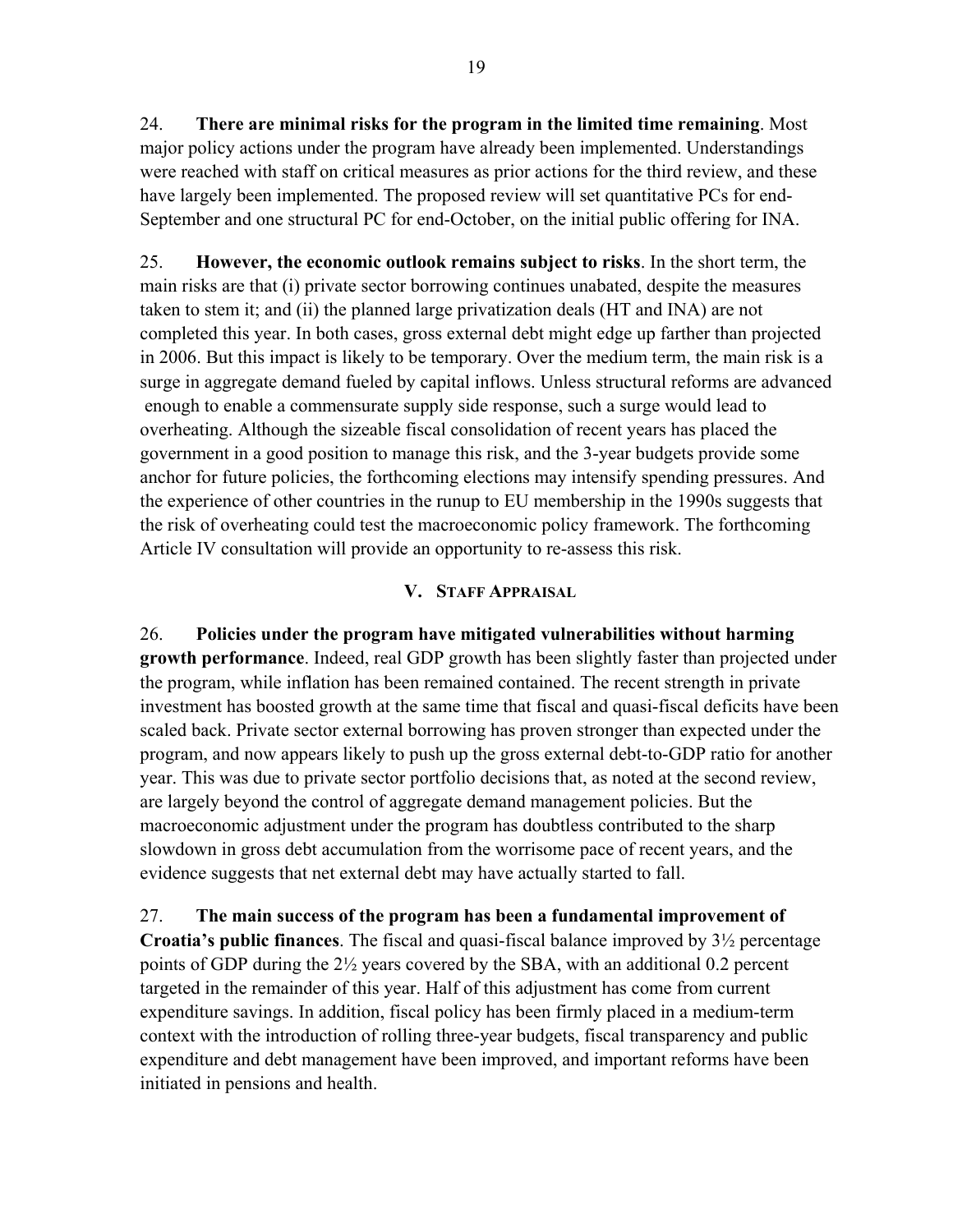28. **But these gains will be fragile until structural reforms start boosting the economy's growth potential**. Until then, capital inflows—likely to be considerable in the period ahead—will continue to translate into excess demand, feed the external imbalances, and strain the macroeconomic policy framework.

29. **The modest mid-year tightening of the 2006 fiscal target underscores the government's commitment to the program objectives**. Staff considers this additional adjustment appropriate in light of the current macroeconomic conjuncture, although it would have been preferable if it were based on permanent current, rather than capital spending cuts. Also, the more ambitious the adjustment this year, the easier it would be for the government to stay on course for achieving its medium-term fiscal targets through the election pressures next year. Nevertheless, staff notes that these medium-term targets and, more broadly, fiscal policy should remain flexible to adjust as needed to the changing macroeconomic circumstances.

30. **The battery of measures to tighten prudential requirements and close supervisory gaps is welcome; it will reduce credit-related risks and bolster financial stability**. While the CNB can do little to target and control overall credit growth, it can influence its quality. The ongoing measures should help mitigate the extent to which bank and borrower behavior result in risky lending decisions. The new credit registry, in particular, will provide critical support to the CNB's efforts, and staff supports the steps to encourage banks to make regular use of it. The establishment of HANFA this year as an independent nonbank regulator was an important step towards improving supervision of the wider financial system, and staff welcomes its increasingly close cooperation with the CNB. Staff also looks forward to the adoption of the leasing law, which will close a significant gap in supervisory coverage.

31. **Progress is being made in structural reforms, although delays in state enterprise restructuring and privatization are regrettable**. Health reform, in particular, was a major step forward: shifting health insurance to the private sector and increasing copayments for drugs are necessary for achieving savings beginning this year, and will be helpful in addressing the ongoing arrears problem. Staff looks forward to future reforms in the sector, which the authorities are discussing with the World Bank. On privatization, progress during the program has been disappointing. However, the recent government steps with respect to the privatization of INA and HT provide some reassurance that these major transactions will be completed this year. Finally, despite the delays in finalizing the restructuring plans for the steel and shipyard sectors, the process is now underway. In recent months, the pressure coming from Croatia's obligations under the SAA and the ongoing EU membership negotiations has started providing significant momentum in this area.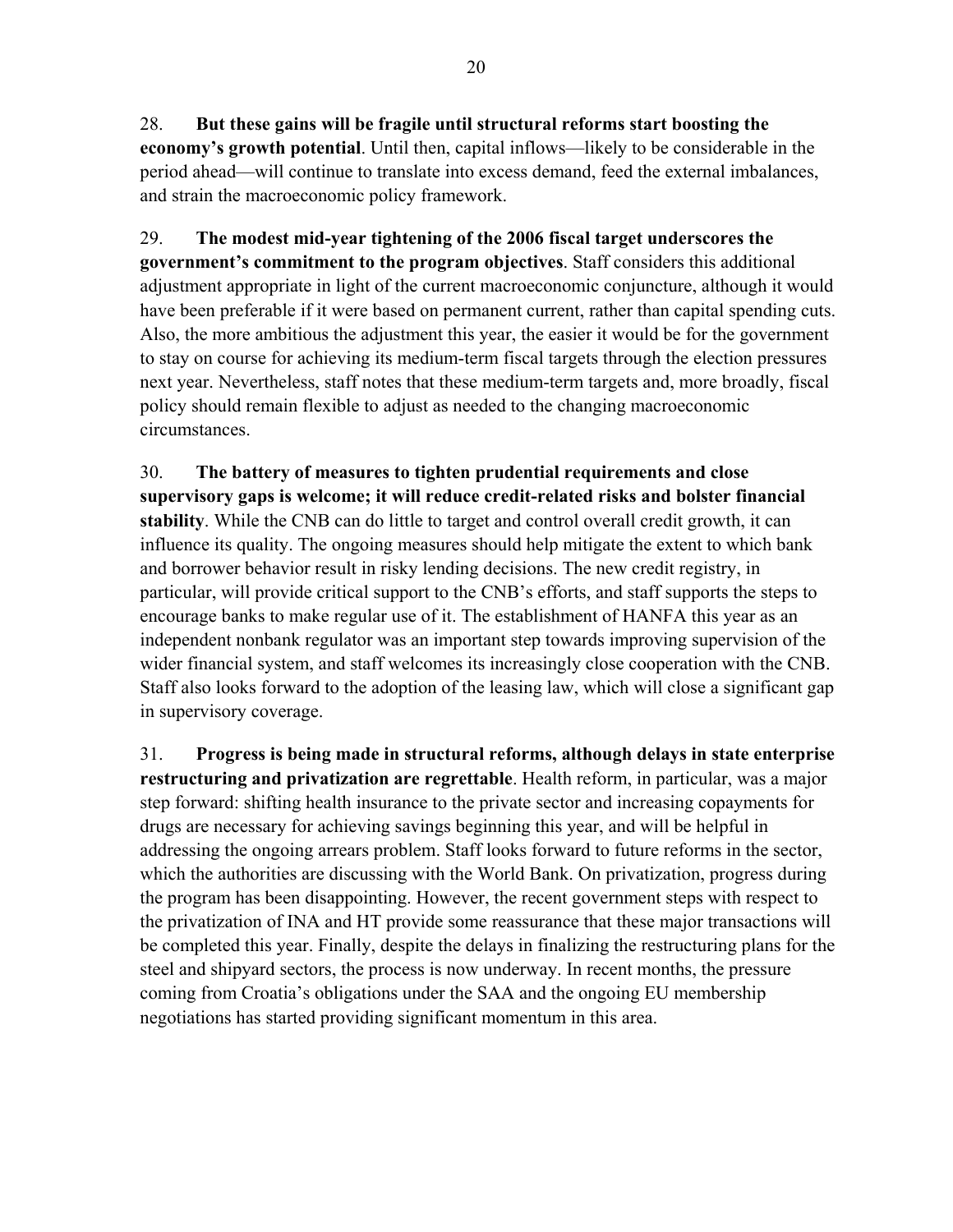32. **Staff supports the authorities' request for completion of the third and final** 

**review under the SBA**. Access under the arrangement remains appropriate and the authorities' capacity to repay the Fund is unimpaired.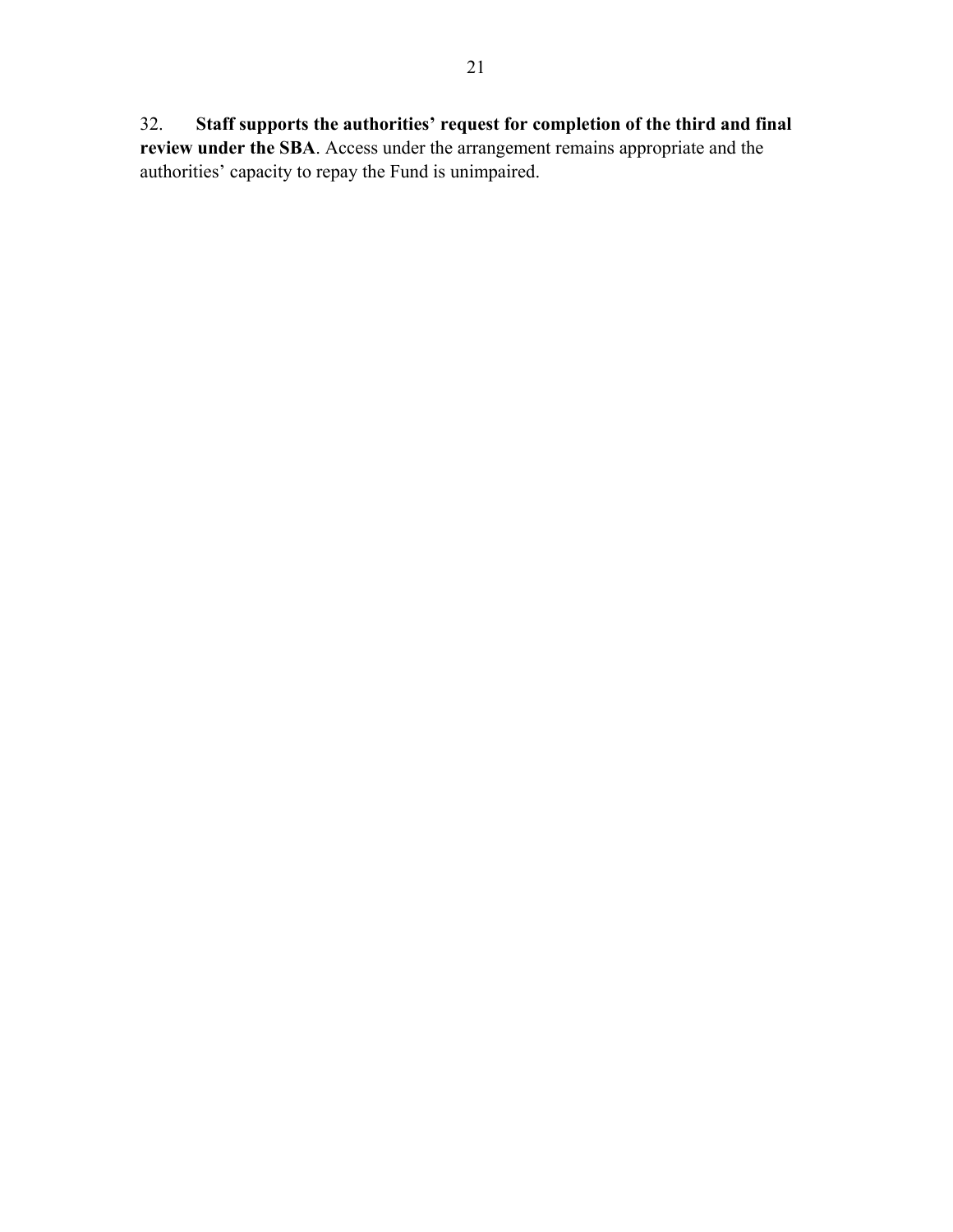|                                                        | 2003     | 2004     | 2005     | 2006            |                  |
|--------------------------------------------------------|----------|----------|----------|-----------------|------------------|
|                                                        |          |          |          | Prog. 1/        | Proj.            |
| Output, unemployment, and prices                       |          |          |          |                 |                  |
| <b>Real GDP</b>                                        | 5.3      | 3.8      | 4.3      | 4.1             | 4.6              |
| Unemployment (survey-based, in percent)                | 14.3     | 13.8     | 12.7     |                 |                  |
| CPI inflation (average)                                | 1.8      | 2.1      | 3.3      | $\ldots$<br>3.2 | $\ddotsc$<br>3.5 |
| Savings and investment 2/                              |          |          |          |                 |                  |
| Domestic investment                                    | 30.5     | 31.2     | 31.4     | $\cdots$        | 32.5             |
| Of which: fixed capital formation                      | 28.6     | 28.6     | 28.6     | $\cdots$        | 29.6             |
| Domestic saving                                        | 24.4     | 26.0     | 25.0     | $\cdots$        | 25.6             |
| Government                                             | 1.8      | 2.8      | 3.1      | $\ddotsc$       | 3.6              |
| Nongovernment                                          | 22.6     | 23.2     | 22.0     |                 | 22.0             |
| General government and HBOR operations 3/              |          |          |          |                 |                  |
| General government revenues                            | 45.1     | 45.4     | 44.9     | 44.3            | 44.9             |
| General government expenses and net lending            | 51.3     | 50.2     | 49.0     | 47.5            | 47.8             |
| Overall general government balance                     | $-6.1$   | $-4.8$   | $-4.1$   | $-3.2$          | $-3.0$           |
| Overall general government financing requirement 4/    | $-6.1$   | $-4.8$   | $-4.1$   | $-4.1$          | $-3.9$           |
| Overall HBOR balance (net of budget transfers)         | $-0.6$   | $-0.4$   | $-0.1$   | $-0.2$          | $-0.2$           |
| Fiscal and quasi-fiscal balance                        | $-6.8$   | $-5.2$   | $-4.2$   | $-3.4$          | $-3.2$           |
| General government debt                                | 40.9     | 43.7     | 44.3     | 41.9            | 41.8             |
| <b>Money and credit</b>                                |          |          |          |                 |                  |
| Credit to the nongovernment sector                     | 14.7     | 12.8     | 16.7     | 12.4            | 20.9             |
| Broad money                                            | 11.0     | 8.6      | 10.5     | 13.0            | 13.5             |
| Base money 5/                                          | 23.8     | 19.9     | 20.7     | 4.1             | 18.2             |
| <b>Interest rates</b>                                  |          |          |          |                 |                  |
| Average kuna deposit rate (unindexed)                  | 1.7      | 1.8      | 1.6      | $\ddotsc$       | $\cdot$          |
| Average kuna credit rate (unindexed)                   | 11.5     | 11.4     | 9.9      | $\cdots$        | $\cdots$         |
| <b>Balance of payments</b>                             |          |          |          |                 |                  |
| Current account balance                                | $-1,596$ | $-1,455$ | $-1,961$ | $-1,907$        | $-2,317$         |
| (In percent of GDP)                                    | $-6.1$   | $-5.1$   | $-6.3$   | $-5.7$          | $-6.8$           |
| Capital and financial account                          | 4,015    | 2,532    | 3,700    | 3,410           | 4,863            |
| Overall balance                                        | 1,239    | 58       | 823      | 648             | 1,448            |
| Debt and reserves                                      |          |          |          |                 |                  |
| Gross official reserves                                | 6,554    | 6,436    | 7,438    | 8,086           | 8,886            |
| In months of following year's imports of goods and NFS | 4.8      | 4.4      | 4.7      | 4.6             | 5.0              |
| External debt service to exports ratio (in percent)    | 20.1     | 22.4     | 22.2     | 24.8            | 24.8             |
| Total external debt (in percent of GDP)                | 75.5     | 80.2     | 82.5     | 78.2            | 83.1             |
| Net external debt 6/                                   | 32.9     | 37.5     | 42.9     | 39.2            | 44.4             |

#### **Table 1. Croatia: Key Macroeconomic Indicators, 2003–06**

Sources: Croatian authorities, and Fund staff estimates.

1/ Ratios to GDP are recalculated using the latest GDP estimates and projections. Historical GDP data were revised in March 2006, resulting in an upward revision of about 3 percentage points.

2/ Domestic savings and investment statistics and staff projections are hampered by the large errors term in the national accounts estimates.

3/ Revenues in 2004 include HRK 197 million in GSM license fees from an auction held in December 2004 but received in February 2005.

4/ Including estimated 1 percent of GDP for "pensioners' debt" repayment under the cash option.

5/ Includes commercial banks' statutory reserves in foreign currency (general and marginal reserve requirements).

6/ Net of official reserves and commercial bank foreign assets.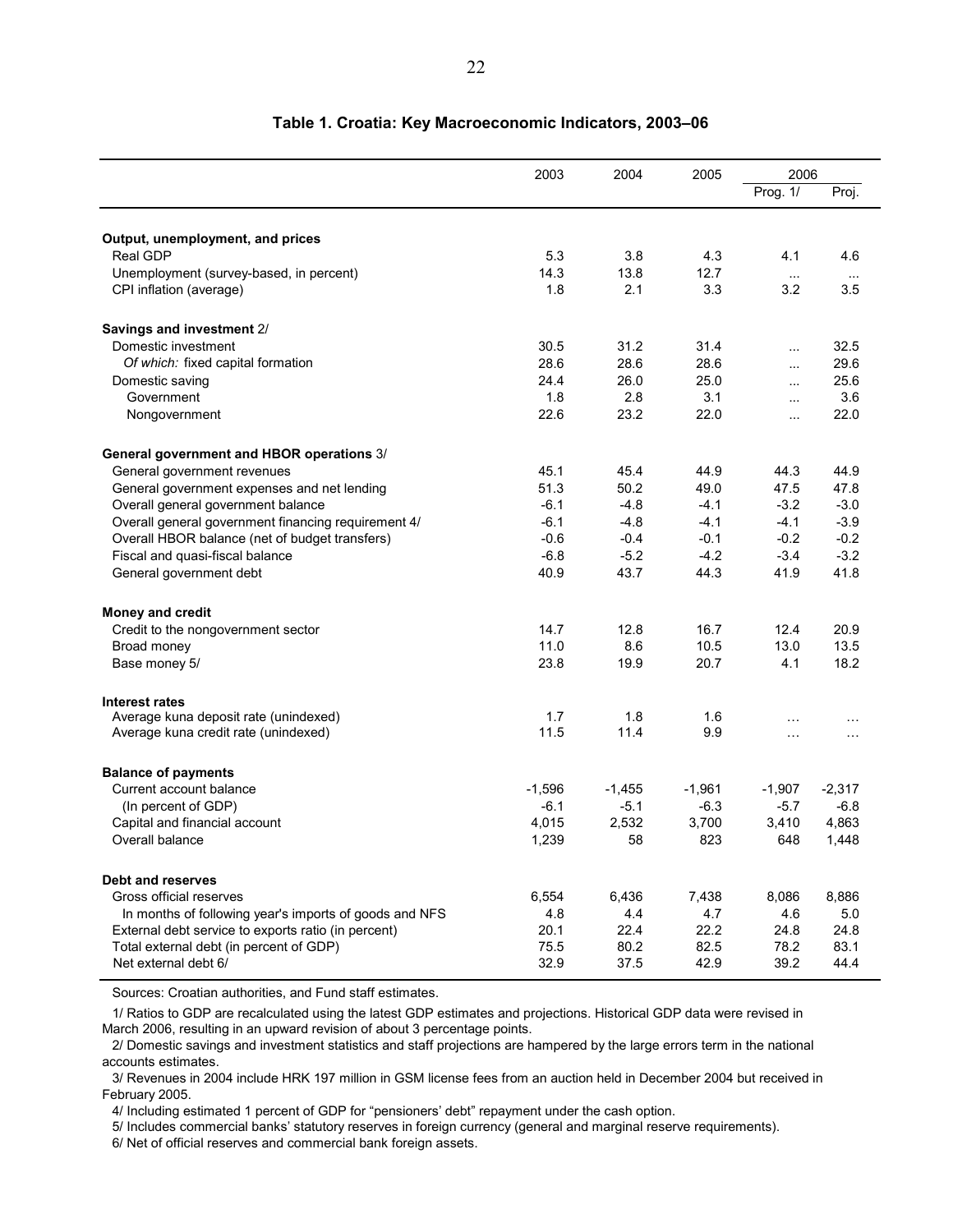(In millions of euros, unless otherwise indicated)

|                                                           | 2003            | 2004            | 2005            | 2006<br>Proj. |
|-----------------------------------------------------------|-----------------|-----------------|-----------------|---------------|
| Current account                                           | $-1,596$        | $-1,455$        | $-1,961$        | $-2,317$      |
| Merchandise trade balance                                 | $-6,994$        | $-6,724$        | $-7,455$        | $-8,389$      |
| Exports f.o.b.                                            | 5,579           | 6,600           | 7,221           | 8,241         |
| Ships                                                     | 397             | 439             | 319             | 588           |
| Non-ship exports                                          | 5,181           | 6,161           | 6,901           | 7,653         |
| Imports f.o.b.                                            | $-12,573$       | $-13,324$       | $-14,676$       | $-16,630$     |
| Services and income                                       | 4,154           | 4,075           | 4,322           | 4,885         |
| Transportation                                            | 252             | 245             | 375             | 404           |
| Travel<br>Other services                                  | 4,986<br>$-297$ | 4,814<br>$-352$ | 5,368<br>$-453$ | 5,874<br>-593 |
|                                                           |                 |                 |                 |               |
| Compensation of employees                                 | 184             | 234             | 259             | 282           |
| Interest and investment income                            | $-972$          | $-866$          | $-1,227$        | $-1,082$      |
| <b>Current transfers</b><br>Credit                        | 1,244           | 1,194           | 1,172           | 1,186         |
| Debit                                                     | 1,540<br>$-296$ | 1,586<br>$-392$ | 1,619<br>-447   | 1,651<br>-465 |
|                                                           |                 |                 |                 |               |
| Capital and financial account                             | 4.015           | 2,532           | 3,700           | 4,863         |
| Capital account 1/                                        | 74              | 23              | 51              | 10            |
| <b>Financial account</b>                                  | 3,941           | 2,509           | 3,649           | 4,853         |
| Direct investment 1/2/                                    | 1,501           | 764             | 1,149           | 2,257         |
| of which: privatization receipts                          | 464             | 27              | 0               | 1,000         |
| Portfolio investment                                      | 853             | 511             | $-1,036$        | -555          |
| Medium- and long-term loans                               | 2,363           | 1,957           | 1,624           | 1,652         |
| Assets                                                    | $-24$           | 41              | $-97$           | $\Omega$      |
| Liabilities                                               | 2,386           | 1,916           | 1,721           | 1,652         |
| <b>Disbursements</b>                                      | 4,281           | 3,933           | 3,748           | 4,460         |
| Amortization                                              | $-1,894$        | $-2,017$        | $-2,026$        | $-2,808$      |
| Currency and deposits                                     | -847            | -26             | 1,594           | 800           |
| Short-term capital flows (net)                            | 458             | $-415$          | 543             | 627           |
| <b>Trade credits</b>                                      | $-386$          | $-281$          | $-226$          | 71            |
| Net errors and omissions 3/                               | $-1,181$        | $-1,020$        | $-916$          | $-1,098$      |
| Overall balance                                           | 1,239           | 58              | 823             | 1,448         |
| Financing                                                 | $-1,239$        | $-58$           | $-823$          | -1,448        |
| Gross reserves (-= increase)                              | $-1,239$        | $-58$           | $-823$          | $-1.448$      |
| IMF (net purchases)                                       | 0               | 0               | 0               | 0             |
| <b>Exceptional financing</b>                              | 0               | 0               | 0               | $\Omega$      |
| Memorandum items:                                         |                 |                 |                 |               |
| Current account (in percent of GDP)                       | $-6.1$          | $-5.1$          | $-6.3$          | $-6.8$        |
| Gross official reserves (GIR)                             | 6,554           | 6,436           | 7,438           | 8,886         |
| in months of following year's imports of goods and NFS    | 4.8             | 4.4             | 4.6             | 5.0           |
| Net foreign assets of the CNB                             | 6,188           | 6,434           | 7,436           | 8,884         |
| in months of following year's imports of goods and NFS    | 4.6             | 4.4             | 4.6             | 5.0           |
| Outstanding debt 4/                                       | 19,811          | 22,781          | 25,541          | 28,136        |
| External debt to GDP ratio 4/                             | 75.5            | 80.2            | 82.5            | 83.1          |
| External debt as a percentage of exports of goods and NFS | 150.6           | 160.1           | 167.6           | 166.4         |
| Short-term debt by residual maturity (in percent of GIR)  | 63.6            | 81.4            | 85.1            | 79.0          |
| Net external debt to GDP ratio                            | 32.9            | 37.5            | 42.9            | 44.4          |
| External debt service                                     | $-2,649$        | $-3,187$        | $-3,380$        | $-4,185$      |
| GDP (millions of euros)                                   | 26,234          | 28,393          | 30,946          | 33,865        |
| GDP (millions of kuna)                                    | 198,422         | 212,826         | 229,031         | 247,924       |

Sources: Croatian National Bank; and Fund staff estimates.

1/ In 2003, it excludes debit entry of US\$ 327.8 in the item "investment income" in the current account, and an offsetting credit entry in the item "FDI-reinvested earnings" of the capital account related to the "distribution" and "reinvestment" of paper income from the revaluation of a patent by a Croatian company (see IMF Country Report No. 03/358, Appendix IV).

2/ In 2002, it excludes a debit entry of US\$ 419.4 million in the item "direct investment abroad" and an offsetting credit entry in the item "capital transfers" related to the revaluation and transfer of a patent by a Croatian company in exchange for the capital in the foreign subsidiary (see IMF Country Report No. 03/358, Appendix IV).

3/ Errors and omissions are explicitly projected to reflect persistent unrecorded capital outflows.

4/ In 2005, the central bank revised the methodology for estimating external debt. The inclusion of hybrid and subordinated

instruments, repos, late interest and interest accruals has caused an upward revision of the historical series.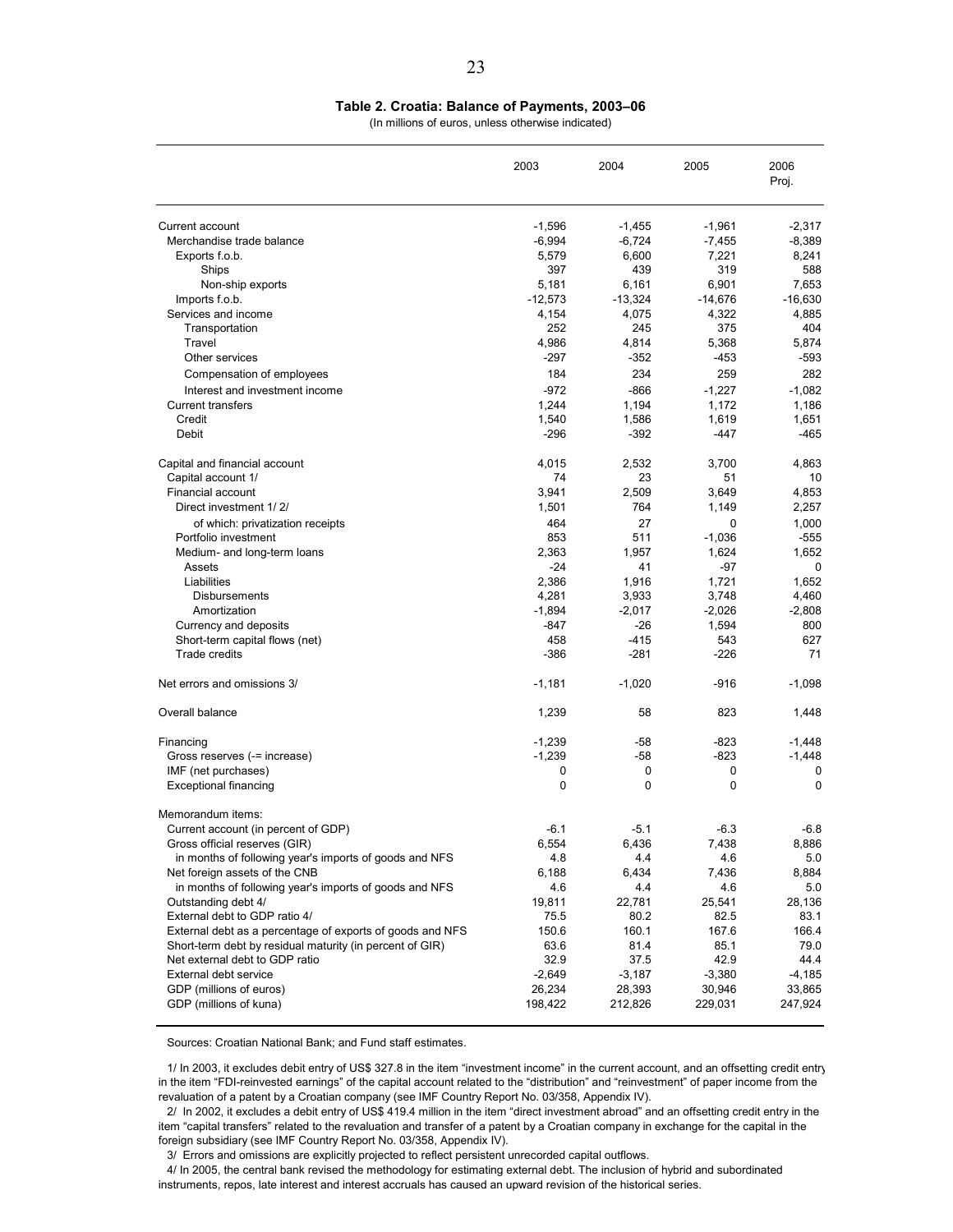#### **Table 3. Croatia: Indicators of External and Financial Vulnerability, 2003–06**

(In percent, unless otherwise indicated)

|                                                                                                                                                                                                                                                                                                              | 2003                                        | 2004                                        | 2005                                       | 2006                                       |                                                    |
|--------------------------------------------------------------------------------------------------------------------------------------------------------------------------------------------------------------------------------------------------------------------------------------------------------------|---------------------------------------------|---------------------------------------------|--------------------------------------------|--------------------------------------------|----------------------------------------------------|
|                                                                                                                                                                                                                                                                                                              |                                             |                                             |                                            | Latest                                     | Date                                               |
| <b>External indicators</b>                                                                                                                                                                                                                                                                                   |                                             |                                             |                                            |                                            |                                                    |
| Real effective exchange rate (using consumer prices) 1/, 2000=100                                                                                                                                                                                                                                            | 105.4                                       | 107.6                                       | 109.7                                      | 114.1                                      | Jun-06                                             |
| Exports of goods and services (volumes, percentage change, yoy) 2/                                                                                                                                                                                                                                           | 11.4                                        | 5.4                                         | 4.6                                        | 14.0                                       | $Q1 - 06$                                          |
| Imports of goods and services (volumes, percentage change, yoy) 2/                                                                                                                                                                                                                                           | 12.1                                        | 3.5                                         | 3.5                                        | 16.1                                       | Q1-06                                              |
| Current account deficit (millions of euros)                                                                                                                                                                                                                                                                  | $-1,596$                                    | $-1,455$                                    | $-1.961$                                   | $-1,992$                                   | $Q1 - 06$                                          |
| Current account deficit in percent of GDP                                                                                                                                                                                                                                                                    | -6.1                                        | $-5.1$                                      | $-6.3$                                     | $-6.3$                                     | $Q1 - 06$                                          |
| Capital and financial account in percent of GDP                                                                                                                                                                                                                                                              | 15.3                                        | 8.9                                         | 12.0                                       | 7.0                                        | Q1-06                                              |
| Gross official reserves (millions of euros)                                                                                                                                                                                                                                                                  | 6,554                                       | 6,436                                       | 7,438                                      | 8,744                                      | Jun-06                                             |
| Gross official reserves in percent of broad money (M4)                                                                                                                                                                                                                                                       | 38.9                                        | 35.3                                        | 35.5                                       | 38.9                                       | Jun-06                                             |
| Gross official reserves in percent of reserve money                                                                                                                                                                                                                                                          | 163.9                                       | 145.5                                       | 135.8                                      | 152.4                                      | Jun-06                                             |
| Gross official reserves in months of current year's imports of goods and NFS                                                                                                                                                                                                                                 | 5.2                                         | 4.8                                         | 5.1                                        | 5.2                                        | Jun-06                                             |
| Gross usable international reserves (GUIR) in percent of domestic FX deposits                                                                                                                                                                                                                                | 50.6                                        | 47.2                                        | 47.7                                       | 53.9                                       | Jun-06                                             |
| CNB net foreign assets (millions of euros)                                                                                                                                                                                                                                                                   | 6,188                                       | 6,434                                       | 7,436                                      | 8,740                                      | Jun-06                                             |
| CNB net foreign assets in months of current year's import of goods and NFS                                                                                                                                                                                                                                   | 4.9                                         | 4.8                                         | 5.1                                        | 5.2                                        | Jun-06                                             |
| Short-term debt in percent of GUIR 3/4/                                                                                                                                                                                                                                                                      | 84.4                                        | 111.0                                       | 114.5                                      | $\ddotsc$                                  | $\sim$ $\sim$                                      |
| Short-term debt and current account deficit net of FDI in percent of GUIR                                                                                                                                                                                                                                    | 98.6                                        | 119.3                                       | 103.9                                      | $\cdots$                                   |                                                    |
| Total external debt, percent of GDP 5/                                                                                                                                                                                                                                                                       | 75.5                                        | 80.2                                        | 82.4                                       | 84.4                                       | Jun-06                                             |
| External debt service to export ratio                                                                                                                                                                                                                                                                        | 20.1                                        | 22.4                                        | 22.2                                       | $\cdots$                                   |                                                    |
| <b>Financial indicators</b>                                                                                                                                                                                                                                                                                  |                                             |                                             |                                            |                                            |                                                    |
| General government debt in percent of GDP                                                                                                                                                                                                                                                                    | 40.9                                        | 43.7                                        | 44.3                                       | 41.3                                       | Jun-06                                             |
| Domestic in percent of GDP                                                                                                                                                                                                                                                                                   | 17.8                                        | 20.1                                        | 24.5                                       | 24.7                                       | Jun-06                                             |
| Foreign in percent of GDP                                                                                                                                                                                                                                                                                    | 23.1                                        | 23.6                                        | 19.8                                       | 16.6                                       | Jun-06                                             |
| Broad money (M4, percentage change, yoy)                                                                                                                                                                                                                                                                     | 11.0                                        | 8.6                                         | 10.5                                       | 14.4                                       | Jun-06                                             |
| Claims on other domestic sectors (change, yoy)                                                                                                                                                                                                                                                               | 14.7                                        | 12.8                                        | 16.7                                       | 23.5                                       | Jun-06                                             |
| Short-term interest rate (in percent, e.o.p.)                                                                                                                                                                                                                                                                | 6.2                                         | 4.8                                         | 3.2                                        | 2.5                                        | Jun-06                                             |
| Stock market CROBEX index (1000 at July 1, 1997), e.o.p.                                                                                                                                                                                                                                                     | 1,185                                       | 1,565                                       | 1,998                                      | 2,872                                      | Jul-06                                             |
| Zagreb Stock Exchange, capitalization, percent of GDP                                                                                                                                                                                                                                                        | 25                                          | 41                                          | 50                                         | 62                                         | Jun-06                                             |
| Bond yield spreads (EMBI Global, e.o.p.)                                                                                                                                                                                                                                                                     | 96                                          | 42                                          | 36                                         | 61                                         | Jun-06                                             |
| Debt ratings: Moody's:<br>Government bonds, foreign currency<br>Government bonds, domestic currency<br>Foreign debt ratings                                                                                                                                                                                  | Baa3<br>Baa1                                | Baa3<br>Baa1                                | Baa3<br>Baa1                               | Baa3<br>Baa1                               | $Jul-06$<br>Jul-06                                 |
| Fitch: Local currency LT                                                                                                                                                                                                                                                                                     | BBB+                                        | BBB+                                        | BBB+                                       | BBB+                                       | Jul-06                                             |
| Fitch: Foreign currency LT                                                                                                                                                                                                                                                                                   | BBB-                                        | BBB                                         | BBB-                                       | BBB-                                       | Jul-06                                             |
| Standard and Poor's: Local currency LT                                                                                                                                                                                                                                                                       | BBB+                                        | BBB+                                        | BBB+                                       | BBB+                                       | Jul-06                                             |
| Standard and Poor's: Foreign currency LT                                                                                                                                                                                                                                                                     | BBB-                                        | <b>BBB</b>                                  | <b>BBB</b>                                 | <b>BBB</b>                                 | Jul-06                                             |
| <b>Banking system:</b><br>Regulatory capital to risk-weighted assets<br>Nonperforming loans to total loans<br>Loan-loss provisions to non-performing loans<br>Net open foreign exchange position to capital 6/<br>Foreign currency deposits to total deposits 7/<br>Foreign currency loans to total loans 7/ | 15.7<br>5.1<br>60.8<br>13.3<br>87.1<br>74.4 | 14.1<br>4.5<br>60.3<br>12.5<br>86.8<br>75.8 | 13.9<br>4.0<br>58.0<br>8.4<br>84.3<br>77.5 | 15.0<br>3.9<br>58.2<br>4.6<br>84.8<br>77.2 | Q1-06<br>Q1-06<br>Q1-06<br>Q1-06<br>Q1-06<br>Q1-06 |

Sources: Croatian National Bank; Ministry of Finance; Central Bureau of Statistics; Bloomberg; MediaScan; and Fund staff estimates.

1/ An increase in the index reflects an appreciation; annual averages through 2005.

2/ National accounts concept.

4/ Gross reserves adjusted downward by foreign-currency redeposit requirements held at the CNB, and by the amount of outstanding foreign-currency CNB bills.

5/ Includes estimates of external obligations due to bond repurchase agreements (repos transaction).

6/ Net open position includes foreign currency options.

7/ Including foreign currency-linked deposits and loans.

<sup>3/</sup> Coverage limited to short-term debt on a remaining maturity basis registered with the CNB.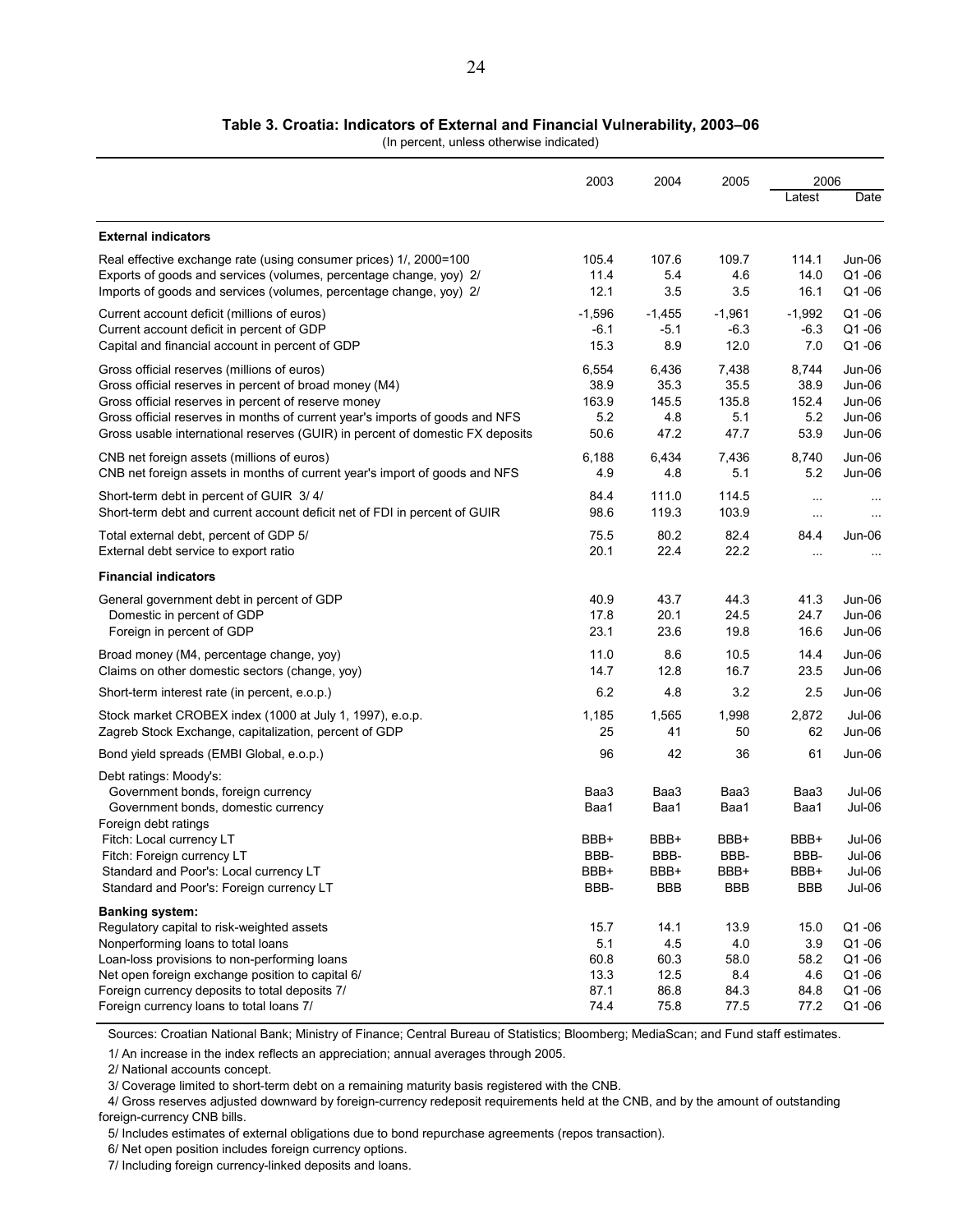#### 25

# **Table 4. Croatia: Financial Soundness Indicators, 2003–06**

|                                                  | 2003 | 2004 | Q1 2005 |       | Q2 2005 Q3 2005 | Q4 2005 | Q1 2006 |
|--------------------------------------------------|------|------|---------|-------|-----------------|---------|---------|
| Regulatory capital to risk-weighted assets       | 15.7 | 14.1 | 15.4    | 15.2  | 14.9            | 13.9    | 15.0    |
| Capital to assets                                | 9.0  | 8.5  | 9.3     | 9.3   | 9.0             | 8.7     | 9.5     |
| Nonperforming loans to total gross loans         | 5.1  | 4.5  | 4.5     | 4.3   | 4.1             | 4.0     | 3.9     |
| Loan-loss provisions to nonperforming loans      | 60.8 | 60.3 | 60.6    | 60.1  | 60.1            | 58.0    | 58.2    |
| After-tax return on average assets               | 1.4  | 1.4  | 1.4     | 1.3   | 1.4             | 1.4     | 1.3     |
| After-tax return on average equity               | 15.6 | 16.6 | 15.8    | 14.2  | 16.5            | 16.0    | 14.8    |
| Foreign-currency-indexed loans to deposits 1/    | 66.2 | 66.9 | 68.6    | 70.3  | 72.7            | 71.4    | 72.8    |
| Total loans to total deposits                    | 96.0 | 99.5 | 104.8   | 108.9 | 106.6           | 108.8   | 114.8   |
| Net open foreign exchange position to capital 2/ | 13.3 | 12.5 | 4.6     | 2.6   | 7.0             | 8.4     | 4.6     |
| Foreign-currency deposits to total deposits 3/   | 87.1 | 86.8 | 86.9    | 85.1  | 84.9            | 84.3    | 84.8    |
| Foreign-currency loans to total loans 3/         | 74.4 | 75.8 | 77.0    | 76.4  | 77.7            | 77.5    | 77.2    |

(Banks, in percent, unless otherwise indicated)

Source: Croatian National Bank.

1/ Denominator includes foreign-currency and foreign-currency-indexed deposits and loans received.

2/ Net open positions include foreign currency options.

3/ Foreign currency deposits (loans) include those denominated in kuna and linked to foreign exchange.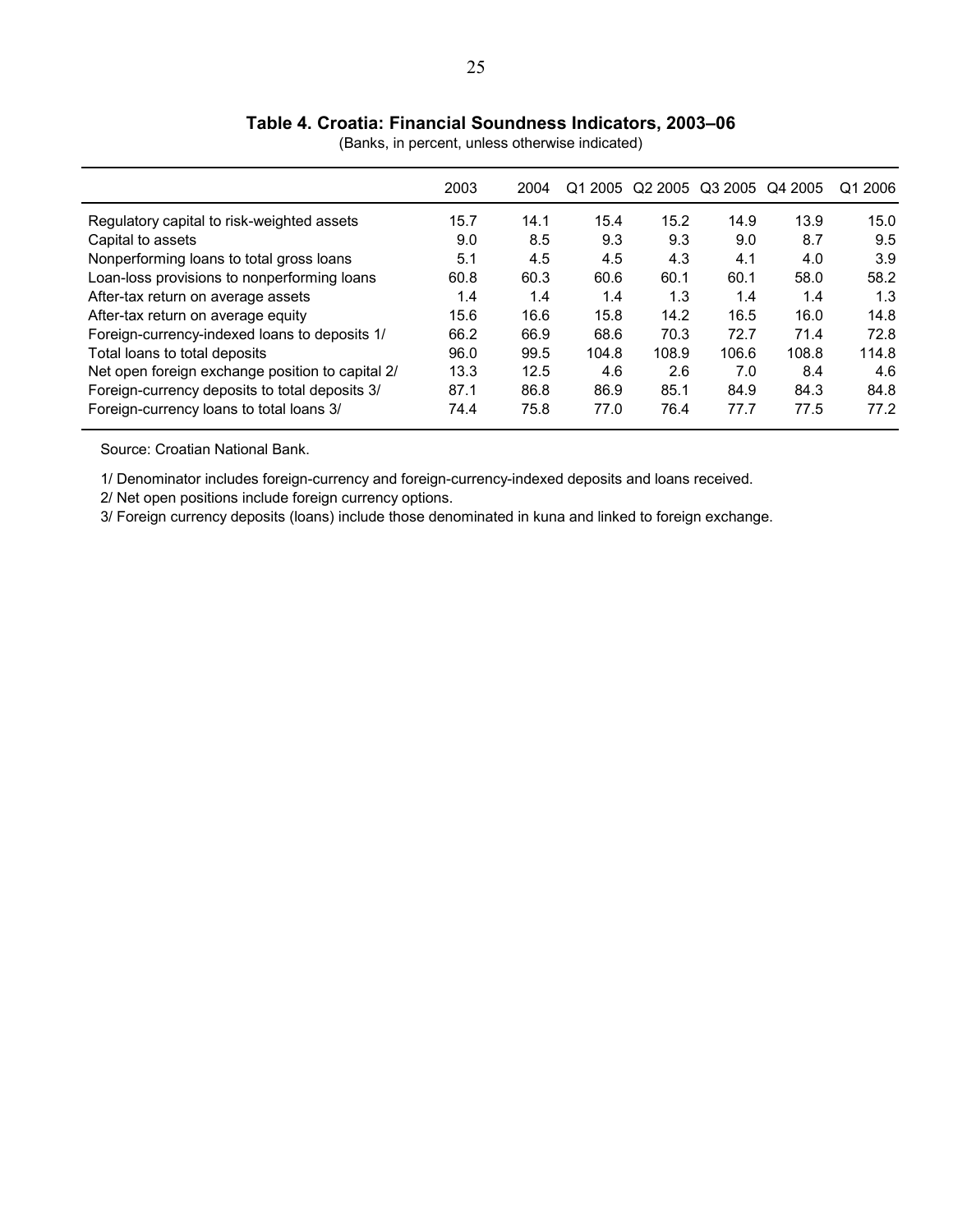|                                                          | 2003          | 2004             | 2005          | 2006          | 2007          | 2008          | 2009       | 2010          | 2011          |
|----------------------------------------------------------|---------------|------------------|---------------|---------------|---------------|---------------|------------|---------------|---------------|
|                                                          |               |                  |               | Proj.         | Proj.         | Proj.         | Proj.      | Proj.         | Proj.         |
| Basic assumptions, national accounts & prices            |               |                  |               |               |               |               |            |               |               |
| Real GDP                                                 | 5.3           | 3.8              | 4.3           | 4.6           | 4.7           | 4.5           | 4.5        | 4.5           | 4.5           |
| Consumption, total                                       | 3.7           | 2.7              | 2.8           | 4.3           | 4.7           | 4.1           | 4.2        | 4.2           | 4.2           |
| Of which: private                                        | 4.6           | 3.9              | 3.4           | 4.4           | 5.1           | 4.6           | 4.5        | 4.5           | 4.5           |
| Gross fixed capital formation, total                     | 24.7          | 4.4              | 4.8           | 8.6           | 3.9           | 4.5           | 4.0        | 4.0           | 4.0           |
| Of which: private                                        | 24.0          | 7.7              | 7.9           | 11.4          | 4.5           | 4.7           | 4.0        | 4.0           | 4.0           |
| GDP deflator                                             | 3.9           | 3.3              | 3.2           | 3.5           | 3.1           | 3.0           | 3.0        | 3.0           | 3.0           |
| Consumer prices (e.o.p.)                                 | 1.7           | 2.7              | 3.6           | 3.3           | 2.8           | 2.7           | 2.8        | 2.8           | 2.8           |
| <b>General government finances</b>                       |               |                  |               |               |               |               |            |               |               |
| Revenue                                                  | 45.1          | 45.4             | 44.9          | 44.9          | 44.0          | 43.5          | 42.9       | 42.9          | 42.8          |
| Expenditure 1/                                           | 51.3          | 50.2             | 49.0          | 47.8          | 46.8          | 46.1          | 45.2       | 45.2          | 45.1          |
| Balance 1/                                               | $-6.1$        | $-4.8$           | $-4.1$        | $-3.0$        | -2.8          | $-2.6$        | $-2.4$     | $-2.3$        | $-2.3$        |
| Privatization receipts                                   | 2.1           | 0.6              | 0.6           | 3.5           | 1.5           | 0.4           | 0.3        | 0.3           | 0.2           |
| Domestic financing                                       | 1.5           | 2.4              | 5.4           | 1.7           | 1.8           | 1.4           | 1.8        | 1.6           | 1.6           |
| Foreign financing                                        | 2.5           | 1.8              | $-1.9$        | $-1.2$        | 0.6           | 1.0           | 0.4        | 0.6           | 0.7           |
| Debt                                                     | 40.9          | 43.7             | 44.3          | 42.2          | 41.9          | 41.8          | 41.5       | 41.1          | 40.9          |
| <b>Balance of payments</b>                               |               |                  |               |               |               |               |            |               |               |
| Current account balance                                  | $-6.1$        | $-5.1$           | $-6.3$        | $-6.8$        | $-6.8$        | $-6.4$        | $-6.2$     | $-5.9$        | $-6.0$        |
| Exports f.o.b.                                           | 21.3          | 23.2             | 23.3          | 24.3          | 24.4          | 24.1          | 24.2       | 24.1          | 24.2          |
| Imports f.o.b.                                           | $-47.9$       | $-46.9$          | $-47.4$       | $-49.1$       | $-49.4$       | $-48.7$       | $-47.9$    | $-47.8$       | $-47.7$       |
| Merchandise trade balance                                | $-26.7$       | $-23.7$          | $-24.1$       | $-24.8$       | $-25.0$       | $-24.5$       | $-23.8$    | $-23.6$       | $-23.5$       |
| Services, net                                            | 15.8          | 14.4             | 14.0          | 14.4          | 14.8          | 14.8          | 14.3       | 14.5          | 14.4          |
| Of which: travel receipts                                | 21.3          | 19.4             | 19.3          | 19.2          | 19.1          | 19.0          | 18.9       | 18.8          | 18.8          |
| <b>Current transfers</b>                                 | 4.7           | 4.2              | 3.8           | 3.5           | 3.4           | 3.3           | 3.3        | 3.2           | 3.2           |
| Capital and financial account                            | 15.3          | 8.9              | 12.0          | 14.4          | 10.1          | 9.6           | 8.3        | 8.4           | 7.8           |
| <b>FDI</b>                                               | 5.7           | 2.7              | 3.7           | 6.7           | 4.8           | 4.7           | 5.2        | 5.1           | 5.1           |
| Portfolio investment                                     | 3.3           | 1.8              | $-3.3$        | $-1.6$        | $-0.4$        | 0.6           | $-0.6$     | 0.8           | $-0.3$        |
| Medium-term borrowing, net                               | 9.0<br>$-2.7$ | 6.9              | 5.2           | 4.9           | 4.3           | 2.9           | 1.8<br>1.8 | 0.4           | 1.0           |
| Short-term and other<br>Net errors and omissions (E&O)   | $-4.5$        | $-2.5$<br>$-3.6$ | 6.3<br>$-3.0$ | 4.5<br>$-3.2$ | 1.3<br>$-2.6$ | 1.4<br>$-2.6$ | $-2.0$     | 2.0<br>$-2.0$ | 2.0<br>$-2.0$ |
|                                                          |               |                  |               |               |               |               |            |               |               |
| Gross official reserves (in months of imports)           | 4.8           | 4.4              | 4.6           | $5.0\,$       | 4.9           | 4.7           | 4.4        | 4.4           | 4.4           |
| Gross external debt                                      | 75.5          | 80.2             | 82.5          | 83.1          | 82.4          | 81.2          | 78.3       | 75.8          | 72.8          |
| Net external debt                                        | 32.9          | 37.5             | 42.9          | 44.4          | 43.7          | 42.5          | 39.6       | 37.1          | 34.1          |
| Memorandum item:<br>Current account balance plus net E&O | $-10.6$       | $-8.7$           | $-9.3$        | $-10.1$       | $-9.4$        | $-9.0$        | $-8.2$     | $-7.9$        | $-8.0$        |
|                                                          |               |                  |               |               |               |               |            |               |               |
| Nominal GDP (in millions of kuna)                        |               | 198,422 212,826  | 229,031       | 247,924       | 267,823       | 288,403       | 310,423    | 334,124       | 359,634       |
| Nominal GDP (in millions of euros)                       | 26,234        | 28,393           | 30,946        | 33,864        | 36,437        | 39,237        | 42,233     | 45,457        | 48,928        |

### **Table 5. Croatia: Staff Medium-Term Scenario, 2003–11**

Sources: Central Statistics Bureau, Croatian National Bank, Ministry of Finance, and Fund staff estimates.

1/ Excludes repayments of "pensioners' debt."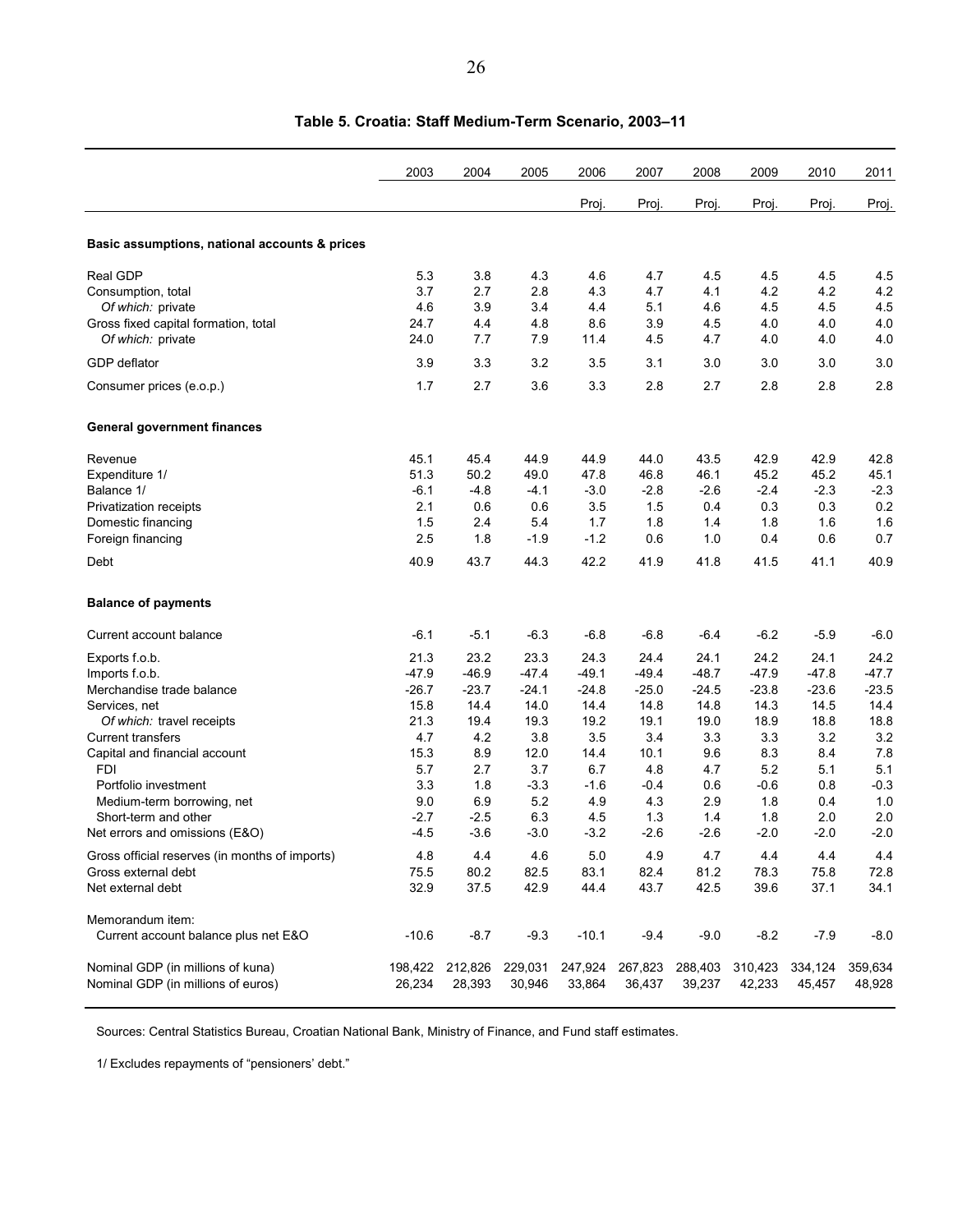#### **Table 6. Croatia: Consolidated General Government Finances, 2003–06**

(In percent of GDP)

|                                                  | 2003          | 2004 1/  | 2005     | 1/       | 2006          |               |
|--------------------------------------------------|---------------|----------|----------|----------|---------------|---------------|
|                                                  |               |          |          |          |               | Suppl.        |
|                                                  |               |          | Prog.    | Act.     | <b>Budget</b> | <b>Budget</b> |
| <b>Revenue</b>                                   | 45.1          | 45.4     | 44.8     | 44.9     | 44.3          | 44.9          |
| Taxes                                            | 27.2          | 26.5     | 26.5     | 26.4     | 25.9          | 26.4          |
| Taxes on income, profits, and capital gains      | 5.8           | 5.7      | 6.0      | 5.8      | 5.8           | 6.0           |
| Payable by individuals                           | 3.6           | 3.6      | 3.6      | 3.4      | 3.5           | 3.4           |
| Payable by corporations and other enterprises    | 2.2           | 2.1      | 2.4      | 2.4      | 2.3           | 2.6           |
| Taxes on property                                | 0.3           | 0.3      | 0.3      | 0.3      | 0.3           | 0.3           |
| Taxes on goods and services                      | 20.0          | 19.5     | 19.3     | 19.4     | 18.9          | 19.2          |
| Of which: VAT                                    | 14.2          | 14.0     | 13.8     | 14.1     | 13.7          | 14.0          |
| Excises                                          | 5.3           | 5.0      | 4.9      | 4.8      | 4.7           | 4.7           |
| Taxes on international trade and transactions    | 0.9           | 0.7      | 0.7      | 0.7      | 0.6           | 0.6           |
| Other taxes                                      | 0.2           | 0.2      | 0.2      | 0.2      | 0.2           | 0.2           |
| Social security contributions                    | 13.8          | 13.9     | 13.7     | 13.7     | 13.6          | 13.5          |
| Other revenue and grants                         | 4.1           | 5.0      | 4.5      | 4.8      | 4.9           | 4.9           |
| Total expenditure 2/                             | 51.3          | 50.2     | 48.8     | 49.0     | 47.5          | 47.8          |
| Expense (current)                                | 45.2          | 44.8     | 43.7     | 44.2     | 43.0          | 43.5          |
| Compensation of employees                        | 12.4          | 12.0     | 11.6     | 11.6     | 11.2          | 11.3          |
| Use of goods and services                        | 4.8           | 4.8      | 4.7      | 4.9      | 5.2           | 5.3           |
| Interest                                         | 2.0           | 2.1      | 2.2      | 2.2      | 2.2           | 2.2           |
| Subsidies                                        | 3.2           | 2.7      | 2.6      | 2.6      | 2.4           | 2.5           |
| Grants                                           | 0.0           | 0.5      | 0.4      | 0.6      | 0.5           | 0.6           |
| Social benefits                                  | 19.2          | 19.3     | 18.5     | 18.5     | 17.9          | 18.1          |
| Other expense                                    | 3.6           | 3.4      | 3.6      | 3.6      | 3.5           | 3.4           |
| Acquisition of non-financial assets (investment) | 5.7           | 5.0      | 4.8      | 4.4      | 4.2           | 4.0           |
| Net lending                                      | 0.3           | 0.5      | 0.4      | 0.4      | 0.3           | 0.3           |
| <b>Overall balance</b>                           | $-6.1$        | $-4.8$   | $-4.1$   | $-4.1$   | $-3.2$        | $-3.0$        |
| Repayment of "pensioners' debt" 3/               | $\sim$ $\sim$ | $\cdots$ | $\cdots$ | $\ddots$ | 1.0           | 1.0           |
| <b>Financing requirement</b>                     | $-6.1$        | $-4.8$   | $-4.1$   | $-4.1$   | $-4.1$        | $-3.9$        |
| Financing                                        | 6.1           | 4.8      | 4.1      | 4.1      | 4.1           | 3.9           |
| Privatization and disposal of fixed assets       | 2.1           | 0.6      | 1.4      | 0.6      | 3.5           | 3.5           |
| <b>External financing</b>                        | 2.5           | 1.8      | $-0.4$   | $-1.9$   | $-1.2$        | $-1.2$        |
| <b>Disbursements</b>                             | 3.8           | 4.1      | 2.4      | 0.7      | 1.4           | 1.3           |
| Amortization                                     | $-1.2$        | $-2.3$   | $-2.8$   | $-2.6$   | $-2.6$        | $-2.5$        |
| Domestic financing                               | 1.5           | 2.4      | 3.1      | 5.4      | 1.9           | 1.7           |
| Memorandum items:                                |               |          |          |          |               |               |
| Primary budget balance                           | $-4.1$        | $-2.7$   | $-2.0$   | $-1.8$   | $-0.9$        | $-0.8$        |
| General government debt                          | 40.9          | 43.7     | 43.6     | 44.3     | 41.9          | 42.2          |
| General government guarantees and arrears        | 11.5          | 9.7      | 10.2     | 9.4      | 9.5           | 9.2           |

Sources: Ministry of Finance and Fund staff estimates.

1/ Deficit presented for 2004 includes in other revenues HRK 197 million secured in December 2004 from the auction of a GSM license, but not received in cash until February 2005. In turn, this amount is not included in 2005 revenues.

2/ Excluding "pensioners' debt" repayments and including accumulation of arrears in "Use of goods and services."

3/ Discount option payments in 2006-07 (chosen by 74 percent of eligible pensioners); face-value option payments begin after the final discount option payment.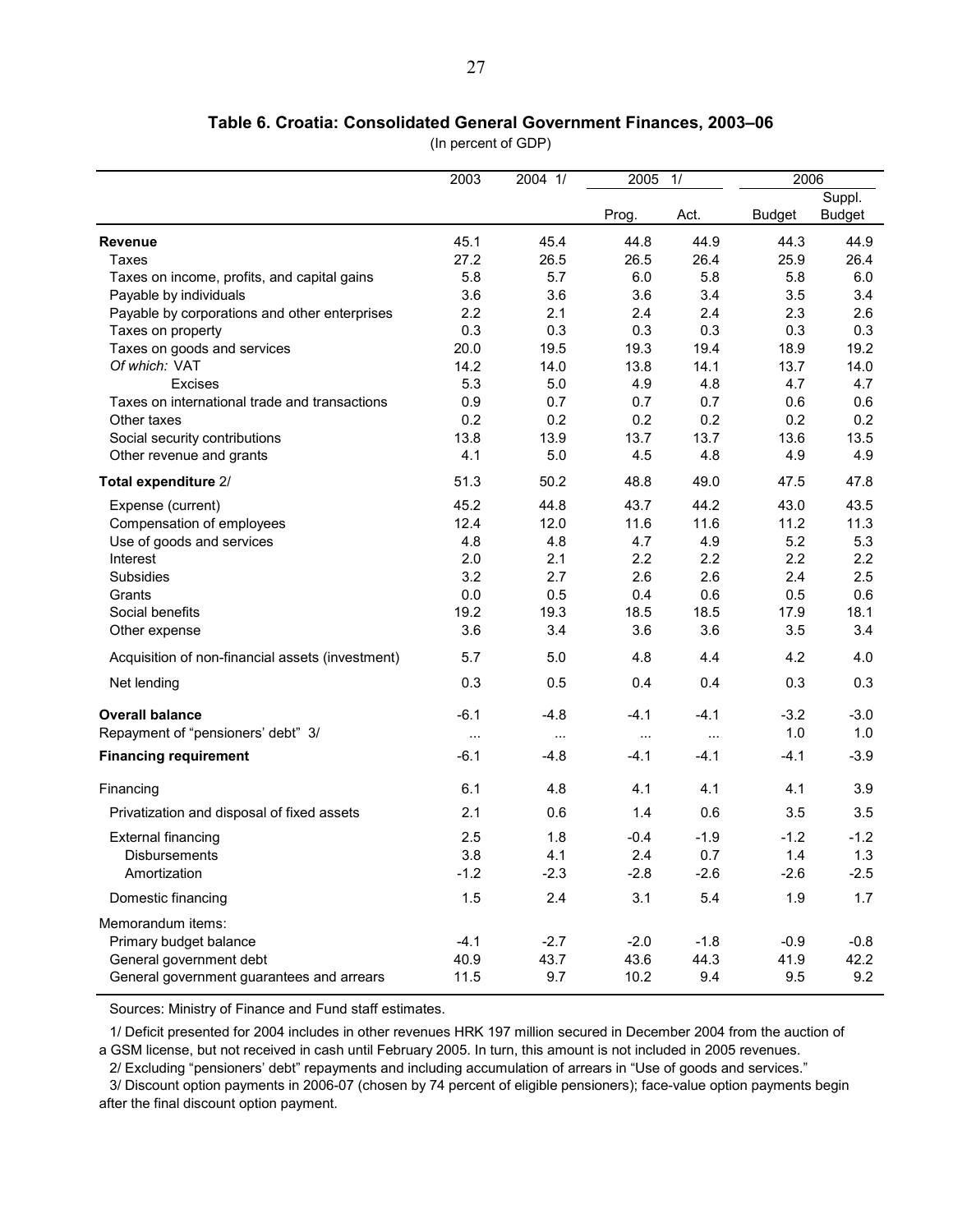### **Table 7. Croatia: Monetary Accounts, 2003–06**

(End-period; in millions of kuna unless otherwise stated)

|                                             | 2003      | 2004                    | 2005     | 2006<br>Q1                                              | 2006<br>Q <sub>2</sub> | 2006<br>Q <sub>3</sub><br>Proj. | 2006<br>Q4<br>Proj | 2003     | 2004                                      | 2005    | 2006<br>Proj. |
|---------------------------------------------|-----------|-------------------------|----------|---------------------------------------------------------|------------------------|---------------------------------|--------------------|----------|-------------------------------------------|---------|---------------|
| Monetary Survey                             |           |                         |          |                                                         |                        |                                 |                    |          | (Change in percent)                       |         |               |
| Net Foreign Assets                          | 32.771    | 31,743                  | 23,304   | 12,977                                                  | 13,994                 | 12,218                          | 16,094             | -0.1     | $-3.1$                                    | $-26.6$ | $-30.9$       |
| Net Domestic Assets                         |           |                         |          | 96,122 108,205 131,343 140,596 149,113 159,848 159,435  |                        |                                 |                    | 15.4     | 12.6                                      | 21.4    | 21.4          |
| Of which: Domestic credit                   |           |                         |          | 123,781 138,686 166,212 176,501 186,080 196,980 197,570 |                        |                                 |                    | 12.4     | 12.0                                      | 19.8    | 18.9          |
| To government, net                          | 16.735    |                         |          | 17,902 25,304 27,898                                    | 29,882                 |                                 | 31.227 27.252      | 0.0      | 7.0                                       | 41.3    | 7.7           |
| To other domestic sectors 1/                |           |                         |          | 107,046 120,784 140,909 148,603 156,198 165,752 170,319 |                        |                                 |                    | 14.7     | 12.8                                      | 16.7    | 20.9          |
| <b>Broad Money</b>                          |           |                         |          | 128,893 139,948 154,647 153,574 163,107 172,067 175,528 |                        |                                 |                    | 11.0     | 8.6                                       | 10.5    | 13.5          |
| Narrow Money                                | 33,889    | 34,562                  | 38,817   | 38,186                                                  | 42,226                 | 41,818                          | 44,272             | 9.8      | 2.0                                       | 12.3    | 14.1          |
| Currency outside banks                      | 10,573    | 10,956                  | 12,164   | 12,091                                                  | 14,003                 | 14,944                          | 13,873             | 9.2      | 3.6                                       | 11.0    | 14.1          |
| Demand deposits                             | 23,316    | 23,606                  | 26,653   | 26,095                                                  | 28,223                 | 26,874                          | 30,399             | 10.0     | 1.2                                       | 12.9    | 14.1          |
| Quasi Money                                 |           |                         |          | 95,004 105,386 115,830 115,387 120,880 130,249 131,256  |                        |                                 |                    | 11.4     | 10.9                                      | 9.9     | 13.3          |
| Kuna-denominated                            | 18,969    | 23,643                  | 29,069   | 32,961                                                  | 39,861                 | 37,537                          | 38,826             | 43.5     | 24.6                                      | 23.0    | 33.6          |
| Foreign currency-denominated                | 76,035    | 81,743                  | 86,761   | 82,427                                                  | 81,019                 | 92,712                          | 92,430             | 55       | 7.5                                       | 6.1     | 6.5           |
| Balance Sheet of the Croatian National Bank |           |                         |          |                                                         |                        |                                 |                    |          | (Contribution to change in<br>base money) |         |               |
| Net Foreign Assets                          | 47,321    | 49,355                  | 54,844   | 59,222                                                  | 63,427                 | 64,855                          | 65,473             | 18.1     | 5.5                                       | 12.3    | 19.4          |
| Less: Banks' foreign currency reserves      | 6,687     | 10,765                  | 13,496   | 17.306                                                  | 19,809                 | 20,555                          | 20.724             | $-1.2$   | 10.9                                      | 6.1     | 53.6          |
| CNB bills in foreign currency               | 4,920     | 0                       | 0        | 0                                                       | 0                      | 0                               | 0                  | 12.3     | $-13.2$                                   | 0.0     | $\ddotsc$     |
| <b>Net International Reserves</b>           | 35,714    | 38,591                  | 41,348   | 41,916                                                  | 43,619                 | 44,300                          | 44,749             | 7.0      | 7.7                                       | 6.2     | 8.2           |
| Net Domestic Assets                         | $-10,035$ | $-4,654$                | -901     | $-4,087$                                                | $-1,951$               | $-1,486$                        | $-1,727$           | 5.7      | 14.4                                      | 8.4     | $-1.5$        |
| Of which: Claims on government (net)        | $-1,550$  | -260                    | $-331$   | $-163$                                                  | $-250$                 | -159                            | $-159$             | $-2.6$   | 3.5                                       | $-0.2$  | 0.3           |
| Claims on banks                             | 972       | 409                     | 4,216    | 564                                                     | 2,155                  | 3,000                           | 3,000              | 3.2      | $-1.5$                                    | 8.5     | $-2.3$        |
| Of which: open market operations            | 0         | 394                     | 4,201    | 550                                                     | 2,141                  | 3,000                           | 3,000              | $\ldots$ | $\ldots$                                  | $\sim$  | $-2.2$        |
| Claims on other domestic sectors            | 94        | 83                      | 73       | 73                                                      | 73                     | 92                              | 92                 | $-0.1$   | 0.0                                       | 0.0     | 0.0           |
| Other items (net)                           | $-4,631$  | $-4,886$                | $-4,859$ | $-4,562$                                                | $-3,930$               | $-4,419$                        | $-4,660$           | 0.9      | $-0.7$                                    | 0.1     | 0.4           |
| Less: CNB bills in foreign currency         | 4,920     | 0                       | 0        | 0                                                       | 0                      | 0                               | 0                  |          |                                           |         |               |
|                                             |           |                         |          |                                                         |                        |                                 |                    |          | (Change in percent)                       |         |               |
| <b>Base Money</b>                           | 37,285    | 44,702                  | 53,943   | 55,134                                                  | 61,477                 | 63,370                          | 63,746             | 23.8     | 19.9                                      | 20.7    | 18.2          |
| Currency                                    | 10,573    | 10,956                  | 12,164   | 12,091                                                  | 14,003                 | 14,944                          | 13,873             | 9.2      | 3.6                                       | 11.0    | 14.1          |
| Deposits                                    | 26.712    | 33,746                  | 41,779   | 43,043                                                  | 47,474                 | 48,426                          | 49,873             | 30.7     | 26.3                                      | 23.8    | 19.4          |
| Of which: Settlement accounts               | 5,616     | 6,408                   | 8,411    | 5,740                                                   | 6,223                  | 6,000                           | 6,200              | 43.1     | 14.1                                      | 31.3    | $-26.3$       |
| Statutory reserve in kuna                   | 12,604    | 14,674                  | 17,605   | 17,355                                                  | 18,596                 | 19,392                          | 20,666             | 54.0     | 16.4                                      | 20.0    | 17.4          |
| Statutory reserve in foreign currency       | 6,687     | 10,765                  | 13,496   | 17,306                                                  | 19,809                 | 20,555                          | 20,724             | $-5.0$   | 61.0                                      | 25.4    | 53.6          |
| Of which: General reserve requirement       | 6,687     | 10,293                  | 9,266    | 9,006                                                   | 9,122                  | 9,945                           | 9,947              | $-5.0$   | 53.9                                      | $-10.0$ | 7.3           |
| Marginal reserve requirement                | 0         | 472                     | 4,230    | 8,300                                                   | 10,686                 | 10,610                          | 10,777             |          |                                           |         | 154.8         |
| Reserve Money (CNB definition) 2/           | 30,586    | 33,924                  | 40,391   |                                                         |                        | 37,768 41,645 42,802 43,010     |                    | 32.8     | 10.9                                      | 19.1    | 6.5           |
| Memorandum items:                           |           |                         |          |                                                         |                        |                                 |                    |          |                                           |         |               |
| Nominal GDP (yearly total)                  |           | 198,422 212,826 229,031 |          |                                                         |                        |                                 | 247,924            |          |                                           |         |               |
| Narrow money multiplier                     | 0.91      | 0.77                    | 0.72     |                                                         |                        |                                 | 0.69               |          |                                           |         |               |
| Broad money multiplier                      | 3.46      | 3.13                    | 2.87     |                                                         |                        |                                 | 2.75               |          |                                           |         |               |
| Broad money to GDP ratio                    | 0.65      | 0.66                    | 0.68     |                                                         |                        |                                 | 0.71               |          |                                           |         |               |
| Foreign currency in percent of broad money  | 59.0      | 58.4                    | 56.1     |                                                         |                        |                                 | 52.7               |          |                                           |         |               |

Sources: Croatian National Bank; and Fund staff projections.

1/ Including net credit to the Croatian Development Bank (HBOR).

2/ Excludes statutory reserve in foreign currency.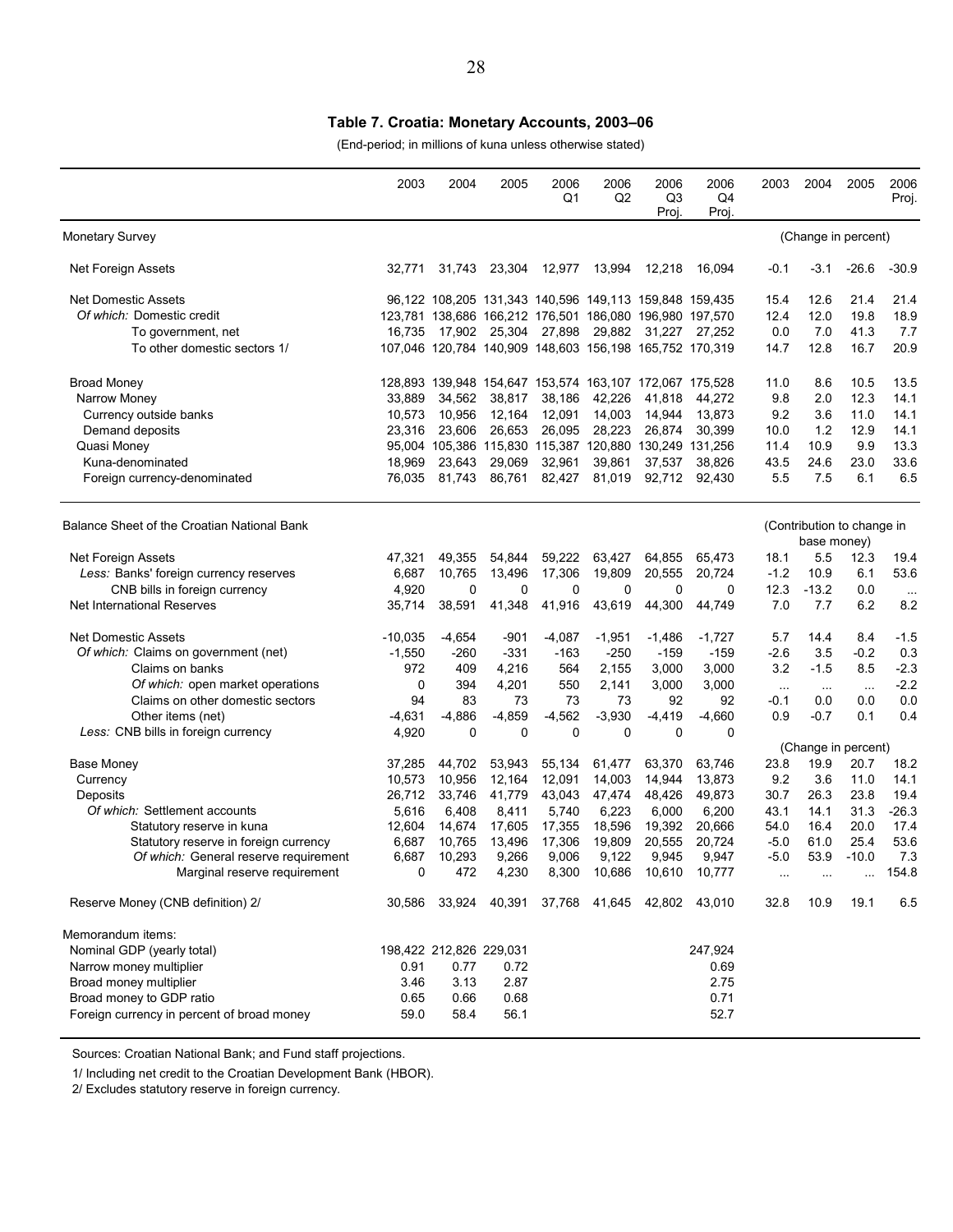|                           | Amount of Purchase 1/  |                        |                                                                                             |
|---------------------------|------------------------|------------------------|---------------------------------------------------------------------------------------------|
| Date                      | In millions<br>of SDRs | In percent<br>of quota | Conditions                                                                                  |
|                           |                        |                        |                                                                                             |
| August 4, 2004            | 92.09                  | 25.22                  | Board approval of stand-by arrangement.                                                     |
| October 30, 2004          | 0.818                  | 0.22                   | Observance of end-September 2004<br>performance criteria.                                   |
| September 14, 2005        | 0.818                  | 0.22                   | Observance of end-December 2004<br>performance criteria and completion of<br>first review.  |
| October 31, 2005          | 0.818                  | 0.22                   | Observance of end-September 2005<br>performance criteria.                                   |
| February 15, 2006         | 2.456                  | 0.67                   | Observance of end-December 2005<br>performance criteria and completion of<br>second review. |
| April 30, 2006            | 0.66                   | 0.18                   | Observance of end-March 2006<br>performance criteria.                                       |
| August 15, 2006           | 0.66                   | 0.18                   | Observance of end-June 2006<br>performance criteria and completion of<br>third review.      |
| October 31, 2006          | 0.68                   | 0.19                   | Observance of end-September 2006<br>performance criteria.                                   |
| <b>Total 27-month SBA</b> | 99.0                   | 27.1                   |                                                                                             |

# **Table 8. Croatia: Schedule of Purchases Under the 27-Month Stand-By Arrangement**

Source: Fund staff.

1/ Assuming maximum proposed access. The authorities are treating the arrangement as precautionary and do not intend to make any purchases.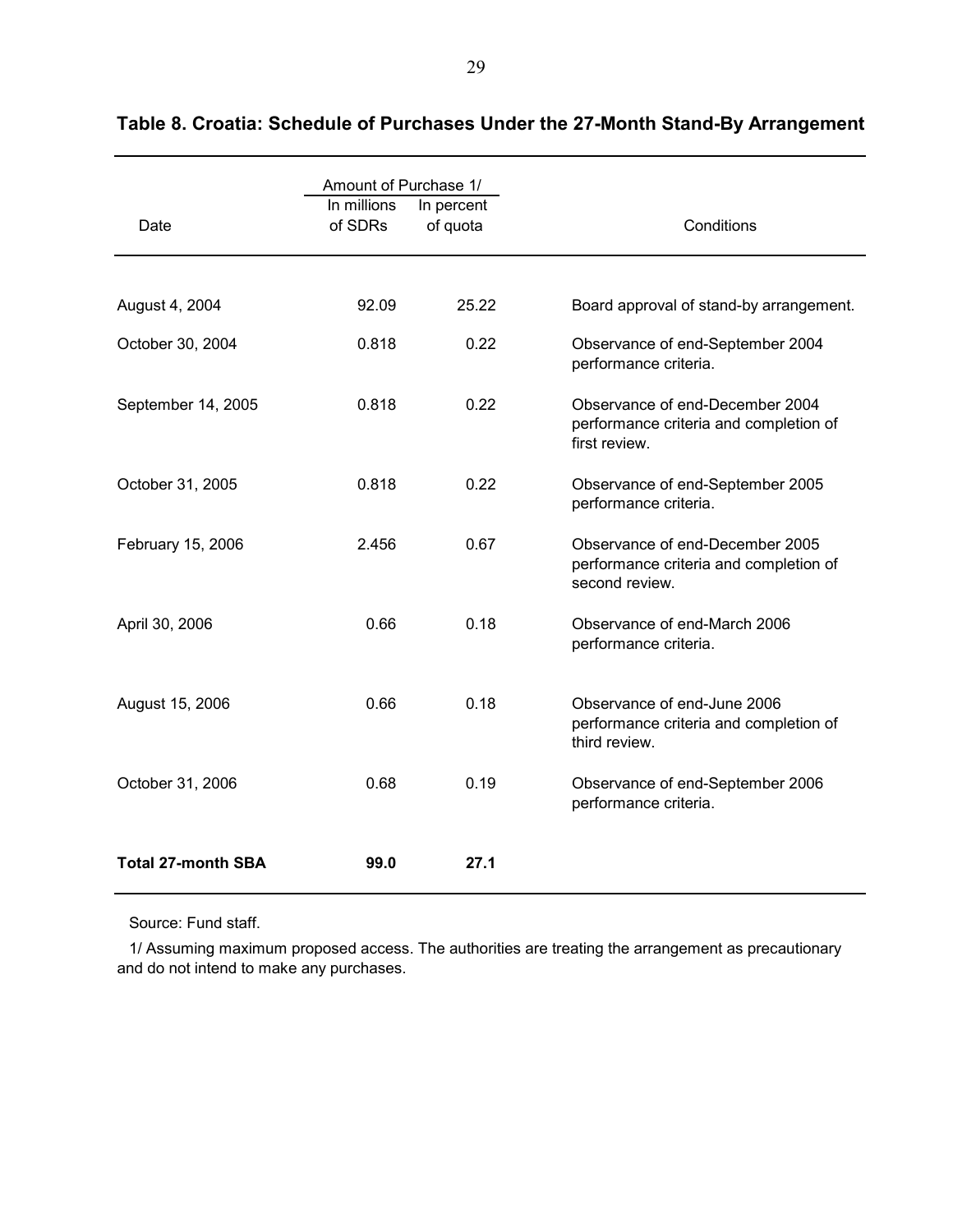| Table 9. Croatia: Indicators of Capacity to Repay the Fund: 2006-11                               | (Under the obligations repurchase schedule) |                                      |            |            |                      |                  |
|---------------------------------------------------------------------------------------------------|---------------------------------------------|--------------------------------------|------------|------------|----------------------|------------------|
|                                                                                                   | 2006                                        | 2007                                 | 2008       | 2009       | 2010                 | 2011             |
| Fund repurchases and charges 1/                                                                   |                                             |                                      |            |            |                      |                  |
| In millions of SDRs                                                                               |                                             |                                      |            |            |                      |                  |
| In millions of euros                                                                              | $\frac{6000}{7000}$                         | 0,000<br>0000                        |            | 0.00707    | ちゅうりょうしょう しょうしょう     | 52.6<br>61.3     |
| INFS<br>In percent of exports of goods and                                                        |                                             |                                      |            |            |                      | $0.84$<br>$0.84$ |
| In percent of debt service                                                                        |                                             |                                      |            |            |                      |                  |
| In percent of quota                                                                               | 0.4                                         | $\frac{9}{2}$ 5.1                    |            |            |                      |                  |
| In percent of gross official reserves                                                             | $\overline{0}$ .                            |                                      |            |            |                      | 0.6              |
| Fund credit outstanding (e.o.p.) 1/                                                               |                                             |                                      |            |            |                      |                  |
| In millions of SDRs                                                                               | 99.0                                        | 99.0                                 | 99.0       | 99.0       |                      |                  |
| In millions of euros                                                                              | $115.3$<br>27.1                             | 115.1                                | 114.9      | 114.8      | 49.5<br>57.1<br>13.6 |                  |
| In percent of quota                                                                               |                                             | 27.1                                 | 27.1       | 27.1       |                      | 。。。。。。<br>。。。。。。 |
| In percent of GDP                                                                                 | 0.3<br>1.3                                  | $0.\overline{0}$<br>$7.\overline{0}$ | 0.2<br>0.4 | 0.2<br>0.1 | $\frac{7}{0.6}$      |                  |
| In percent of gross official reserves                                                             |                                             |                                      |            |            |                      |                  |
| Memorandum items:                                                                                 |                                             |                                      |            |            |                      |                  |
| of euros<br>Exports of goods and NFS (millions                                                    | 16,905                                      | 18,216                               | 19,494     | 20,986     | 22,503               | 24,250           |
| Debt service (millions of euros) 1/                                                               | $-4,187$                                    | $-4,234$                             | -4,967     | $-6,563$   | $-6,780$             | $-7,561$         |
| Quota (millions of SDRs)                                                                          | 365                                         | 365                                  | 365        | 365        | 365                  | 365              |
| Quota (millions of euros)                                                                         | 425                                         | 424                                  | 424        | 423        | 421                  | 420              |
| Gross official reserves (millions of euros) 1/                                                    | 9,002                                       | 9,242                                | 9,467      | 9,504      | 9,665                | 9,504            |
| <b>EO, IMF Finance department, and Fund staff estimates</b><br>Sources: Croatian National Bank; W |                                             |                                      |            |            |                      |                  |

1/ Including the hypothetical purchases under the precautionary stand-by arrangement, not shown in balance of payments projections. 1/ Including the hypothetical purchases under the precautionary stand-by arrangement, not shown in balance of payments projections.

30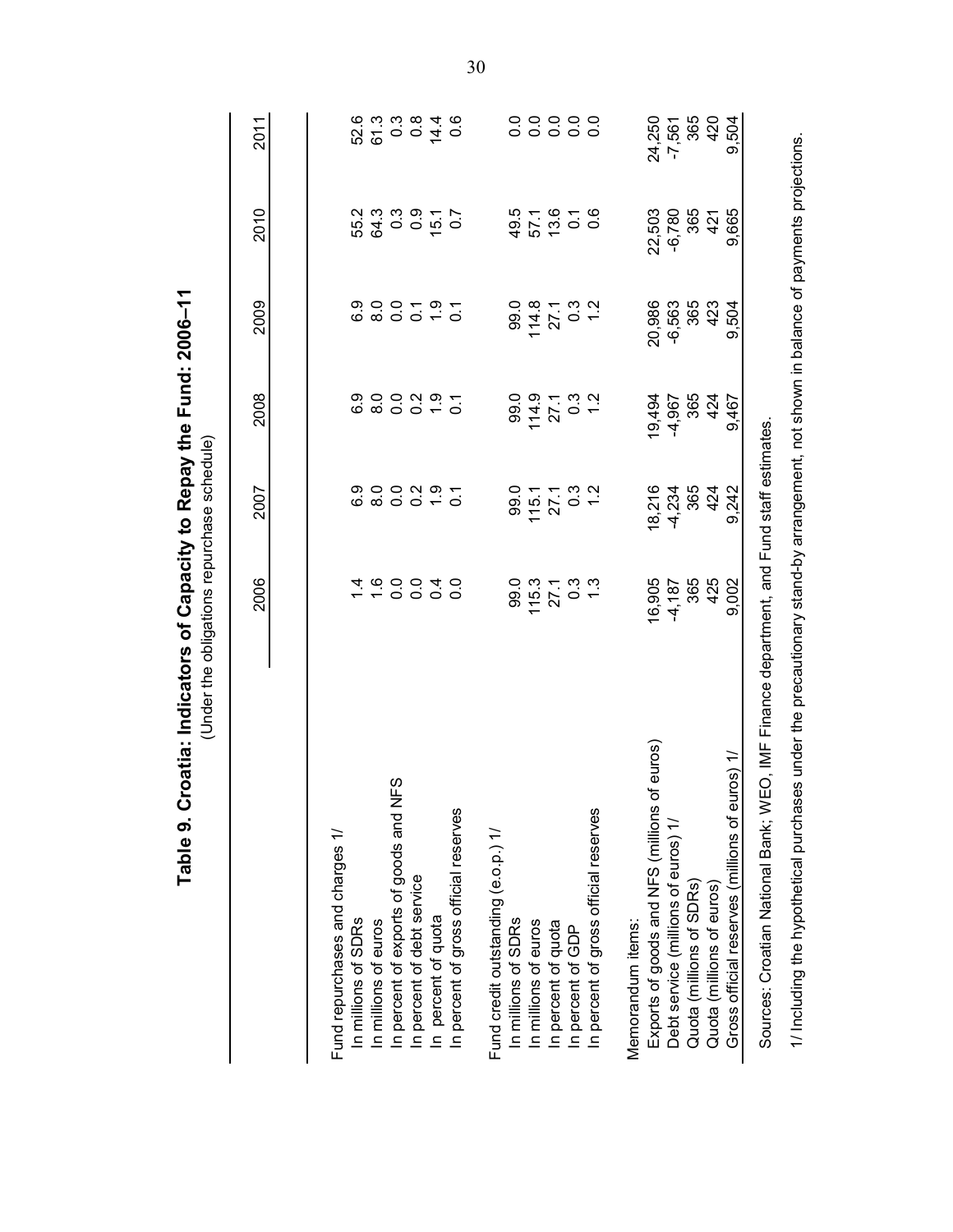### **Table 10. Croatia: Projected Payments to the Fund as of August 21, 2006**

(In millions of SDRs)

|                                                     | 2006       | 2007       | 2008       | 2009       | 2010         | 2011         |
|-----------------------------------------------------|------------|------------|------------|------------|--------------|--------------|
| Obligations from existing drawings                  |            |            |            |            |              |              |
| Principal<br>GRA repurchases                        | 0.0        | 0.0        | 0.0        | 0.0        | 0.0          | 0.0          |
| SDR net charges                                     | 0.4        | 1.7        | 1.7        | 1.7        | 1.7          | 1.7          |
| <b>Total obligations</b><br>(percent of quota)      | 0.4<br>0.1 | 1.7<br>0.5 | 1.7<br>0.5 | 1.7<br>0.5 | 1.7<br>0.5   | 1.7<br>0.5   |
| Obligations from prospective drawings               |            |            |            |            |              |              |
| Principal<br>GRA repurchases                        | 0.0        | 0.0        | 0.0        | 0.0        | 49.5         | 49.5         |
| Charges and interest 1/<br>GRA charges and interest | 0.9        | 5.2        | 5.2        | 5.2        | 4.0          | 1.4          |
| <b>Total obligations</b><br>(percent of quota)      | 0.9<br>0.3 | 5.2<br>1.4 | 5.2<br>1.4 | 5.2<br>1.4 | 53.5<br>14.7 | 50.9<br>13.9 |
| Cumulative (existing and prospective)               |            |            |            |            |              |              |
| Principal<br>GRA repurchases                        | 0.0        | 0.0        | 0.0        | 0.0        | 49.5         | 49.5         |
| Charges and interest 1/                             | 1.4        | 6.9        | 6.9        | 6.9        | 5.7          | 3.1          |
| <b>Total obligations</b><br>(percent of quota)      | 1.4<br>0.4 | 6.9<br>1.9 | 6.9<br>1.9 | 6.9<br>1.9 | 55.2<br>15.1 | 52.6<br>14.4 |

Source: IMF Finance Department.

1/ Assumes the GRA rate of charge of 4.97 percent plus 26 basis points for burden sharing.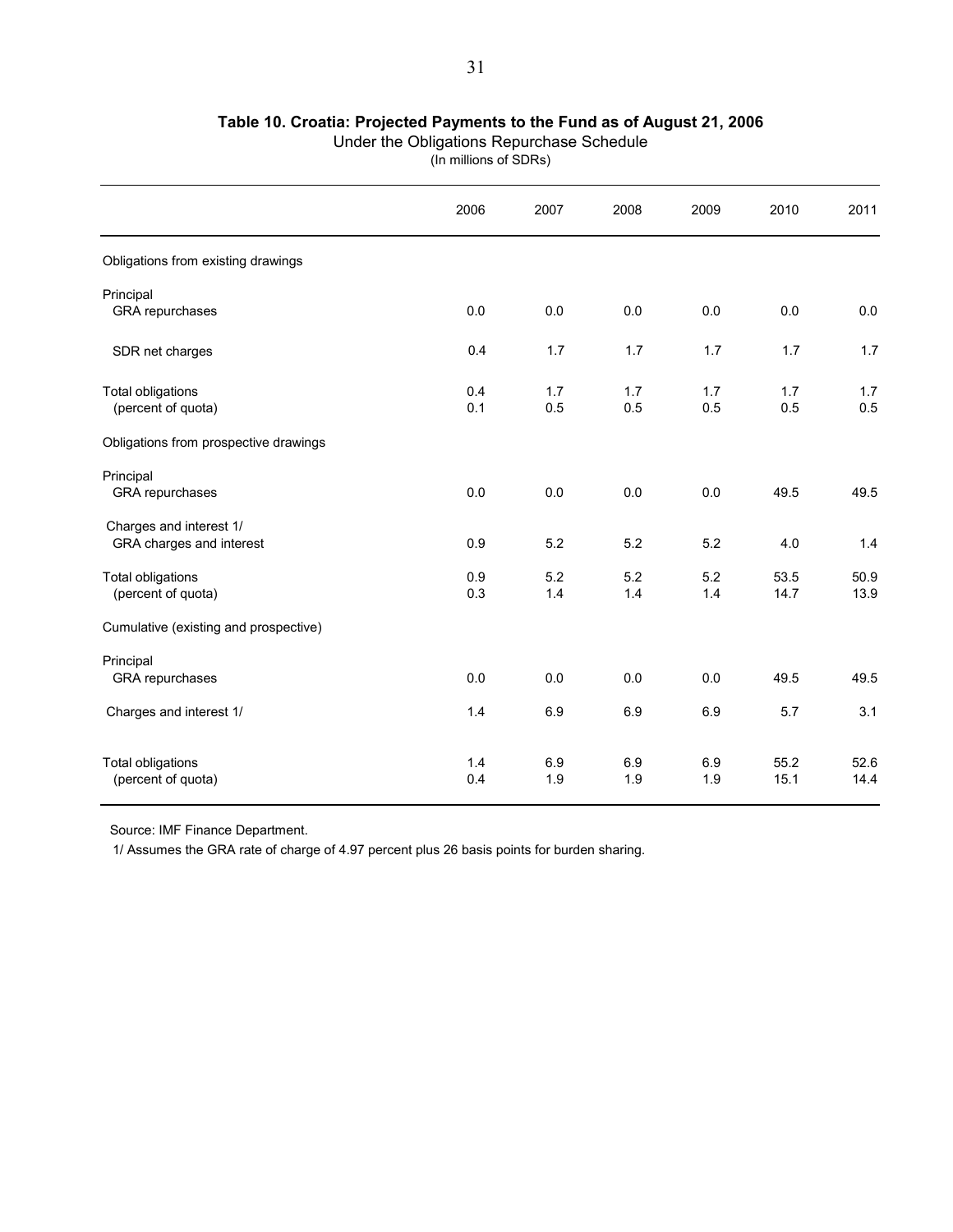| Table 1                                               |                                  | In millions of euros            |                                                 | 1. Croatia: External Financing Requirements, 2003–11 |                                          |                                  |                         |                                                     |                                  |
|-------------------------------------------------------|----------------------------------|---------------------------------|-------------------------------------------------|------------------------------------------------------|------------------------------------------|----------------------------------|-------------------------|-----------------------------------------------------|----------------------------------|
|                                                       |                                  |                                 |                                                 |                                                      |                                          | Projections                      |                         |                                                     |                                  |
|                                                       | 2003                             | 2004                            | 2005                                            | 2006                                                 | 2007                                     | 2008                             | 2009                    | 2010                                                | 2011                             |
|                                                       |                                  |                                 |                                                 |                                                      |                                          |                                  |                         |                                                     |                                  |
| Gross Financing Requirements                          | 4,872                            | 4,050                           | 5,404                                           | 7,127                                                | 6,091                                    | 6,739                            | 7,952                   | 8,623                                               | 9,349                            |
| Current account                                       | 1,596                            | 1,455                           | 1,961                                           | 2,317                                                | 2,494                                    | 2,517                            | 2,609                   | 2,692                                               | 2,926                            |
| Amortization on bonds and medium and long-term loans  |                                  |                                 |                                                 |                                                      |                                          |                                  | 5,305                   |                                                     |                                  |
| Public sector<br><b>Banks</b>                         | 2,037<br>339<br>2,034<br>2,034   | 2,537<br>815<br>1,262<br>1,262  | 0.62<br>0.83<br>0.83<br>0.932                   | $363$<br>$728$<br>$728$<br>$729$<br>$729$            |                                          | 3,998<br>1,046<br>1,790<br>1,790 | 1,488<br>1,800<br>2,017 | 5,712<br>1,517<br>1,8914<br>2,304                   |                                  |
| Other sectors                                         |                                  |                                 |                                                 |                                                      |                                          |                                  |                         |                                                     |                                  |
| Gross reserves accumulation                           | 1,239                            | $\frac{8}{5}$                   | 823                                             | 1,448                                                | 241                                      | 224                              | 57                      | 219                                                 | $-104$                           |
| IMF repurchases and repayments                        |                                  |                                 | $\circ$                                         |                                                      | $\circ$                                  | $\circ$                          | $\circ$                 | $\circ$                                             | $\circ$                          |
| Available Financing                                   | 4,872                            | 4,050                           | 5,404                                           | 7,127                                                | 6,091                                    | 6,739                            | 7,952                   | 8,623                                               | 9,349                            |
| Direct investment (net)                               | 1,501                            | 764                             | 1,149                                           | 2,257                                                | 1,753                                    | 1,852                            | 2,184                   | 2,340                                               | 2,507                            |
| Disbursements on bonds and medium and long-term loans |                                  |                                 |                                                 | 4,460<br>660                                         |                                          | 5,357                            | 5,831<br>1,093          |                                                     |                                  |
| Public sector 1/2/<br><b>Banks</b>                    | 4,370<br>1,370<br>1,655<br>1,912 | 4,787<br>1,564<br>1,73<br>1,730 | $3,748$<br>$472$<br>$7,470$<br>$7,46$<br>$7,46$ |                                                      | $4,001$<br>$7,300$<br>$7,505$<br>$2,505$ | 1,253                            |                         | $6, 48$<br>$4, 63$<br>$6, 68$<br>$6, 68$<br>$6, 68$ | 6,603<br>1,727<br>2,743<br>2,743 |
| Other sectors                                         |                                  |                                 |                                                 | 1,450<br>2,350                                       |                                          | 1,435<br>2,669                   | 1,998<br>2,740          |                                                     |                                  |
| Short-term financing (net) 3/                         | $\overline{r}$                   | -695                            | 317                                             | 698                                                  | 429                                      | 500                              | 676                     | 792                                                 | 837                              |
| Other flows (net) 4/                                  | $-1,639$                         | -805                            | 190                                             | $-288$                                               | -897                                     | -970                             | $-740$                  | -658                                                | -598                             |

Sources: Croatian National Bank; WEO; and Fund staff estimates. Sources: Croatian National Bank; WEO; and Fund staff estimates.

1/ Includes general government and HBOR.<br>2/ Excluding the IMF. 1/ Includes general government and HBOR.

2/ Excluding the IMF.

3/ Short-term loans and trade credits with original maturity less than one year. 3/ Short-term loans and trade credits with original maturity less than one year.<br>4/ Includes all other flows and errors and omissions.

4/ Includes all other flows and errors and omissions.

Table 11. Croatia: External Financing Requirements, 2003-11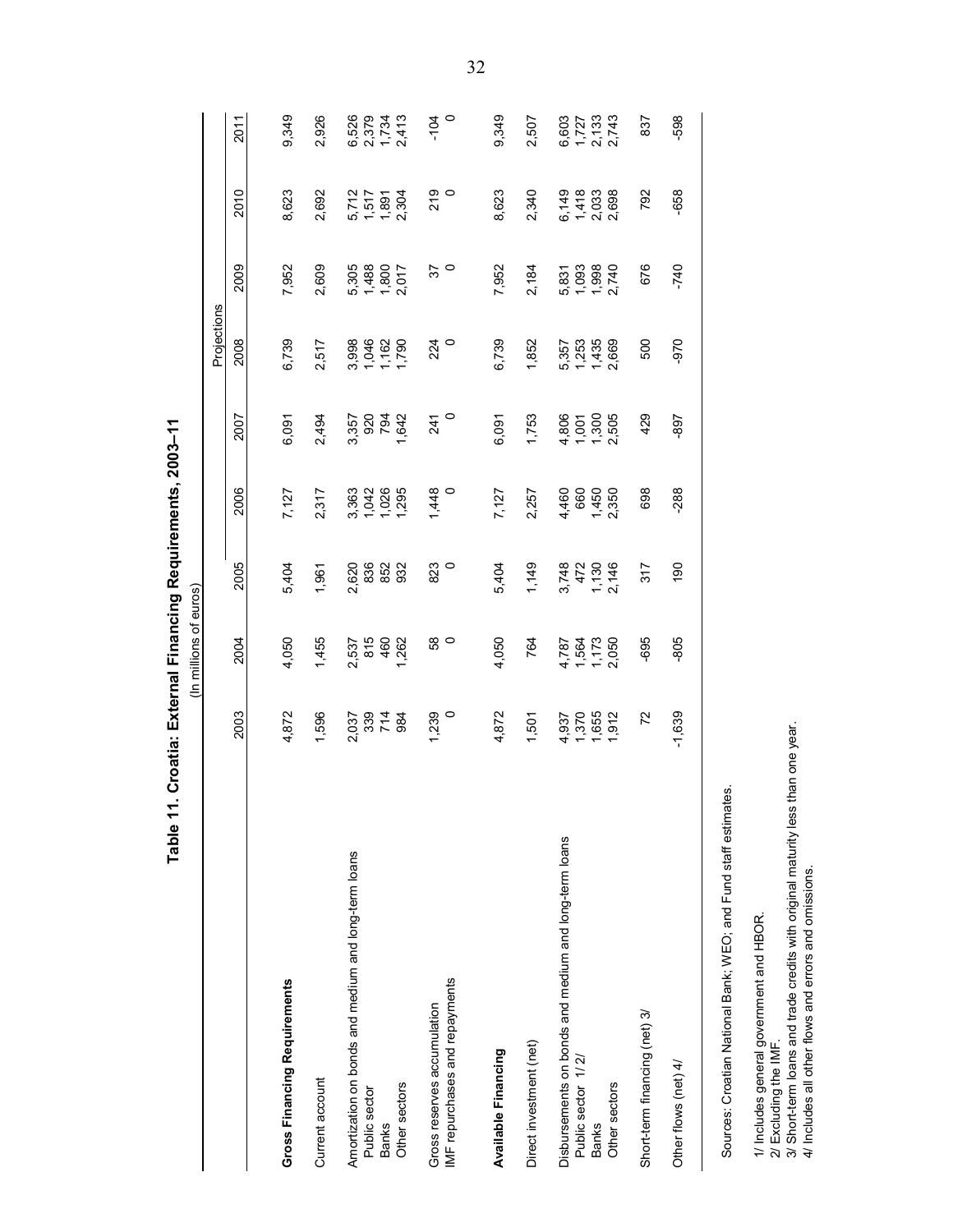#### **APPENDIX I. CROATIA: DEBT SUSTAINABILITY ANALYSIS**

#### **I. Fiscal Sustainability**

1. Under the baseline scenario, public debt peaked at 44 percent of GDP in 2005 and from 2006 stabilizes around 41 percent of GDP, driven primarily by continued fiscal consolidation and assisted by expected sizable privatization receipts in 2006 and 2007 (excluding the amounts earmarked for the "pensioners' debt" repayments). Stress-testing suggests that a severe economic slowdown accompanied by a revenue drop could halt fiscal consolidation and keep the debt ratio on a modestly upward trend (Table 12, Figure 5). With key variables at their historical averages (scenario A1), the debt ratio increases by 18 percentage points of GDP between 2005 and 2011. This is because the historical primary deficit does not fully account for the recent significant fiscal consolidation—a trend projected to continue in the medium term—while the historical growth rate is unduly affected by a recession in 1999. Assuming no policy change from 2005 (scenario A2), the debt ratio would increase modestly over the forecast horizon, similar to the effect of a policy-induced widening of the primary deficit (scenario B3), or a combined slowdown in growth with the concomitant rise in the primary deficit plus an interest rate hike (scenario B4). Similarly, a large and sustained drop in economic activity (scenario B2) would raise debt by 3–4 percentage points, assuming that the primary balance widens proportionately to the fall in revenue. Under the two one-time shocks (scenarios B5 and B6), the debt ratio resumes a downward trend following the initial shock. The inclusion of the stock of state guarantees and arrears (about 10 percent of GDP) in the above analysis would not materially change the described responses to shocks.

#### **II. External Sustainability**

2. External debt rose quickly in recent years in Croatia—by over 20 percentage points of GDP (in euro terms) between 2002 and 2005. The buildup was facilitated by good access to international capital markets. But efforts at fiscal consolidation, a shift by the public sector towards domestic financing, and measures by the central bank to discourage bank external borrowing contributed to a marked slowdown of the growth to the debt to GDP ratio by  $2005<sup>4</sup>$  In the baseline projection, which incorporates a fairly flat external current account balance relative to GDP with some improvement in the outer years and continued restraint by the public sector towards foreign borrowing, the debt to GDP ratio declines gradually to about 73 percent by 2011 (Table 13). Alternative scenarios

1

<sup>&</sup>lt;sup>4</sup> An upward revision of the GDP series has resulted in a small decline in the debt to GDP ratios compared to previously reported data. For example, at end-2005 the ratio is now estimated at 82.5 percent of GDP, in comparison with 84.7 percent in IMF Country Report No.. 06/128.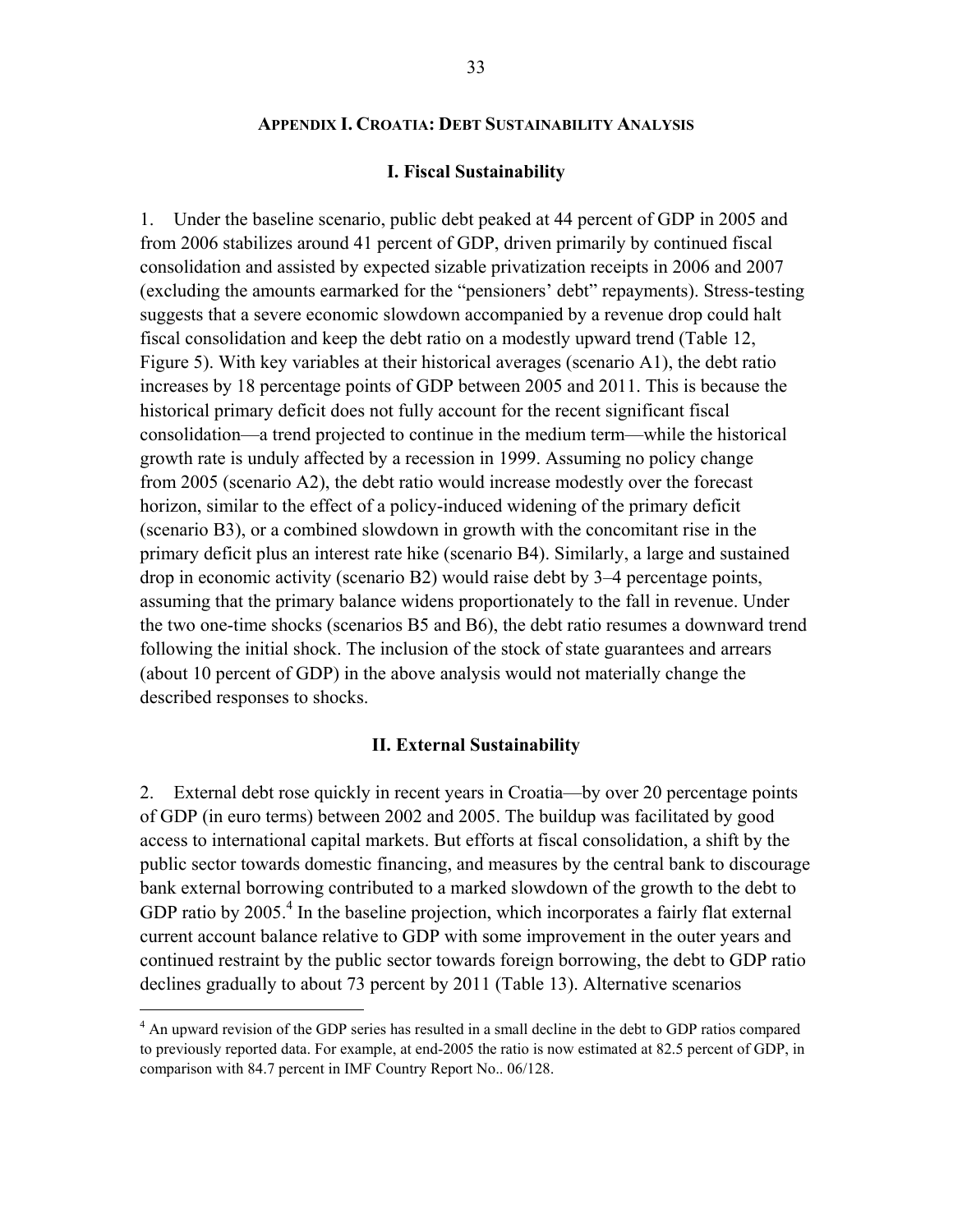demonstrate the sensitivity of external debt to several factors, highlighting the need for vigilance in economic management to forestall an unsustainable situation (Figure 6). In the scenario involving key variables being kept at their historical averages, $5$  the external debt ratio rises slightly. Scenarios with higher interest rates, lower growth or a worsening of the current account indicate a slower decline in the debt to GDP ratio relative to the baseline, especially for the latter shock. The small effect of the interest rate shock partly reflects the low historical standard deviation of interest rates. A large real depreciation scenario is adverse effects, with the debt to GDP ratio possibly averaging over 100 percent between 2006 and 2011.

 $\overline{a}$ 

 $<sup>5</sup>$  The key variables are growth in real GDP and the GDP deflator, nominal interest rates, and the non-</sup> interest current account and non-debt flows in percent of GDP.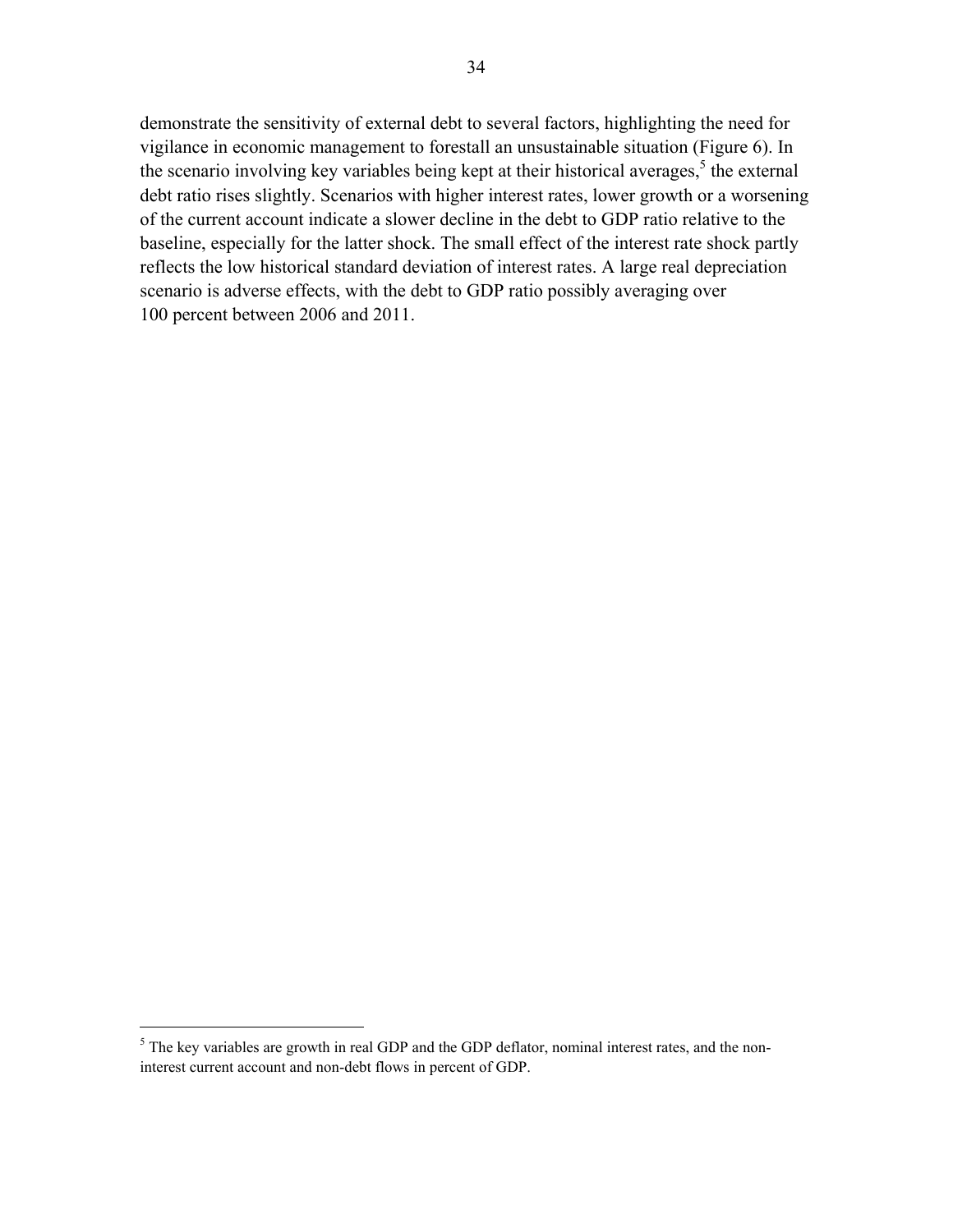Table 12. Croatia: Public Sector Debt Sustainability Framework, 2003-11 **Table 12. Croatia: Public Sector Debt Sustainability Framework, 2003–11** (In percent of GDP, unless otherwise indicated) (In percent of GDP, unless otherwise indicated)

|                                                                                                                                                                                                                                                                                                                                                                                                                                                                                                                                                                                                                                                                                                                                                                                                                                                                                   |                                                                                                                                                                         | Actual                                                                                                                                                                    |                                                                                                                                                                                                                   |                                                                                                                                                                                |                                                                                                                                                                                                   | Projections                                                                                                                                                                                     |                                                                                                                                        |                                                                                                                                             |                                                                                                     |                                                                             |
|-----------------------------------------------------------------------------------------------------------------------------------------------------------------------------------------------------------------------------------------------------------------------------------------------------------------------------------------------------------------------------------------------------------------------------------------------------------------------------------------------------------------------------------------------------------------------------------------------------------------------------------------------------------------------------------------------------------------------------------------------------------------------------------------------------------------------------------------------------------------------------------|-------------------------------------------------------------------------------------------------------------------------------------------------------------------------|---------------------------------------------------------------------------------------------------------------------------------------------------------------------------|-------------------------------------------------------------------------------------------------------------------------------------------------------------------------------------------------------------------|--------------------------------------------------------------------------------------------------------------------------------------------------------------------------------|---------------------------------------------------------------------------------------------------------------------------------------------------------------------------------------------------|-------------------------------------------------------------------------------------------------------------------------------------------------------------------------------------------------|----------------------------------------------------------------------------------------------------------------------------------------|---------------------------------------------------------------------------------------------------------------------------------------------|-----------------------------------------------------------------------------------------------------|-----------------------------------------------------------------------------|
|                                                                                                                                                                                                                                                                                                                                                                                                                                                                                                                                                                                                                                                                                                                                                                                                                                                                                   | 2003                                                                                                                                                                    | 2004                                                                                                                                                                      | 2005                                                                                                                                                                                                              | 2006                                                                                                                                                                           | 2007                                                                                                                                                                                              | 2008                                                                                                                                                                                            | 2009                                                                                                                                   | 2010                                                                                                                                        | 2011                                                                                                | Debt-stabilizing                                                            |
|                                                                                                                                                                                                                                                                                                                                                                                                                                                                                                                                                                                                                                                                                                                                                                                                                                                                                   |                                                                                                                                                                         |                                                                                                                                                                           |                                                                                                                                                                                                                   |                                                                                                                                                                                |                                                                                                                                                                                                   |                                                                                                                                                                                                 |                                                                                                                                        |                                                                                                                                             |                                                                                                     | balance 10/<br>primary                                                      |
| Of which: foreign-currency denominated<br>1 Baseline: Public sector debt 1/                                                                                                                                                                                                                                                                                                                                                                                                                                                                                                                                                                                                                                                                                                                                                                                                       | 40.9<br>32.7                                                                                                                                                            | 43.7<br>37.1                                                                                                                                                              | 44.3<br>36.2                                                                                                                                                                                                      | 42.2<br>32.2                                                                                                                                                                   | 30.4<br>41.9                                                                                                                                                                                      | $41.8$<br>29.2                                                                                                                                                                                  | $41.5$<br>$27.5$                                                                                                                       | 26.2<br>41.1                                                                                                                                | 40.9<br>25.1                                                                                        | ှိ                                                                          |
| $a1$ 3/<br>Contribution from exchange rate depreciation 4/<br>Contribution from interest rate/growth differenti<br>Of which: contribution from real interest rate<br>Of which: contribution from real GDP growth<br>Recognition of implicit or contingent liabilities<br>Other (specify, e.g., bank recapitalization)<br>16 Residual, including asset changes (2-3) 5/<br>2 Change in public sector ueble<br>3 Identified debt-creating flows (4+7+12)<br>Primary (noninterest) expenditure<br>Public sector debt-to-revenue ratio 1/<br>Other identified debt-creating flows<br>Privatization receipts (negative)<br>Automatic debt dynamics 2/<br>In billions of U.S. dollars<br>Gross financing need 6/<br>Revenue and grants<br>Primary deficit<br>4<br>5<br>$\circ$<br>ၜ<br>$\frac{3}{2}$<br>$\overline{ }$<br>$\infty$<br>S<br>$\tilde{c}$<br>$\overline{4}$<br>$\tilde{t}$ | 8770<br>8790<br>12.3<br>49.2<br>$-0.6$<br>$-1.4$<br>0.5<br>0.91<br>$\overline{0}$ .<br>3.2<br>$\frac{0}{2}$<br>$\frac{4}{1}$<br>45.1<br>$-0.5$<br>90.7<br>$\frac{1}{4}$ | $49.76$<br>$49.76$<br>0.4<br>$2.8$<br>$7.2$<br>2.7<br>$7.5$<br>$-0.5$<br>$-1.5$<br>$\frac{1}{2}$<br>$\overline{0}$ .<br>$\frac{6}{1}$<br>96.3<br>$4.\overline{3}$<br>15.1 | <b>이 이 이 느</b><br>이 이 이 누<br>98.6<br>14.3<br>ဇဝ<br>ဝဝ<br>1.8<br>44.7<br>46.7<br>$\begin{array}{c} 4 & - & 6 & 0 \\ 0 & 0 & 0 \\ 0 & 0 & 0 \end{array}$<br>$\overline{0}$ .<br>$0.\overline{3}$<br>$4\overline{4}$ | $-1.9$<br>$0.\overline{8}$<br>44.9<br>45.6<br>$7.2$<br>$7.2$<br>0 0 10 10<br>0 0 10 10<br>$4\overline{4}$<br>$\overline{0}$<br>$0.\overline{3}$<br>13.0<br>$-2, 4$<br>त्र<br>अ | 0.5<br>44.0<br>44.5<br>$\begin{array}{ccc} \circ & \circ & \circ & \circ \\ \circ & \circ & \circ & \circ \\ \end{array}$<br>0.74<br>5<br>5<br>5<br>5<br>5<br>5<br>95.3<br>11.8<br>ဂုံ ဂုံ<br>4.3 | 43.8<br>43.8<br>$\frac{0}{1}$ $\frac{0}{0}$<br>0.002<br>$\overline{0.5}$<br>$\frac{3}{2}$<br>$-0.7$<br>$\overline{0}$<br>$\overline{0}$<br>11.0<br>$4.\overline{3}$<br>$-0.7$<br>96.1<br>$-5.7$ | ဂုံ ဂုံ<br>42.0<br>43.0<br>o m n 4 0 0<br>O 0 0 0 0 0<br>$\overline{0}$ .<br>$7.5 - 0.7$<br>$-1.7$<br>96.7<br>11.4<br>$4.\overline{8}$ | 42.9<br>42.9<br>7.7<br>0.007<br>$\overline{0}$ .<br>95.9<br>12.5<br>ဂုံ ဂုံ<br>7.7<br>7.9<br>0.4<br>$\overline{0}$<br>5.7<br>$\overline{O}$ | 0404<br>$\overline{0}$ .<br>$\overline{0}$<br>11.9<br>5.8<br>2 2 9<br>2 9<br>$\overline{O}$<br>95.7 |                                                                             |
| Average real interest rate (nominal rate minus change in GDP deflator, in percent)<br>A2. Scenario with no policy change (constant primary balance) in 2006-2011<br>of local currency, in percent)<br><b>Jnderlying Baseline</b><br>deflator, in percent)<br>A1. Scenario with key variables at their historical averages 7/<br>Average nominal interest rate on public debt (in percent) 8/<br>Nominal appreciation (increase in US dollar value<br>Growth of real primary spending (deflated by GDP<br>Key Macroeconomic and Fiscal Assumptions<br>Inflation rate (GDP deflator, in percent)<br>Real GDP growth (in percent)<br><b>B.</b> Bound Tests<br>Primary deficit                                                                                                                                                                                                        | 5.3<br>5.6<br>1.6<br>$3.\overline{9}$<br>$-2.7$<br>6.4<br>4,1                                                                                                           | 8 6 6 7 8 9 7 7<br>8 9 9 9 9 7 9 7                                                                                                                                        | $4.0.9.0.0.4$<br>$4.0.9.0.0.4$                                                                                                                                                                                    | 45.8<br>43.0<br>$\frac{54}{4}$<br>3.5<br>4.6<br>÷<br>$\frac{8}{2}$<br>$\overline{2.1}$                                                                                         | 5.8<br>2.6<br>44.1<br>4.7<br>5 1 5<br>6 1 6<br>49.1                                                                                                                                               | 452<br>452<br>52.5<br>45.5<br>0.900                                                                                                                                                             | $4.088$<br>$2.08$<br>55.9<br>46.8<br>$300 - 100$                                                                                       | 4 10 11<br>4 10 11<br>3.0<br>59.2<br>48.2<br>$4\overline{4}$<br>÷<br>$\overline{c}$                                                         | 62.6<br>49.6<br>4 10 11<br>4 10 11<br>4.3<br>3.0<br>÷<br>$\overline{C}$                             | -0.5<br>-9.5                                                                |
| is one-half standard deviation in 2006 and 2007<br>one-half standard deviation<br>B1. Real interest rate is at historical average plus one-half standard deviation<br>10 percent of GDP increase in other debt-creating flows in 2006<br>B4. Combination of B1-B3 using 1/4 standard deviation shocks<br>ଚ<br>B2. Real GDP growth is at historical average minu<br>B3. Primary balance is at historical average minus<br>B5. One time 30 percent real depreciation in 2006                                                                                                                                                                                                                                                                                                                                                                                                        |                                                                                                                                                                         |                                                                                                                                                                           |                                                                                                                                                                                                                   | 42.9<br>60.0<br>42.3<br>43.0<br>52.2<br>43.1                                                                                                                                   | 44.2<br>43.5<br>43.2<br>59.4<br>51.7<br>42.1                                                                                                                                                      | 45.0<br>58.9<br>51.4<br>42.1<br>41<br>43.7                                                                                                                                                      | $45.5$<br>$44.5$<br>$4888$<br>$489$<br>41.9                                                                                            | 41.6<br>46.0<br>44.9<br>44.4<br>57.7<br>50.4                                                                                                | 41.5<br>$4450$<br>$4601$<br>$4601$<br>46.7                                                          | $-0.6$<br>-9.5<br>$-9.4$<br>$-0.4$<br>$\frac{2}{9}$<br>$\ddot{\phantom{0}}$ |
| 2/ Derived as [(r - π(1+q) - g + αε(1+r) /(1+q+π+qπ)) times previous period debt ratio, with r = interest rate; π = growth rate of GDP deflator; g = real GDP growth rate;<br>1/ Gross direct debt of the general government.                                                                                                                                                                                                                                                                                                                                                                                                                                                                                                                                                                                                                                                     |                                                                                                                                                                         |                                                                                                                                                                           |                                                                                                                                                                                                                   |                                                                                                                                                                                |                                                                                                                                                                                                   |                                                                                                                                                                                                 |                                                                                                                                        |                                                                                                                                             |                                                                                                     |                                                                             |

2/ Derived as [(r - +g + g + g + α = (α=(1+r)] π)) times previous period debt ratio, with r = interest rate;

∠/ Deriweu as |(ι - ιι ( τчg ) - g + uε ( ι τι )/( ι τg+ιι+gιι) / unies previous periou deci ratuo, witi r – interest rate, in – grown rate on opr oenator, g – rear of<br>α = share of foreign currency-denominated debt; and α = share of foreign currency-denominated debt; and ε = nominal exchange rate depreciation (measured by increase in local currency value of U.S. dollar).

3/ The real interest rate contribution is derived from the denominator in footnote 2/ as r π (1+g) and the real growth contribution as -g.

4/ The exchange rate contribution is derived from the numerator in footnote 2/ as αε(1+r). 4/ The exchange rate contribution is derived from the numerator in footnote 2/ as  $\alpha \epsilon (1+r)$ .

5/ For projections, this line includes exchange rate changes.

6/ Defined as public sector deficit, plus amortization of medium and long-term public sector debt, plus short-term debt at end of previous period. 5/ For projections, this line includes exchange rate changes.<br>6/ Defined as public sector deficit, plus amortization of medium and long-term public sector debt, plus short-term debt at end of previous period.

7/ The key variables include real GDP growth; real interest rate; and primary balance in percent of GDP. 7/ The key variables include real GDP growth; real interest rate; and primary balance in percent of GDP. 8/ Derived as nominal interest expenditure divided by previous period debt stock. 8/ Derived as nominal interest expenditure divided by previous period debt stock.

9/ Real depreciation is defined as nominal depreciation (measured by percentage fall in euro value of local currency) minus domestic inflation (based on GDP deflator). 9/ Real depreciation is defined as nominal depreciation (measured by percentage fall in euro value of local currency) minus domestic inflation (based on GDP deflator).

10/ Assumes that key variables (real GDP growth, real interest rate, and other identified debt-creating flows) remain at the level of the last projection year. 10/ Assumes that key variables (real GDP growth, real interest rate, and other identified debt-creating flows) remain at the level of the last projection year.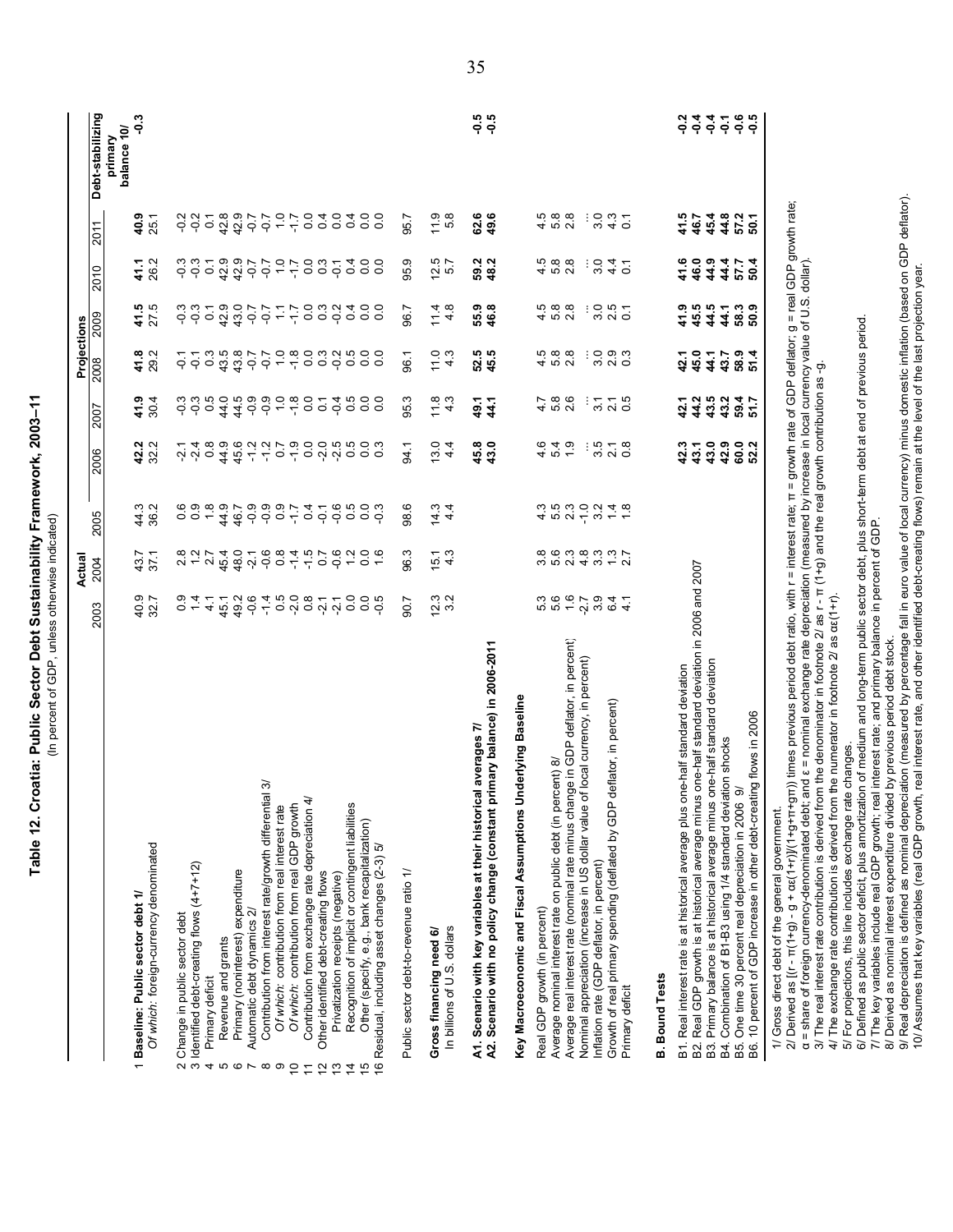

#### Figure 5. Croatia: Public Debt Sustainability: Bound Tests 1/ (Public debt in percent of GDP)

Sources: International Monetary Fund, Croatian authorities, and Fund staff estimates.

 1/ Shaded areas represent actual data. Individual shocks are permanent one-half standard deviation shocks. Figures in the boxes represent average projections for the respective variables in the baseline and scenario being presented. Seven-year historical average for the variable is also shown.

 2/ Permanent 1/4 standard deviation shocks applied to real interest rate, growth rate, and primary balance.

 3/ One-time real depreciation of 30 percent and 10 percent of GDP shock to contingent liabilities occur in 2006, with real depreciation defined as nominal depreciation (measured by percentage fall in dollar value of local currency) minus domestic inflation (based on GDP deflator).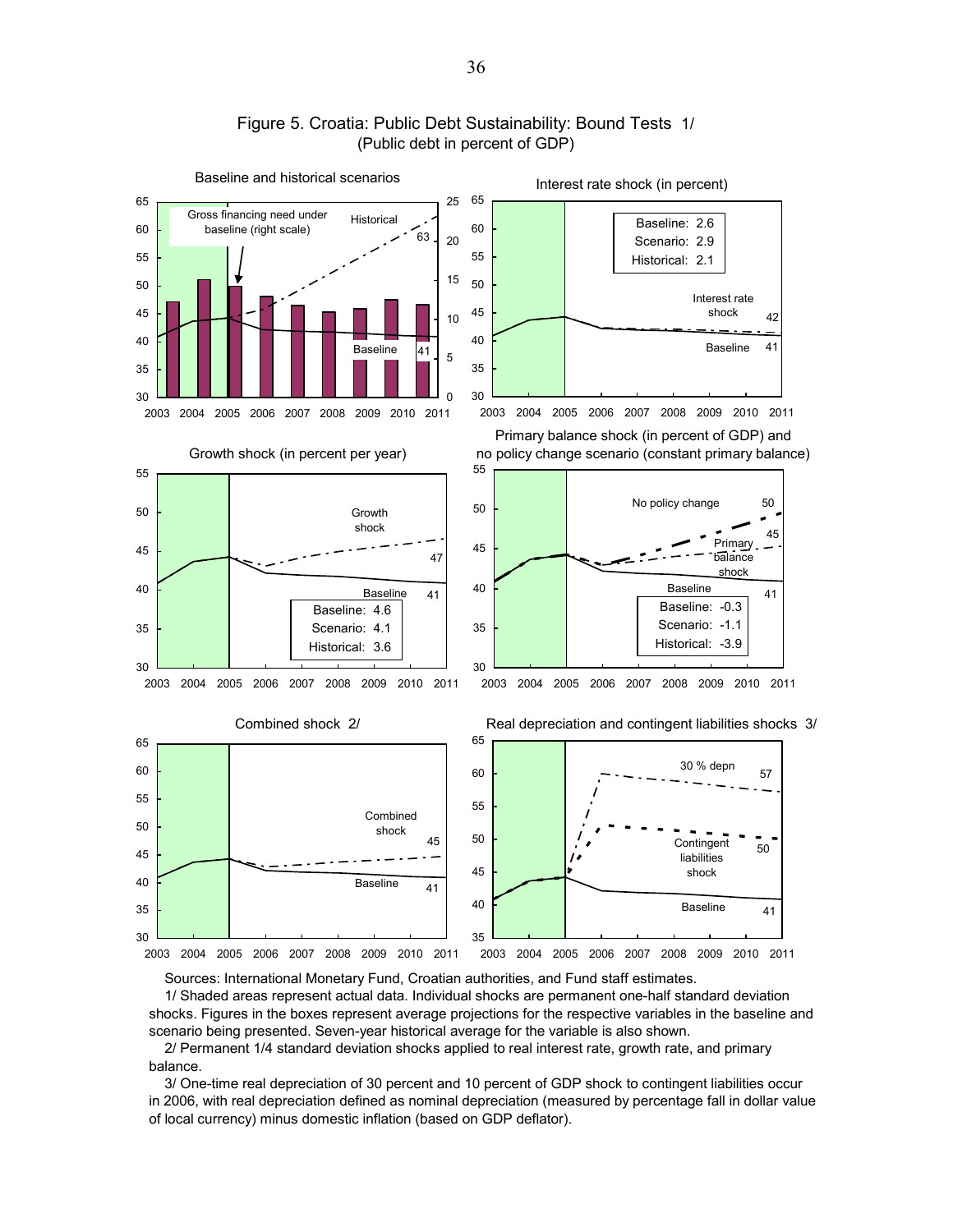|                                                                                                                                                                                                                                                                                                                                                                                                                                                                                                                                                                                               |                  | Actual                           |                                |                     |                                 |                                                 |                             | Projections                             |                                      |                                                       |                                                                                                                  |
|-----------------------------------------------------------------------------------------------------------------------------------------------------------------------------------------------------------------------------------------------------------------------------------------------------------------------------------------------------------------------------------------------------------------------------------------------------------------------------------------------------------------------------------------------------------------------------------------------|------------------|----------------------------------|--------------------------------|---------------------|---------------------------------|-------------------------------------------------|-----------------------------|-----------------------------------------|--------------------------------------|-------------------------------------------------------|------------------------------------------------------------------------------------------------------------------|
|                                                                                                                                                                                                                                                                                                                                                                                                                                                                                                                                                                                               | 2003             | 2004                             | 2005                           | 2006                | 2007                            | 2008                                            | 2009                        | 2010                                    | 2011                                 |                                                       | Debt-stabilizing                                                                                                 |
|                                                                                                                                                                                                                                                                                                                                                                                                                                                                                                                                                                                               |                  |                                  |                                |                     |                                 |                                                 |                             |                                         |                                      |                                                       | current account 6/<br>non-interest                                                                               |
| 1 Baseline: External debt                                                                                                                                                                                                                                                                                                                                                                                                                                                                                                                                                                     | 75.5             | 80.2                             | 82.5                           | 83.1                | 82.4                            | 81.2                                            | 78.3                        | 75.8                                    | 72.8                                 |                                                       | $-7.9$                                                                                                           |
| 2 Change in external debt<br>3 Identified external debt-creating flows (4+8+9)                                                                                                                                                                                                                                                                                                                                                                                                                                                                                                                | 14.0             |                                  | $\frac{3}{2}$<br>$\frac{4}{2}$ |                     | $-1.6$                          | 두                                               |                             | ي يو<br>پ ن                             | <u>၀</u> ၈<br>၇ လု                   |                                                       |                                                                                                                  |
|                                                                                                                                                                                                                                                                                                                                                                                                                                                                                                                                                                                               | $-3.8$           | 4 - 9 - 9 - 7<br>4 - 9 - 9 - 7   |                                | ၀ က<br>၁ ကု         |                                 | $-1.7$                                          | ၈ <del>၂</del> က ဖ<br>ဂ ဂ ဂ |                                         |                                      | 8<br>8<br>8<br>8<br>8<br>8<br>8                       |                                                                                                                  |
| Current account deficit, excluding interest payments<br>4 ro                                                                                                                                                                                                                                                                                                                                                                                                                                                                                                                                  | $3.\overline{8}$ |                                  | $3.0$<br>7.0                   | $4\frac{8}{9}$      | $4.\overline{5}$<br>8.0         |                                                 |                             | 369                                     | .5<br>6.6                            |                                                       |                                                                                                                  |
| Deficit in balance of goods and services                                                                                                                                                                                                                                                                                                                                                                                                                                                                                                                                                      |                  |                                  |                                |                     |                                 | $4 - 4 - 5$<br>$-6 - 7$<br>$-6 - 7$<br>$-6 - 7$ |                             |                                         |                                      |                                                       |                                                                                                                  |
| Exports<br>G                                                                                                                                                                                                                                                                                                                                                                                                                                                                                                                                                                                  |                  |                                  |                                |                     |                                 |                                                 | 49.7                        | 49.5                                    | 49.6                                 |                                                       |                                                                                                                  |
| Imports<br>$\overline{ }$                                                                                                                                                                                                                                                                                                                                                                                                                                                                                                                                                                     | 50.2<br>58.0     |                                  |                                | 49.9<br>57.9        | 5<br>8 8 4 7 9 9<br>0 9 9 9 9 7 |                                                 | 56.3                        | 56.1                                    | 56.1                                 |                                                       |                                                                                                                  |
| Net non-debt creating capital inflows (negative)<br>$\infty$                                                                                                                                                                                                                                                                                                                                                                                                                                                                                                                                  | $-5.7$           |                                  |                                | $-6.7$              |                                 | $-4.7$                                          | $-5.2$                      | $-5.8$                                  | $-5.1$                               |                                                       |                                                                                                                  |
| Automatic debt dynamics 1/<br>ၜ                                                                                                                                                                                                                                                                                                                                                                                                                                                                                                                                                               | $-1.8$           |                                  |                                |                     |                                 | $-1.0$                                          | $-0.4$                      |                                         |                                      | $-5.7$                                                |                                                                                                                  |
| Contribution from nominal interest rate<br>$\overline{C}$                                                                                                                                                                                                                                                                                                                                                                                                                                                                                                                                     | 2.3              |                                  |                                | $^{2.4}$            |                                 | 2.4                                             | 3.0                         |                                         | 2.5                                  |                                                       |                                                                                                                  |
| Contribution from real GDP growth<br>$\overline{1}$                                                                                                                                                                                                                                                                                                                                                                                                                                                                                                                                           | $-3.1$           | 5 5 7 5 6 9 9 9<br>1 7 9 9 9 9 9 | 2.5<br>2.9                     | $-3.5$              |                                 | $-3.4$                                          | $-3.4$                      | 5<br>2 - 3<br>2 - 3                     | $-3.2$                               | 240                                                   |                                                                                                                  |
| Contribution from price and exchange rate changes 2/<br>$\tilde{c}$                                                                                                                                                                                                                                                                                                                                                                                                                                                                                                                           |                  |                                  | $-3.5$                         |                     |                                 |                                                 |                             |                                         |                                      | $-21$                                                 |                                                                                                                  |
| 13 Residual, incl. change in gross foreign assets (2-3) 3/                                                                                                                                                                                                                                                                                                                                                                                                                                                                                                                                    | $-1.7$<br>$-1.7$ | $-3.0$                           | ဖ                              | 3.9                 | 0.9                             | 0.6                                             | $-0.5$                      | 0.0                                     | $-0.7$                               | 0.0                                                   |                                                                                                                  |
| External debt-to-exports ratio (in percent)                                                                                                                                                                                                                                                                                                                                                                                                                                                                                                                                                   | 50.6             | 160.1                            | 167.6                          | 166.4               | 164.8                           | 163.5                                           | 157.6                       | 153.1                                   | 146.9                                |                                                       |                                                                                                                  |
| Gross external financing need (in billions of US dollars) 4/                                                                                                                                                                                                                                                                                                                                                                                                                                                                                                                                  |                  |                                  |                                |                     |                                 |                                                 |                             |                                         | 15.3                                 |                                                       |                                                                                                                  |
| in percent of GDP                                                                                                                                                                                                                                                                                                                                                                                                                                                                                                                                                                             | $4\frac{6}{6}$   | 5.8<br>19.8                      | $7.2$<br>23.3                  | 8.5<br>25.5         | $9.5$<br>26.1                   | $10.6$<br>27.0                                  | $12.5$<br>$29.6$            | $13.5$<br>$29.8$                        | 31.2                                 |                                                       |                                                                                                                  |
| Scenario with key variables at their historical averages 5/                                                                                                                                                                                                                                                                                                                                                                                                                                                                                                                                   |                  |                                  |                                | 83.1                | 83.1                            | 82.9                                            | 81.6                        | 80.7                                    | 79.1                                 |                                                       | တို့                                                                                                             |
|                                                                                                                                                                                                                                                                                                                                                                                                                                                                                                                                                                                               |                  |                                  |                                |                     |                                 |                                                 |                             |                                         |                                      | For debt                                              |                                                                                                                  |
| Key Macroeconomic Assumptions Underlying Baseline                                                                                                                                                                                                                                                                                                                                                                                                                                                                                                                                             |                  |                                  |                                |                     |                                 |                                                 |                             |                                         |                                      | stabilization                                         |                                                                                                                  |
| Real GDP growth (in percent)                                                                                                                                                                                                                                                                                                                                                                                                                                                                                                                                                                  | 5.3              |                                  | $4.\overline{3}$               |                     |                                 |                                                 |                             |                                         |                                      |                                                       |                                                                                                                  |
| GDP deflator in US dollars (change in percent)                                                                                                                                                                                                                                                                                                                                                                                                                                                                                                                                                | $\frac{8}{10}$   |                                  | 4.5                            |                     |                                 | $4.5$<br>3.0                                    |                             |                                         |                                      | $\begin{array}{c} 4 & 0 & 0 \\ 0 & 0 & 0 \end{array}$ |                                                                                                                  |
| Nominal external interest rate (in percent)                                                                                                                                                                                                                                                                                                                                                                                                                                                                                                                                                   | $\overline{4}$   | 8 8 9 9 9 9 9<br>8 9 9 9 9 9     | $3.7$<br>$7.7$                 | $443027$<br>$45027$ |                                 | $3007$<br>$707$                                 | 4 9 9 7<br>4 9 9 7          |                                         |                                      |                                                       |                                                                                                                  |
| Growth of exports (US dollar terms, in percent)                                                                                                                                                                                                                                                                                                                                                                                                                                                                                                                                               | $17.5$<br>$10.1$ |                                  |                                |                     |                                 |                                                 |                             |                                         |                                      |                                                       |                                                                                                                  |
| Growth of imports (US dollar terms, in percent)                                                                                                                                                                                                                                                                                                                                                                                                                                                                                                                                               |                  |                                  |                                |                     |                                 |                                                 |                             |                                         |                                      |                                                       |                                                                                                                  |
| Current account balance, excluding interest payments<br>Net non-debt creating capital inflows                                                                                                                                                                                                                                                                                                                                                                                                                                                                                                 | $3.8$<br>5.7     | $-2.8$                           | $-3.7$                         | $4\frac{6}{7}$      | 4 0 0 1 1 4 4<br>4 1 0 1 1 4 4  | 4.7                                             | 6 1 2 1<br>6 1 1 1          | 4 co co co co co<br>4 co co co co co co | 4 ¤ ¤ r r · · · ·<br>4 · · · · · · · |                                                       |                                                                                                                  |
| <b>Bound Tests</b>                                                                                                                                                                                                                                                                                                                                                                                                                                                                                                                                                                            |                  |                                  |                                |                     |                                 |                                                 |                             |                                         |                                      |                                                       |                                                                                                                  |
| B1. Nominal interest rate is at historical average plus one standard deviation                                                                                                                                                                                                                                                                                                                                                                                                                                                                                                                |                  |                                  |                                |                     | 82.8                            |                                                 | 79.6                        | 77.5                                    | 74.9                                 |                                                       |                                                                                                                  |
| B2. Real GDP growth is at historical average minus one standard deviations                                                                                                                                                                                                                                                                                                                                                                                                                                                                                                                    |                  |                                  |                                |                     | 83.4                            |                                                 | 81.1                        | 79.3                                    | 76.9                                 |                                                       |                                                                                                                  |
| one standard deviations<br>B3. Non-interest current account is at historical average minus                                                                                                                                                                                                                                                                                                                                                                                                                                                                                                    |                  |                                  |                                |                     | 83.9                            | 3<br>3<br>3<br>3<br>3<br>3<br>3                 | 82.8                        | 81.6                                    | 79.9                                 |                                                       |                                                                                                                  |
| B4. Combination of B1-B3 using 1/2 standard deviation shocks                                                                                                                                                                                                                                                                                                                                                                                                                                                                                                                                  |                  |                                  |                                | ន្ទី ខ្លួននិ        | 83.9                            |                                                 | 82.6                        | 81.3                                    |                                      |                                                       | $\frac{1}{2}$ $\frac{1}{2}$ $\frac{1}{6}$ $\frac{1}{6}$ $\frac{1}{4}$ $\frac{1}{6}$ $\frac{1}{4}$ $\frac{1}{10}$ |
| One time 30 percent real depreciation in 2006<br>B5.                                                                                                                                                                                                                                                                                                                                                                                                                                                                                                                                          |                  |                                  |                                |                     | 120.3                           | 84.2<br>116.8                                   | 111.0                       | 105.8                                   | 79.5<br>99.9                         |                                                       |                                                                                                                  |
|                                                                                                                                                                                                                                                                                                                                                                                                                                                                                                                                                                                               |                  |                                  |                                |                     |                                 |                                                 |                             |                                         |                                      |                                                       |                                                                                                                  |
| 1/ Derived as [r - g - p(1+r)]/(1+g+g+p+gp) times previous period debt stock, with r = nominal effective interest rate on external debt; p = change in domestic GDP deflator in US dollar<br>2/ The contribution from price and exchange rate changes is defined as $[\text{-}\rho(1+\text{-}p]/(1+\text{-}p)]$ times previous period debt stock. p increases with an appreciating domestic currency<br>terms, g = real GDP growth rate, ε = nominal appreciation (increase in dollar value of domestic currency), and α = share of domestic-currency denominated debt in total external debt |                  |                                  |                                |                     |                                 |                                                 |                             |                                         |                                      |                                                       |                                                                                                                  |
| 3/ For projection, line includes the impact of price and exchange rate changes<br>( $\varepsilon > 0$ ) and rising inflation (based on GDP deflator).                                                                                                                                                                                                                                                                                                                                                                                                                                         |                  |                                  |                                |                     |                                 |                                                 |                             |                                         |                                      |                                                       |                                                                                                                  |

4/ Defined as current account deficit, plus amortization on medium- and long-term debt, plus short-term debt at end of previous period.

4/ Defined as current account deficit, plus amortization on medium- and long-term debt, plus short-term debt at end of previous period.<br>5/ The key variables include real GDP growth; nominal interest rate; dollar deflator 6/ Long-run, constant balance that stabilizes the debt ratio assuming that key variables (real GDP growth, nominal interest rate, dollar deflator growth, and non-debt inflows in percent of GDP) 5/ The key variables include real GDP growth; nominal interest rate; dollar deflator growth; and both non-interest current account and non-debt inflows in percent of GDP.

remain at their levels of the last projection year.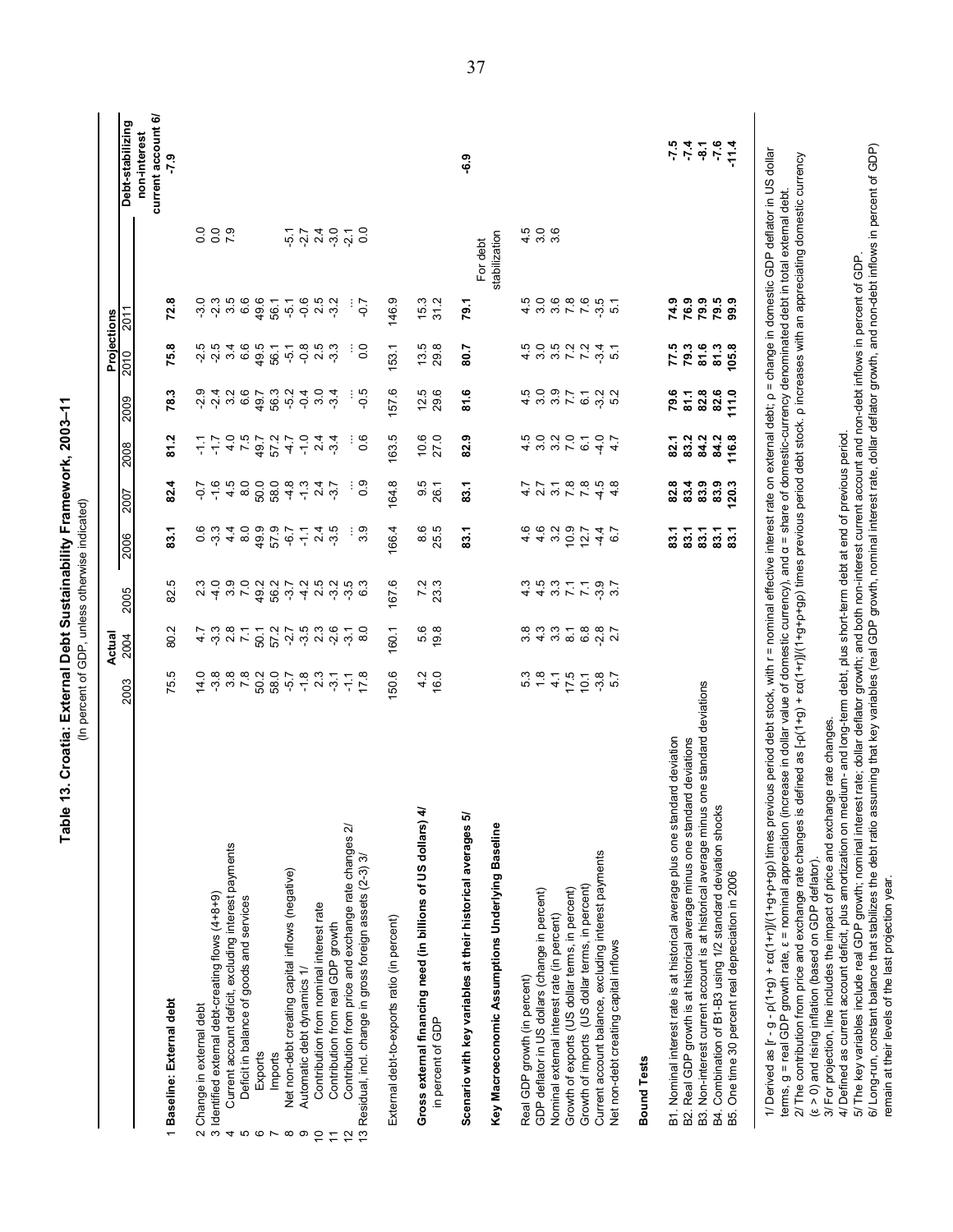

### Figure 6. Croatia: External Debt Sustainability: Bound Tests 1/ (External debt in percent of GDP)

Sources: International Monetary Fund, Croatian authorities, and Fund staff estimates.

 1/ Shaded areas represent actual data. Individual shocks are permanent one-half standard deviation shocks. Figures in the boxes represent average projections for the respective variables in the baseline and scenario being presented. Ten-year historical average for the variable is also shown.

 2/ Permanent 1/4 standard deviation shocks applied to real interest rate, growth rate, and current account balance.

3/ One-time real depreciation of 30 percent occurs in 2006.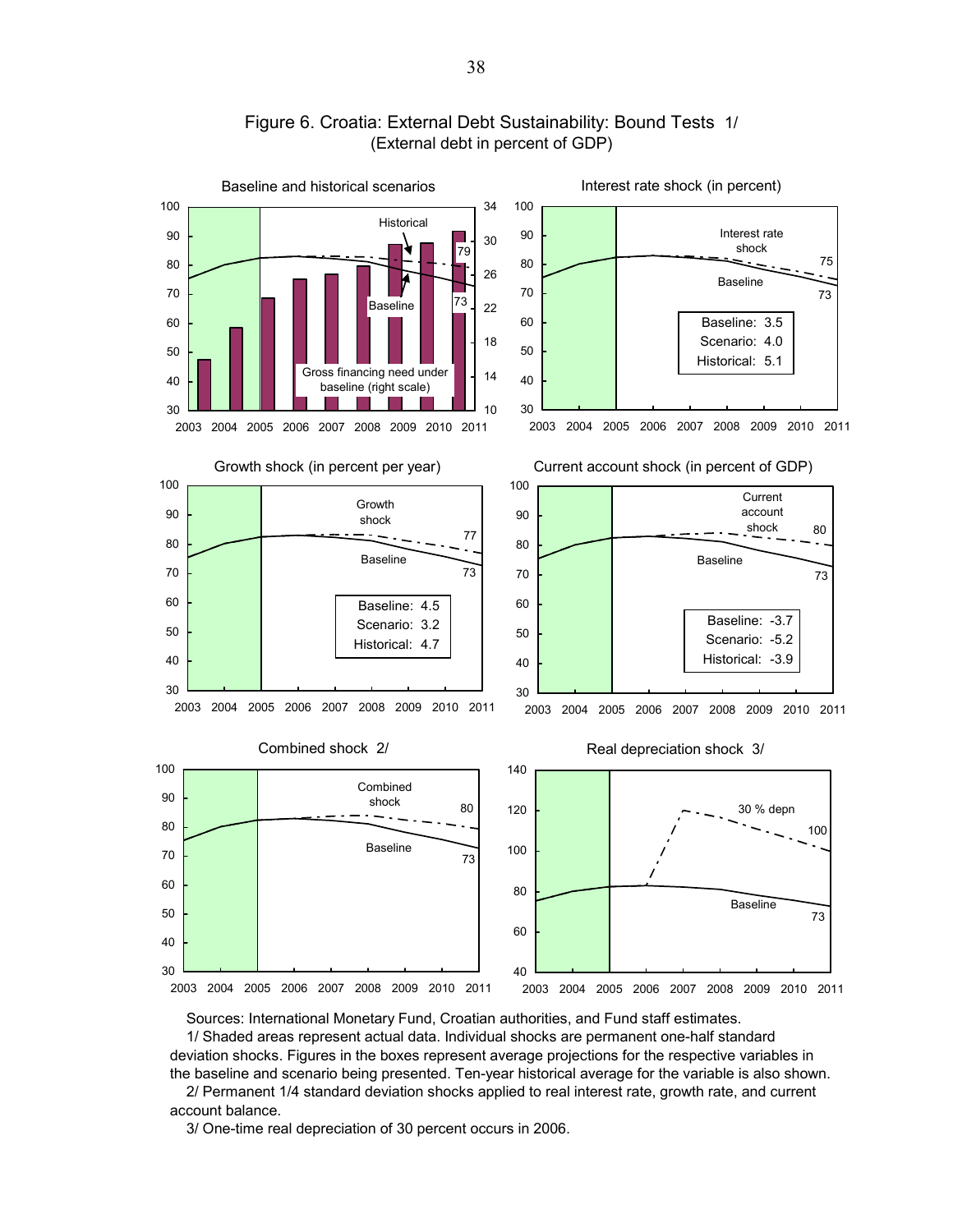## **APPENDIX II. CROATIA: FUND RELATIONS** (as of July 31, 2006)

**I. Membership Status:** Joined December 14, 1992; Article VIII.

| П. | <b>General Resources Account:</b> | SDR million | % Quota      |
|----|-----------------------------------|-------------|--------------|
|    | Quota                             | 365.10      | 100.00       |
|    | Fund holdings of currency         | 364.94      | 99.96        |
|    | Reserve position in Fund          | 0.16        | 0.04         |
| Ш. | <b>SDR</b> Department:            | SDR million | % Allocation |
|    | Net cumulative allocation         | 44.21       | 100.00       |
|    | Holdings                          | 0.52        | 1.18         |

#### **IV. Outstanding Purchases and Loans:** None

#### **V. Financial Arrangements:**

|             |           |            | Amount        | Amount        |
|-------------|-----------|------------|---------------|---------------|
|             | Approval  | Expiration | Approved      | Drawn         |
| <u>Type</u> | Date      | Date       | (SDR million) | (SDR million) |
| Stand-By    | 8/04/2004 | 11/15/2006 | 99.00         | 0.00          |
| Stand-By    | 2/03/2003 | 4/02/2004  | 105.88        | 0.00          |
| Stand-By    | 3/19/2001 | 5/18/2002  | 200.00        | 0.00          |
| EFF         | 3/12/1997 | 3/11/2000  | 353.16        | 28.78         |
|             |           |            |               |               |

### **VI. Projected Obligations to Fund** (SDR million; based on present holdings of  $SDRs):<sup>6</sup>$

|                  |      |      | Forthcoming |      |      |
|------------------|------|------|-------------|------|------|
|                  | 2006 | 2007 | 2008        | 2009 |      |
| Principal        |      |      |             |      |      |
| Charges/Interest | 0.83 | .68  | 1.68        | 1.68 | 1.68 |
| Total            | 0.83 | .68  | .68         | .68  | .68  |

#### **VII. Safeguards Assessment:**

1

An updated safeguards assessment of the CNB with respect to the recent augmentation of the Stand-By Arrangement was finalized in August 2006. The assessment determined that the CNB continues to maintain an effective system of internal controls and that nearly all areas of the safeguards framework meet the

<sup>&</sup>lt;sup>6</sup> On December 27, 2002, Croatia made an early repurchase in respect of the entire amount of Fund credit outstanding. The charges shown below are net charges and assessments by the SDR Department.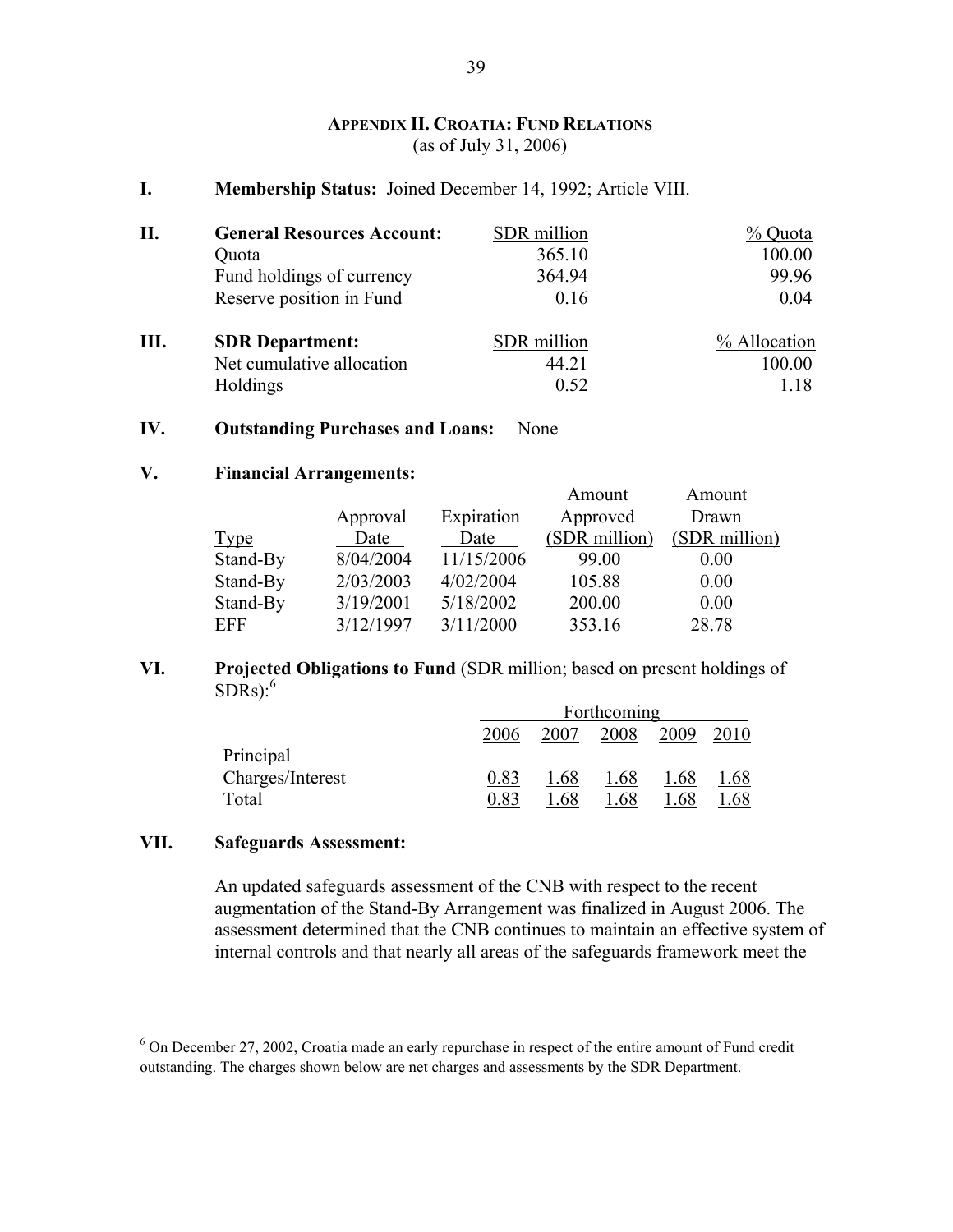policy's requirements, though the internal audit mechanism could be strengthened further.

### **VIII. Exchange Rate Arrangement:**

In December 1991, Croatia left the Yugoslav dinar area and adopted the Croatian dinar as its sole legal tender. The Croatian dinar was replaced by the Croatian kuna on May 30, 1994. The exchange rate of the kuna is determined by supply and demand in the interbank market, with the participation of the CNB. The authorities' exchange rate policy regarding the Croatian kuna is accordingly classified as "managed floating with no pre-announced path for the exchange rate". The CNB transacts only in euros, U.S. dollars, and SDRs. On July 31, 2006, the official exchange rate was kuna 5.719107 per U.S. dollar (middle rate).

### **IX. Exchange Restrictions:**

Croatia has accepted the obligations of Article VIII and maintains an exchange system that is free of restrictions on payments and transfers for current international transactions.

## **X. Article IV Consultation and Recent Use of Fund Resources:**

The last **Article IV consultation** with Croatia was concluded on August 4, 2004 (IMF Country Reports Nos. 04/251, 04/252 and 04/253). Executive Directors commended Croatia's strong economic performance but expressed concern over the persistently wide current account deficit and external debt to GDP ratio, which had over time increased Croatia's external vulnerability significantly. With the approval of the Stand-By Arrangement on August 4, 2004, Croatia was automatically placed on the 24-month consultation cycle, subject to the provisions of the decision on consultation cycles (Decision No. 12794-(02/76), adopted July 15, 2002).

On August 4, 2004, Executive Directors approved a new 20-month **Stand-By Arrangement** for an amount equivalent to SDR 97.00 million (26.6 percent of quota). The authorities treat the arrangement as precautionary. The policy program underlying the arrangement aims at containing the current account deficit and stabilizing external debt, mainly through fiscal adjustment. Directors completed the first and second reviews under this Arrangement on September 14, 2005 and March 29, 2006, respectively. In completing the second review, Directors also augmented the arrangement by SDR 2 million and extended it until November 15, 2006.

On April 2, 2004, the 14-month **Stand-By Arrangement** for an amount equivalent to SDR 105.88 million (29 percent of quota) expired. The authorities treated the arrangement as precautionary. The first and second reviews were completed on August 2, 2003 and November 12, 2003, respectively. Directors commended the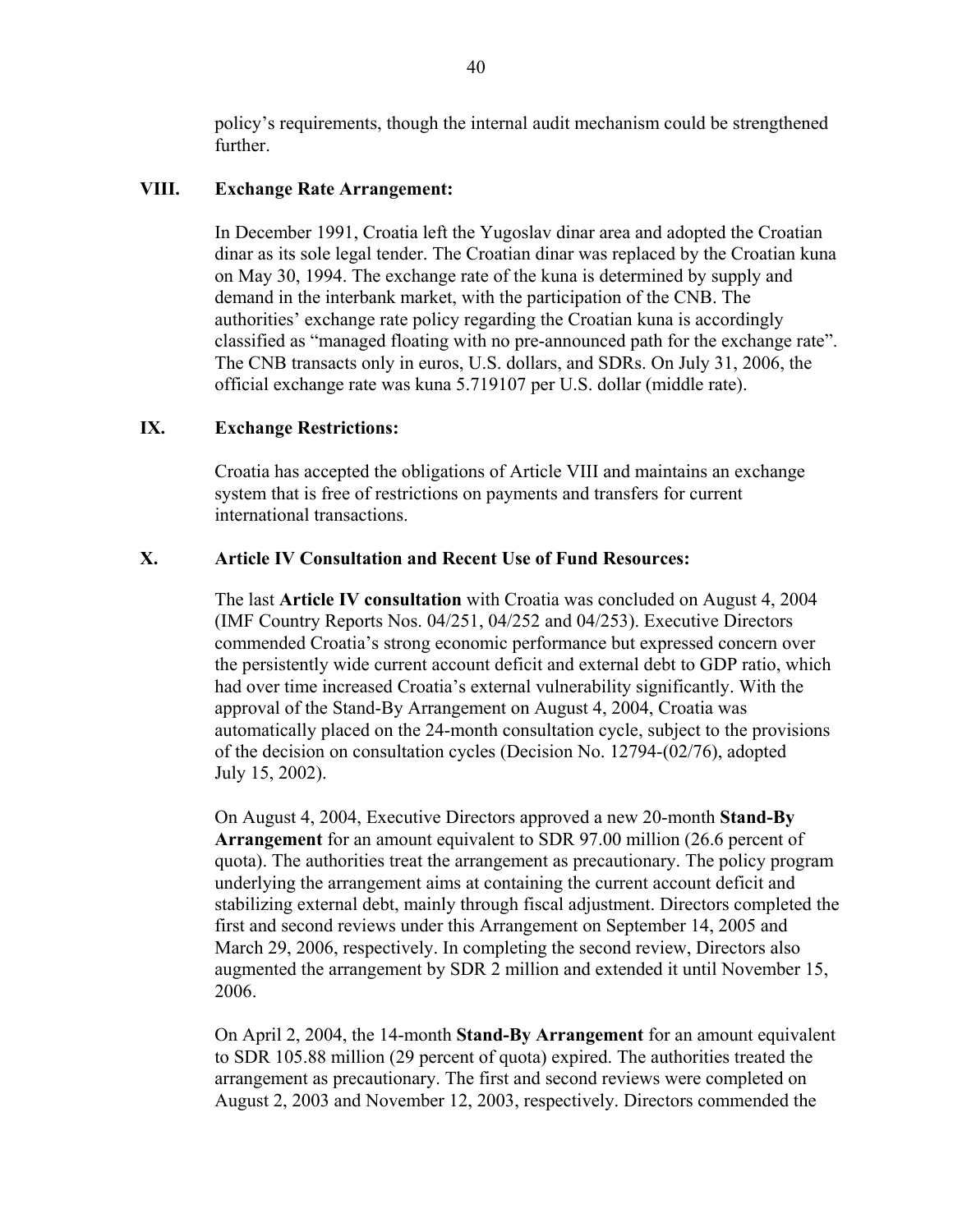generally satisfactory observance of quantitative performance criteria in the first nine months of 2003. However, they were concerned about the deterioration of the external position. Because of the slippages in fiscal policy in late 2003 caused mainly by a pre-election spending spree, the new government decided to let the current SBA expire without completing the third and final review but started negotiations for a new precautionary SBA.

#### **XI. FSAP:**

 $\overline{a}$ 

An FSAP was concluded with the completion of the 2002 Article IV consultation on August 5, 2002 on the basis of missions that took place in April 2001 and September 2001. The FSSA was published (IMF Country Report No. 02/180).

# **XII. Technical Assistance 2000–05:**<sup>7</sup>

| <b>Department</b> | Timing                        | <b>Purpose</b>                                                                                                              |
|-------------------|-------------------------------|-----------------------------------------------------------------------------------------------------------------------------|
| FAD               | April 2000<br>May 2000        | <b>Implementation of Single Treasury Account</b><br>Tax Policy                                                              |
|                   | September 2001                | <b>Fiscal Decentralization</b>                                                                                              |
|                   | March 2002                    | Accounting and Budgetary Classification<br>(with STA)                                                                       |
|                   | September 2003-<br>March 2004 | A Resident Advisor on Fiscal Reporting                                                                                      |
|                   | May 2004                      | <b>Fiscal ROSC</b>                                                                                                          |
|                   | April 2005                    | Review of Indirect Tax Performance and Tax<br>Administration                                                                |
| <b>STA</b>        | March 2000                    | <b>Quarterly National Accounts</b>                                                                                          |
|                   | September 2000                | <b>Balance of Payments</b>                                                                                                  |
|                   | October 2000                  | <b>Quarterly National Accounts</b>                                                                                          |
|                   | April 2001                    | <b>Monetary Statistics</b>                                                                                                  |
|                   | March 2002                    | Accounting and Budgetary Classification<br>(with FAD)                                                                       |
|                   | October 2002                  | <b>Government Finance Statistics</b>                                                                                        |
| <b>MFD</b>        | May-June 2000                 | Coordination between CNB and the Ministry of<br>Finance, Central Bank Law, Banking Law, and<br>Money and Securities Markets |

<sup>&</sup>lt;sup>7</sup> Technical assistance during 1992–99 is listed in Appendix I of IMF Country Report No. 03/27.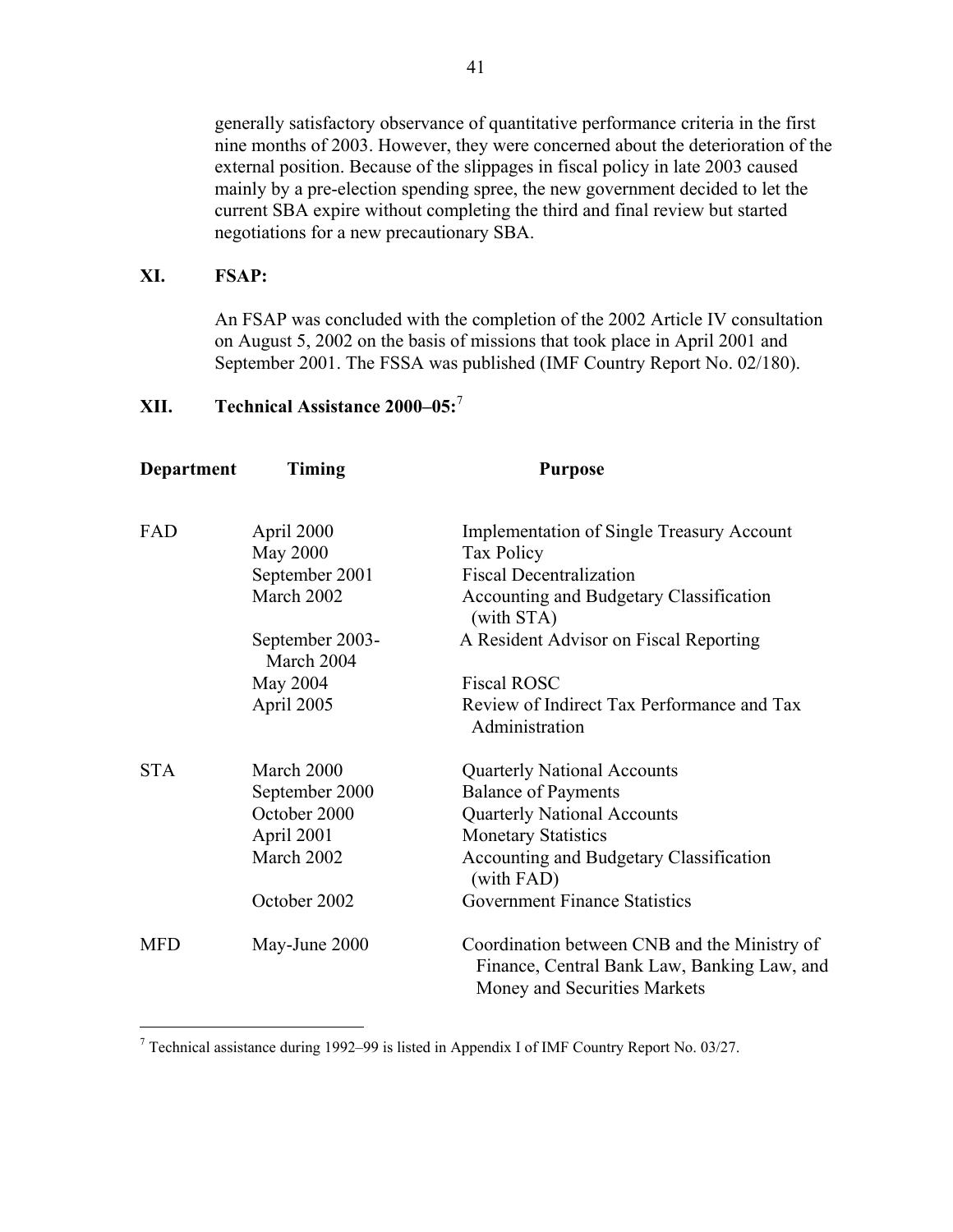| March-April 2001 | <b>Central Bank Accounting</b>              |
|------------------|---------------------------------------------|
| December 2001    | <b>Monetary Policy Instruments</b>          |
| April 2003       | Stress Testing and Foreign Exchange Reserve |
|                  | Management                                  |
| February 2004    | Monetary Policy Instruments                 |

Technical assistance during 1992–1999 is listed in Appendix I of IMF Country Report No. 03/27.

# **XIII. Resident Representative:**

Mr. Vamvakidis took up his post in Zagreb on June 17, 2004.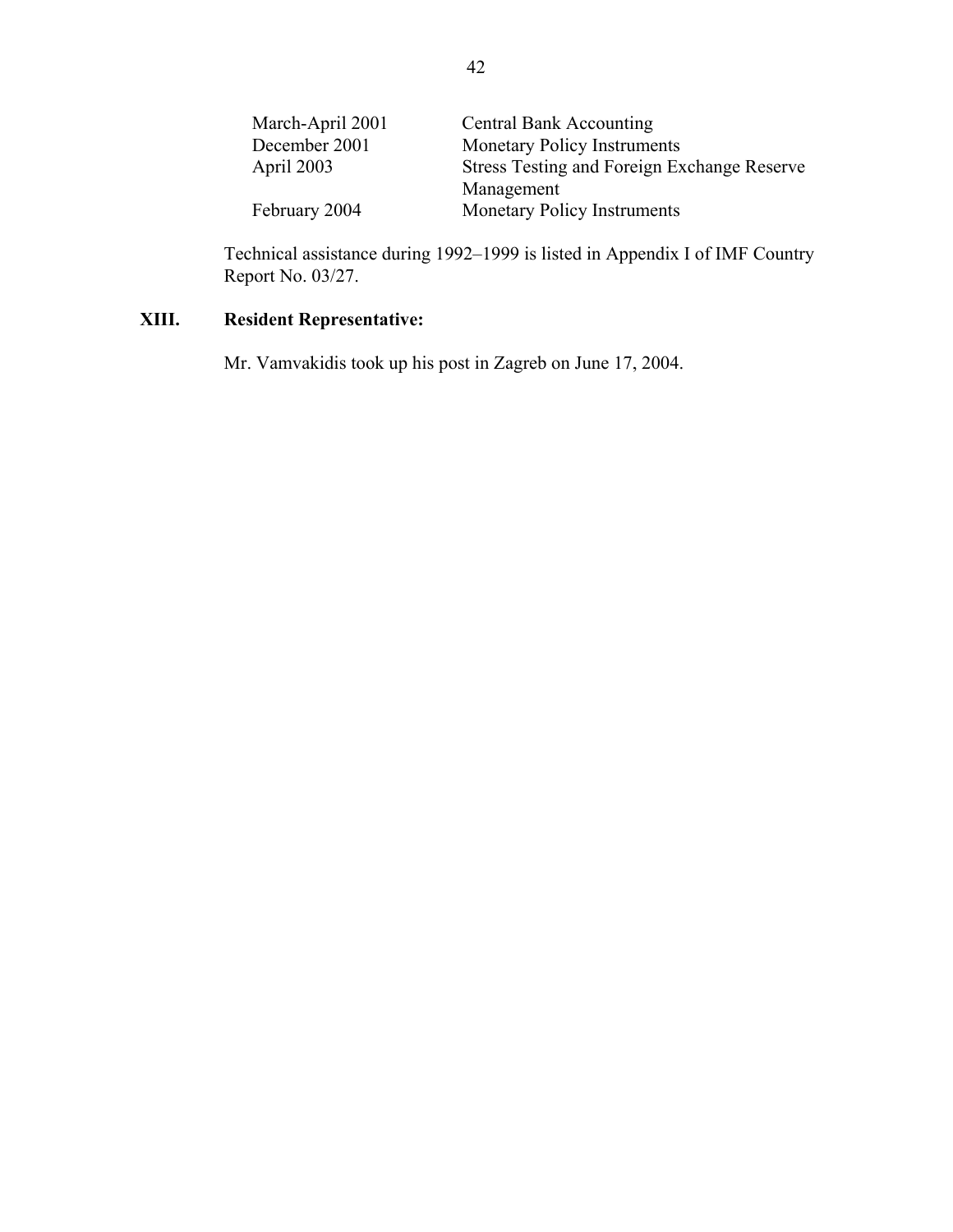#### **APPENDIX III. CROATIA: STATISTICAL ISSUES**

1. The statistical base is broadly adequate to conduct effective surveillance, despite shortcomings in certain areas. Economic and financial statistics are of mixed, although improving, quality. Data on monetary aggregates are close to meeting the recommendations of the IMF's *Monetary and Financial Statistics Manual*, but there are major deficiencies in other areas. In most cases, remedial action has been taken to improve data coverage and reliability, but in some instances progress has been impeded by insufficient resources and inadequate cooperation among government agencies. Croatia subscribed to the Special Data Dissemination Standard (SDDS) in May 1996 and its metadata are posted on the Dissemination Standards Bulletin Board (DSBB).

#### **A. National Accounts**

2. The national accounts have undergone substantial improvements in the last few years. The Central Bureau of Statistics (CBS) publishes constant and current price data compiled in accordance with the 1995 ESA. Quarterly GDP estimates are disseminated at current prices and at constant (1997) prices for the main categories of expenditure and main industry groupings. Nonetheless, shortcomings remain. Significant discrepancies exist between expenditure-based and value-added-based GDP data, stemming from: (i) insufficient coordination between the CBS and CNB to reconcile tourism receipts estimates; (ii) incomplete coverage of unincorporated businesses and the self employed (farmers, trade and crafts); (iii) inadequate data for measuring changes in inventories; (iv) incomplete coverage of the informal sector; and (v) a lack of quarterly data for the seasonally volatile agricultural sector. Other shortcomings include: (i) inadequate conversion of government finance statistics from a cash to accrual basis; (ii) inadequate price deflators; and (iii) the late publication of annual data, which generally show large differences with quarterly data.

#### **B. Prices**

3. The CBS produces the monthly consumer price index, with expenditure weights (updated every five years) currently derived from a 2001 Household Budget Survey. In between rebasing, the weights are price-updated annually to December of the previous year. Data are collected at different time periods in the month for different product groups but in all cases between the  $13<sup>th</sup>$  and the  $21<sup>st</sup>$  day of each month. The indices are released around the 15<sup>th</sup> day of the following month. The price collection is confined to nine Croatian towns, but the weights are based on a sample of households in the whole country. A harmonized index of consumer prices (HICP) is also calculated in line with Eurostat methodology, but is not released for the time being to avoid confusion. A core CPI is also calculated based on a methodology developed by the CNB. The CBS also releases a monthly producer price index (PPI), usually on the  $8<sup>th</sup>$  day of the following month. The weights of the PPI are based on the 2000 Annual Report of Industry and are updated every five years.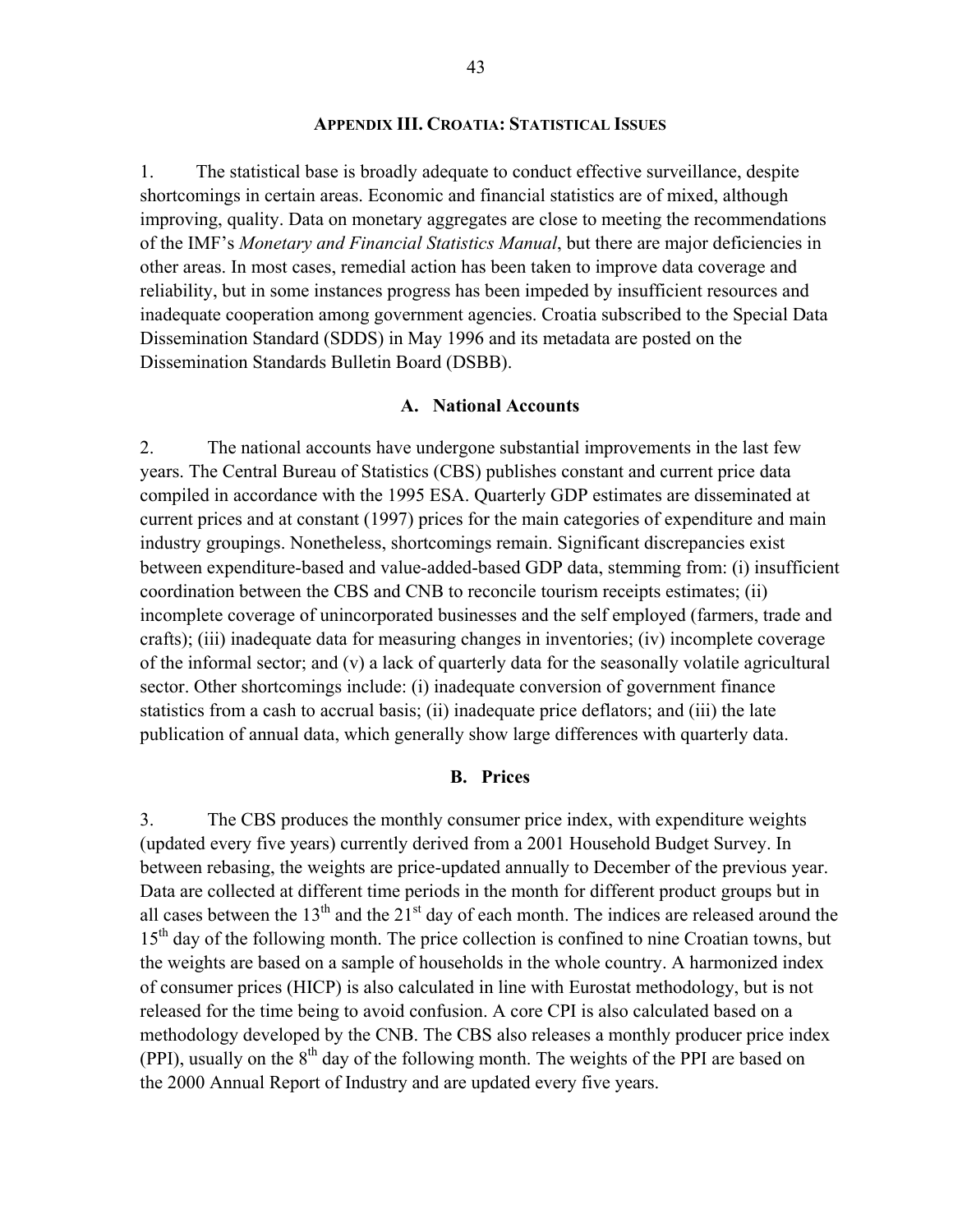# **C. Wages and Employment**

4. Croatia produces data on average net and gross earnings per person in paid employment by sector, and employment by sector. Earnings data include bonuses, sick pay, and meal allowances, and are based on monthly surveys covering 70 percent of workers in permanent employment in each industrial category. They do not cover a significant part of the working population, including persons employed in trade and crafts, contract workers, farmers, and military and police workers.

5. The number of registered unemployed overstates the actual level of unemployment. A preliminary Labor Force Survey, which meets ILO standards, was conducted for the first time in 1996 on 7,200 households. The sample has been subsequently expanded and the survey is now being conducted on a regular basis with semi-annual results released after a delay of about four months. The difference between the survey-based unemployment rate and that based on the registered unemployed has recently been reduced.

# **D. Government Finance Statistics**

6. Government finance statistics, produced on a monthly basis with a lag of 30 days, are available in the Monthly Statistical Review of the Ministry of Finance or provided directly to the Fund. Revenue data on a GFS basis are reliable and available on request on a next-day basis for most major categories for both the central budget and the budgetary funds. Expenditure data on a cash basis are available according to GFS classifications (economic and functional) for the central budget and the budgetary funds. The data on central government financing in the Ministry of Finance (MOF) reports, the monetary survey, and the balance of payments are not reconciled and substantial discrepancies exist partly due to different methodologies and definitions of government used by the Ministry of Finance and the CNB. Following the recommendations of the October 2002 GFS mission, a task force, comprising staff from the MOF, CNB, and CBS was formed to reconcile central government financing data produced by these institutions; however, only irregular meetings have so far been held.

7. The detailed data on domestic public bonds published in the Monthly Statistical Review of the MOF are now augmented by a central government debt table in the CNB Monthly Bulletin, which also reports stocks of central government guaranteed debt. The MOF prepared a database with government guarantees in July 2003, which has been used to monitor developments in the stock and flows of guarantees.

8. Data on the operations of local governments and consolidated general government are only available on a quarterly basis and with a lag of 30 days. Annual cash data for the central and local governments up to 2004 are published in the *2005 GFS Yearbook*. In the IFS only annual cash data to 2002 are published.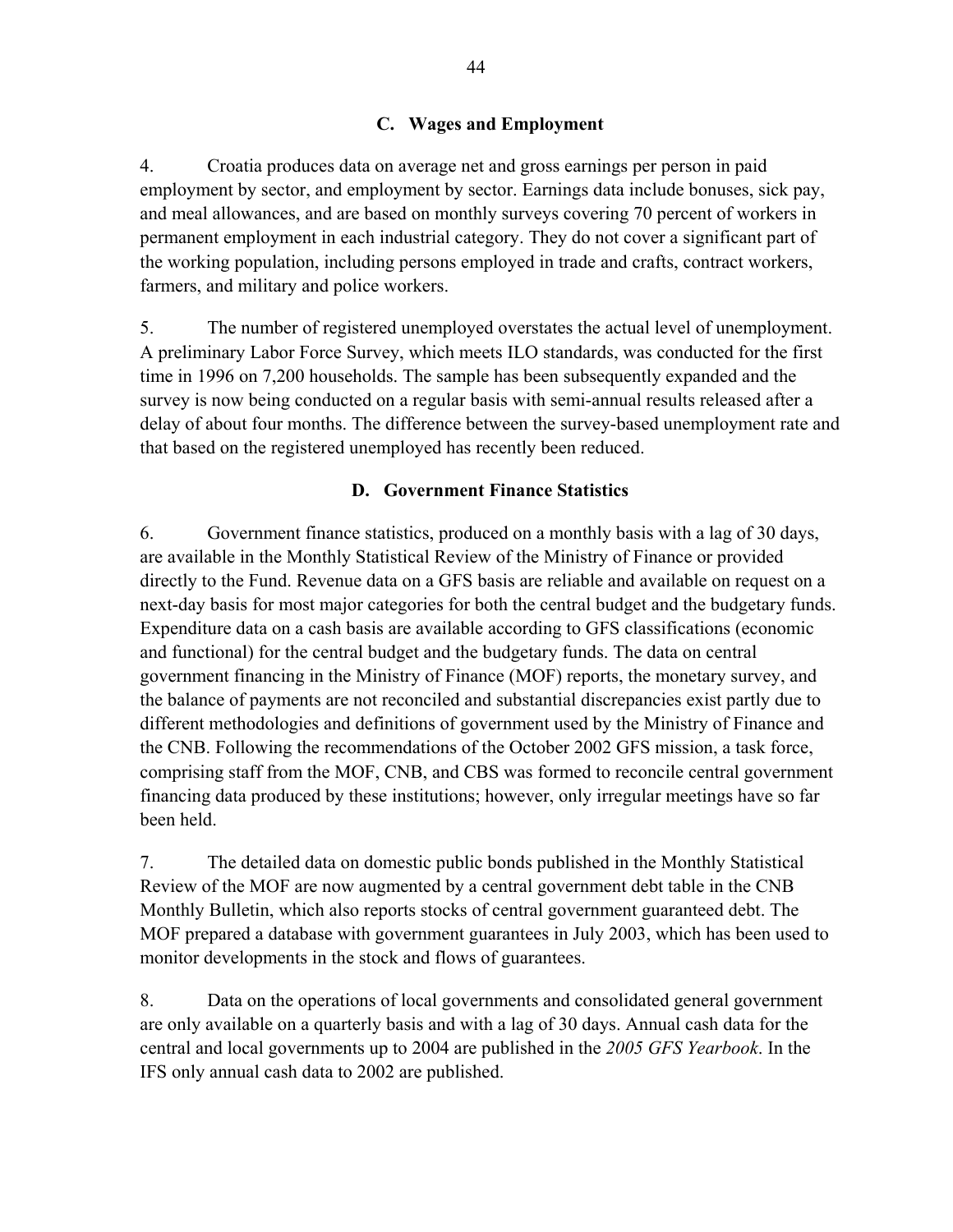#### **E. Monetary Data**

9. Data on the monetary survey, including separate records for deposit money banks and the balance sheet of the CNB, are published monthly with four- and two-week lags, respectively. Key data, such as currency in circulation, reserve deposits, and international reserves of the CNB are available on request with a one-day lag. In January 2004, the CNB introduced new statistical report forms and a new chart of account for banks, reflecting the recommendations of the July 2001 monetary and financial statistics mission on accrued interest and the international accounting standards' 39 requirements. The CNB is planning to extend its statistical framework to balance sheet information of investment funds and insurance companies. In March 2002, the CNB started to collect financial information (balance sheets and investment structure) from investment and pension funds; the data are not yet published, but used for internal purposes. However, the CNB's *Bulletin* (no. 83) informed the public on the other financial corporations' development in the financial system and presented selected aggregate data (e.g., net assets of investment and pension funds). According to the CNB, the inclusion of other financial corporations in monetary statistics depends on the harmonization process of the monetary statistics with the statistical reporting requirements of the European Central Bank.

#### **F. External Sector Statistics**

10. Quarterly balance of payments data are compiled broadly in accordance with the fifth edition of the IMF's *Balance of Payments Manual (BPM5)* and published by the CNB. Data are generally available with a lag of two months and are subject to substantial revisions in subsequent releases; trade data are available with a lag of one month and data on international reserves are available the next day on request. Travel survey methodologies were modified in 2002, 2004, and again in 2005 while the method for estimating the cost of insurance and freight was modified in early 2004. The most recent modification of tourism revenue contributed to an upward revision of the current account deficit for 2004 equivalent to 0.7 percent of GDP. Negative net errors and omissions have ranged from 2 to 4½ percent of GDP since 2002, casting doubt on the accuracy of current account estimates. The coverage and quality of portfolio investment data are reasonably complete and accurate.

11. A large part of Croatia's external debt was contracted prior to the dissolution of the former SFRY and Croatia's share was agreed with Paris and London Club creditors in 1995 and 1998, respectively. The CNB compiles external debt data according to the requirements of *External Debt Statistics – Guide for Compilers and Users, 2003*, and began disseminating external debt data in the second quarter of 2003. The inclusion of hybrid and subordinated debt instruments, repos, late interest, and interest accruals and arrears has caused an upward adjustment in the external debt series compared to previously released data.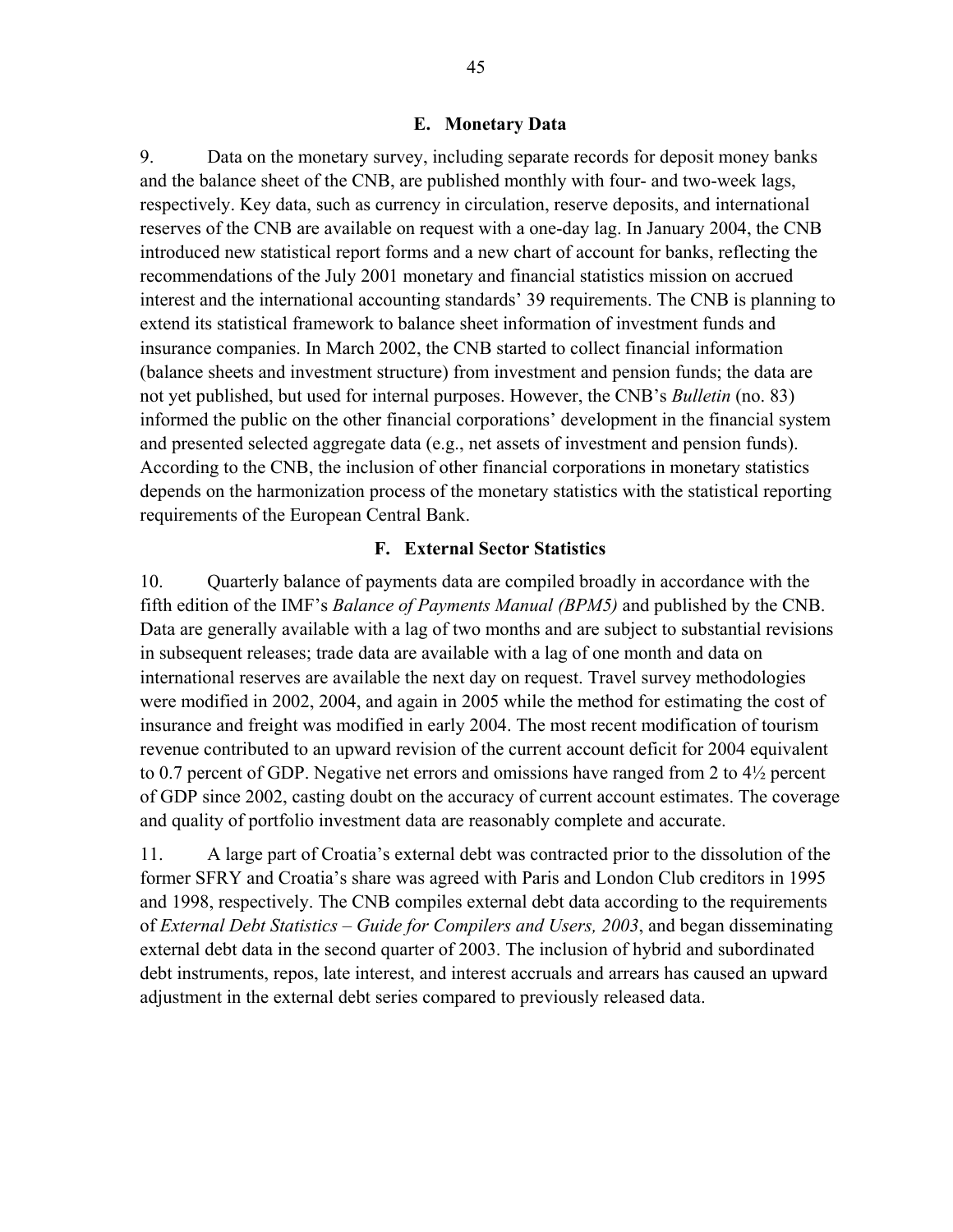12. Annual data on the international investment position are disseminated on the CNB website with a six-month lag.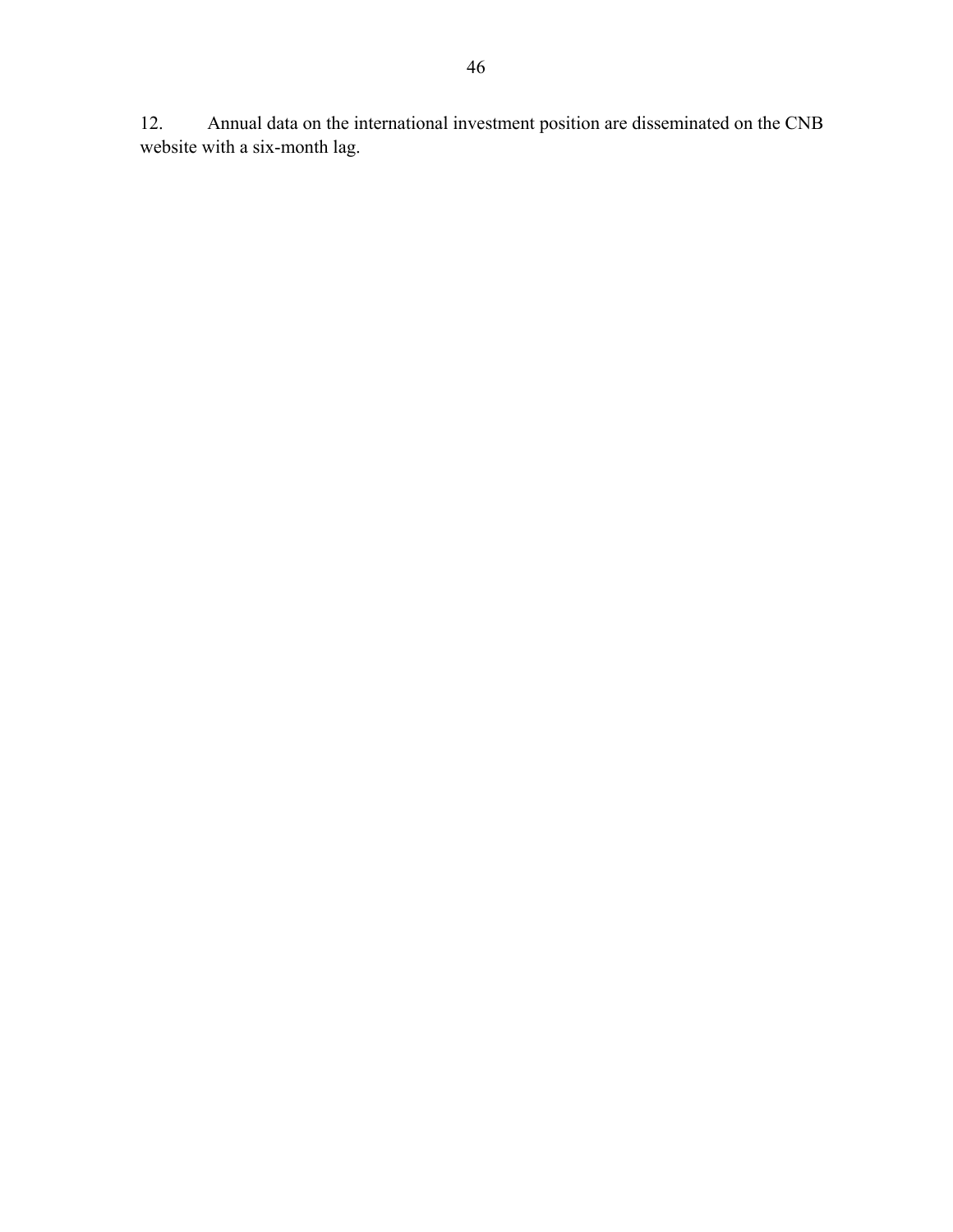# **Croatia: Table of Common Indicators Required for Surveillance**  (as of August 29, 2006)

|                                                                                                        | Date of<br>latest<br>observation | Date<br>received | Frequenc<br>v of<br>data <sup>6</sup> | Frequenc<br>y of<br>reporting <sup>6</sup> | Frequency<br>οf<br>publication <sup>6</sup> |
|--------------------------------------------------------------------------------------------------------|----------------------------------|------------------|---------------------------------------|--------------------------------------------|---------------------------------------------|
| <b>Exchange Rates</b>                                                                                  | 8/29/06                          | 8/29/06          | D and M                               | D and M                                    | D and M                                     |
| International Reserve Assets and Reserve<br>Liabilities of the Monetary Authorities <sup>1</sup>       | 8/18/06                          | 8/25/06          | W                                     | W                                          | W                                           |
| Reserve/Base Money                                                                                     | June 2006                        | 7/31/06          | M                                     | M                                          | м                                           |
| <b>Broad Money</b>                                                                                     | <b>June 2006</b>                 | 7/31/06          | М                                     | М                                          | м                                           |
| <b>Central Bank Balance Sheet</b>                                                                      | <b>June 2006</b>                 | 7/31/06          | M                                     | м                                          | м                                           |
| Consolidated Balance Sheet of the Banking<br>System                                                    | June 2006                        | 7/31/06          | M                                     | M                                          | M                                           |
| Interest Rates <sup>2</sup>                                                                            | <b>June 2006</b>                 | 7/31/06          | M                                     | M                                          | M                                           |
| <b>Consumer Price Index</b>                                                                            | <b>July 2006</b>                 | 8/17/06          | M                                     | M                                          | M                                           |
| Revenue, Expenditure, Balance and<br>Composition of Financing $3 -$ General<br>Government <sup>4</sup> | June 2006                        | 8/25/06          | Q                                     | Q                                          | Q                                           |
| Revenue, Expenditure, Balance and<br>Composition of Financing <sup>3</sup> - Central Government        | <b>June 2006</b>                 | 7/31/06          | M                                     | M                                          | M                                           |
| Stocks of Central Government and Central<br>Government-Guaranteed Debt <sup>5</sup>                    | <b>June 2006</b>                 | 8/25/06          | м                                     | М                                          | м                                           |
| <b>External Current Account Balance</b>                                                                | Q1 2006                          | 6/30/06          | Q                                     | Q                                          | Q                                           |
| Exports and Imports of Goods and Services                                                              | Q1 2006                          | 6/30/06          | Q                                     | Q                                          | Q                                           |
| GDP/GNP                                                                                                | Q1 2006                          | 6/30/06          | Q                                     | Q                                          | Q                                           |
| <b>Gross External Debt</b>                                                                             | <b>June 2006</b>                 | 8/17/06          | M                                     | M                                          | M                                           |

 $1$  Includes reserve assets pledged or otherwise encumbered as well as net derivative positions.

 $2$  Both market-based and officially-determined, including discount rates, money market rates, rates on treasury bills, notes and bonds.

 $3$  Foreign, domestic bank, and domestic nonbank financing.

<sup>4</sup> The general government consists of the central government (budgetary funds, extra budgetary funds, and social security funds) and state and local governments.

 $<sup>5</sup>$  Including currency and maturity composition.</sup>

 $^6$  Daily (D), Weekly (W), Monthly (M), Quarterly (Q), Annually (A), Irregular (I); Not Available (NA).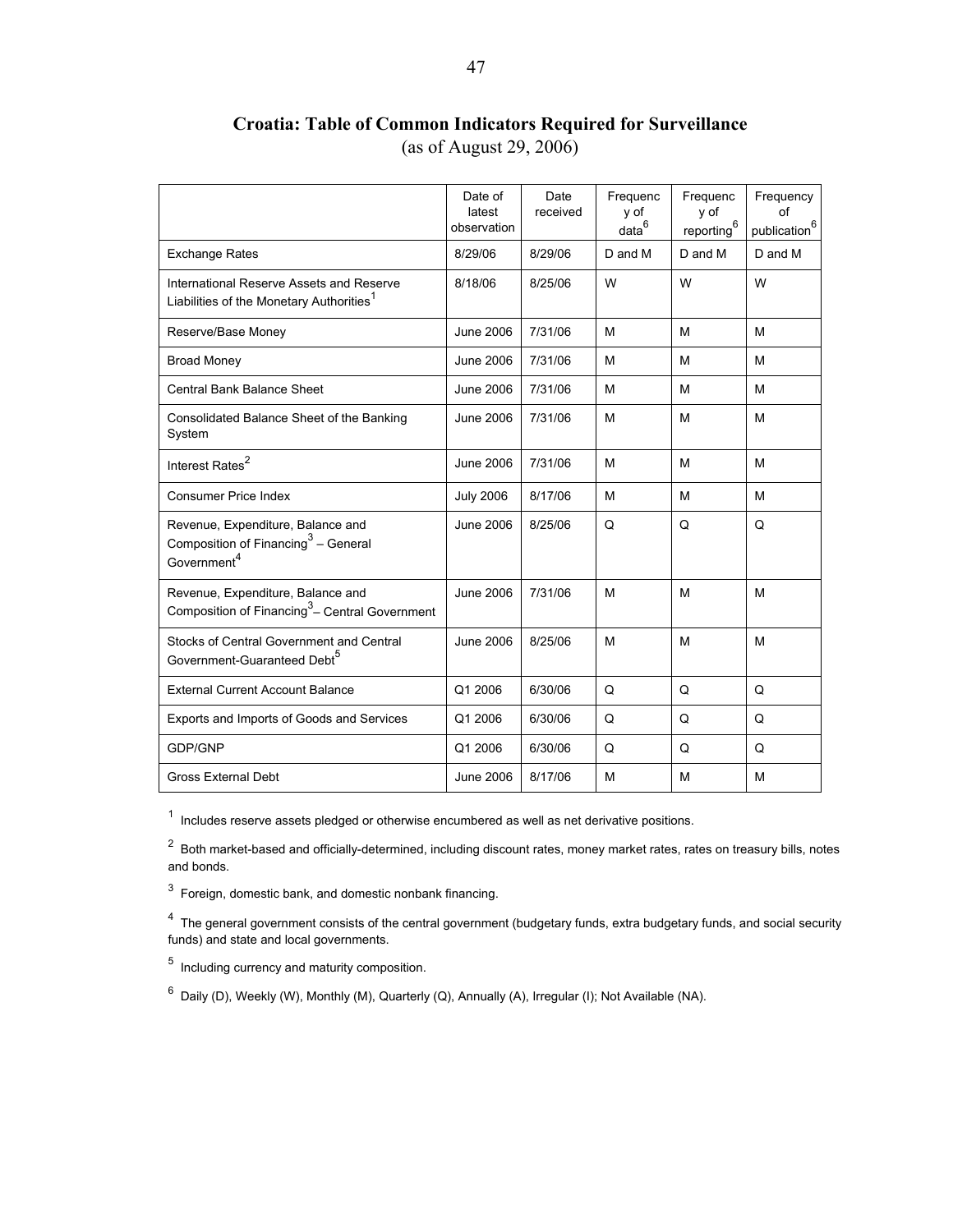### **APPENDIX IV. CROATIA: WORLD BANK RELATIONS**

1. The World Bank is assisting Croatia in its structural and institutional reforms, within the context of the EU integration process. The Bank's Board discussed the second Country Assistance Strategy (CAS) for Croatia on December 21, 2004. The main strategic objective of the Croatian government, supported by the CAS, is successful integration into the EU.

2. The proposed four-year base case lending volume is about US\$1 billion, with an additional US\$0.5 billion under the high case. The proposed four-year low-case lending volume is US\$300 million. Three triggers will determine whether Croatia will enter and sustain the base case: (a) satisfactory macroeconomic framework and fiscal consolidation; (b) implementing policies and improving governance for more competitive business environment; and (c) improving targeting, sustainability, quality and efficiency of social services.

3. The backbone of World Bank assistance to Croatia (up to US\$550 million or 37 percent) is a series of Programmatic Adjustment Loans (PALs). The other 63 percent is split between investment loans and sector wide approach (SWAp) type of loans supplementing the PALs. The investment loans address institutional capacity problems; work in concert with the PALs in mitigating the effects reforms may have on vulnerable groups; and assist Croatia in addressing significant environmental challenges of the accession process. SWAps will address sector reforms related to the process of EU integration for the infrastructure and energy sectors, and Croatia's competitiveness through the reform of the education and health sectors.

4. The Bank Board approved the first out of three PALs in September 2005. PAL 1 amounts to EUR 150 million. The PAL has three major components: (i) strengthening governance through public administration reform and strengthening of public expenditure management; (ii) improving the investment climate through judicial reform, privatization, continued reduction of barriers to entry of new firms, and continued reduction of state subsidies; and (iii) strengthening financial sustainability of sectoral spending through health reform, social benefits streamlining, railways restructuring, and improvement of the fiscal and social sustainability of the pension system. The pre-appraisal mission for PAL 2 was conducted in November and December 2005, but the appraisal mission has been delayed pending further discussions on actions in the areas of health, privatization, and public administration.

5. The current amount of committed funds to Croatia stands at US\$1.7 billion for 34 IBRD and GEF projects. Currently, the Bank's active portfolio in Croatia is comprised of 14 IBRD and three GEF projects. Thus far in FY06, four IBRD investment loans have been approved: Science and Technology (EUR 31 million), PAL 1 (EUR 150 million), Education SWAp (EUR 67.8 million), and Agricultural Acquis Cohesion (EUR 25.5 million).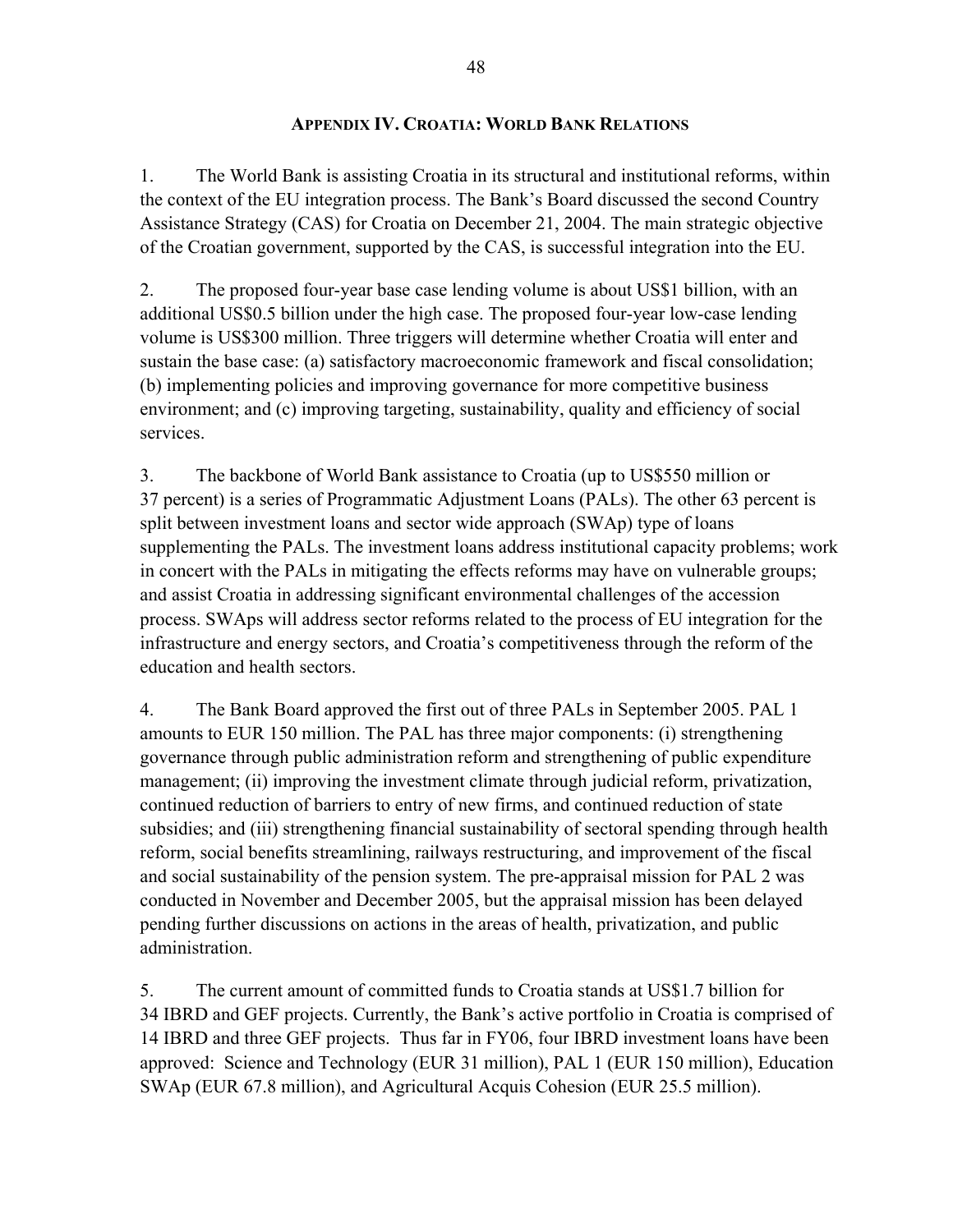Zagreb, September 14, 2006

Mr. Rodrigo de Rato Managing Director International Monetary Fund Washington, D.C. 20431 U.S.A.

Dear Mr. de Rato:

We remain committed to maintaining macroeconomic stability, limiting external vulnerability, and preparing Croatia for EU accession. Consistent with these objectives, we have been implementing our economic program for 2006, supported by the Stand-By Arrangement approved by the Fund in August 2004 and extended in March 2006.

We are requesting completion of the third and final review under the program. All quantitative performance criteria for end-June 2006 have been observed. The structural benchmarks set at the second review on health reform, banking supervision, and the plan for the privatization of the Croatian Insurance company have also been observed. On two other structural benchmarks, progress has been slower than we had envisaged, but we still intend to observe them by year-end: regarding the third phase of privatization of the telecommunications company (HT) and the second phase of privatization of the oil company (INA), we are taking steps to ensure completion of these transactions by end-2006; and we are continuing work on the national plan for shipyard restructuring in consultation with the European Commission.

The attached Annex to our original Memorandum of Economic & Financial Policies describes in detail our policies for the remainder of the program period and proposes quantitative performance criteria for end-September 2006 and one structural performance criterion for end-October 2006. We intend to continue treating the Arrangement as precautionary.

We believe the policies set forth in the attached Annex are adequate to achieve the objectives of our program, and we will take any further measures that may become necessary for this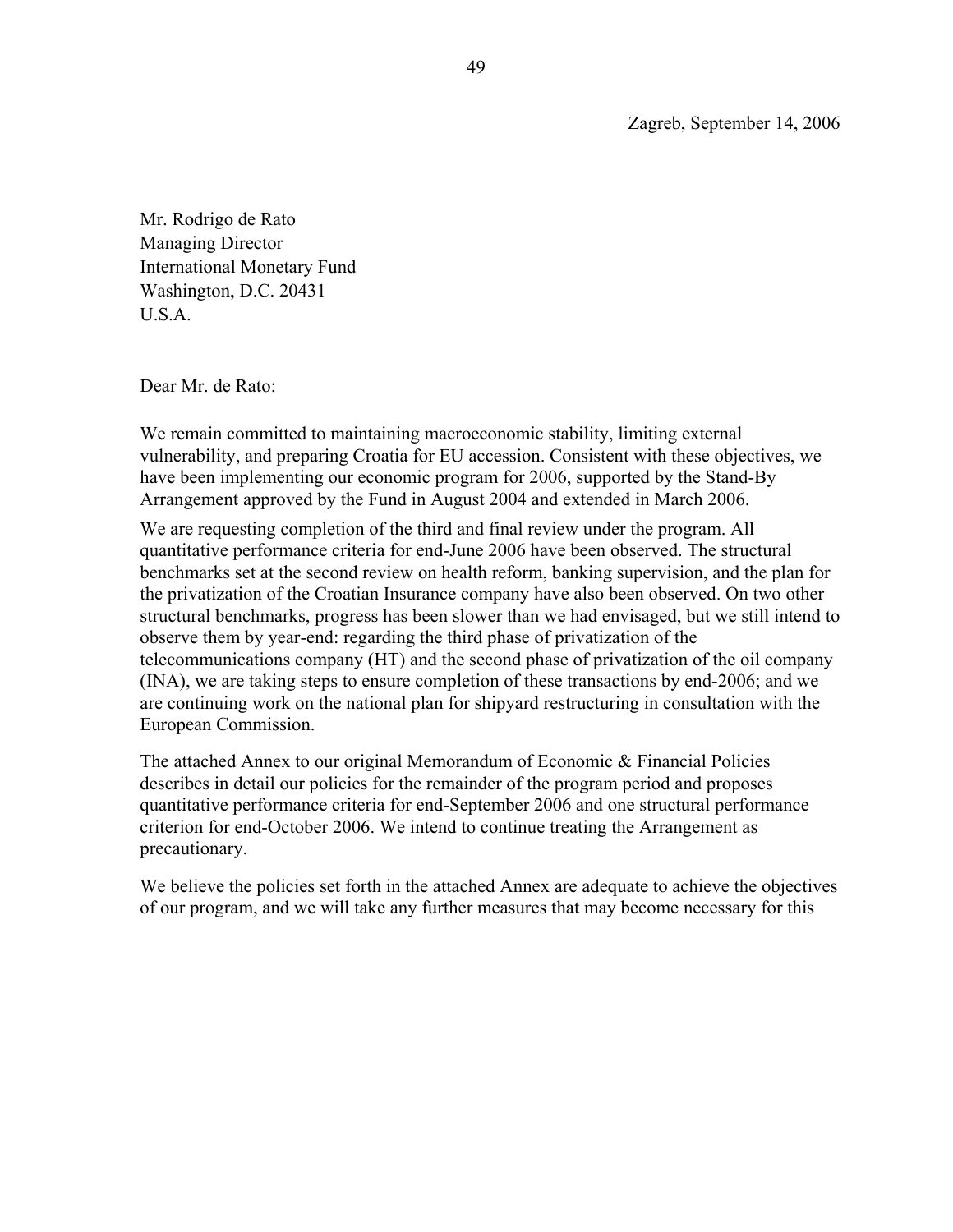purpose. We will consult with the Fund on the adoption of these measures, and in advance of revisions to the policies contained in the Annex, in accordance with the Fund's policies on such consultations.

Sincerely yours,

/s/

/s/

Ivan Šuker Minister of Finance Ministry of Finance

Željko Rohatinski Governor Croatian National Bank

Attachments: Annex Technical Memorandum of Understanding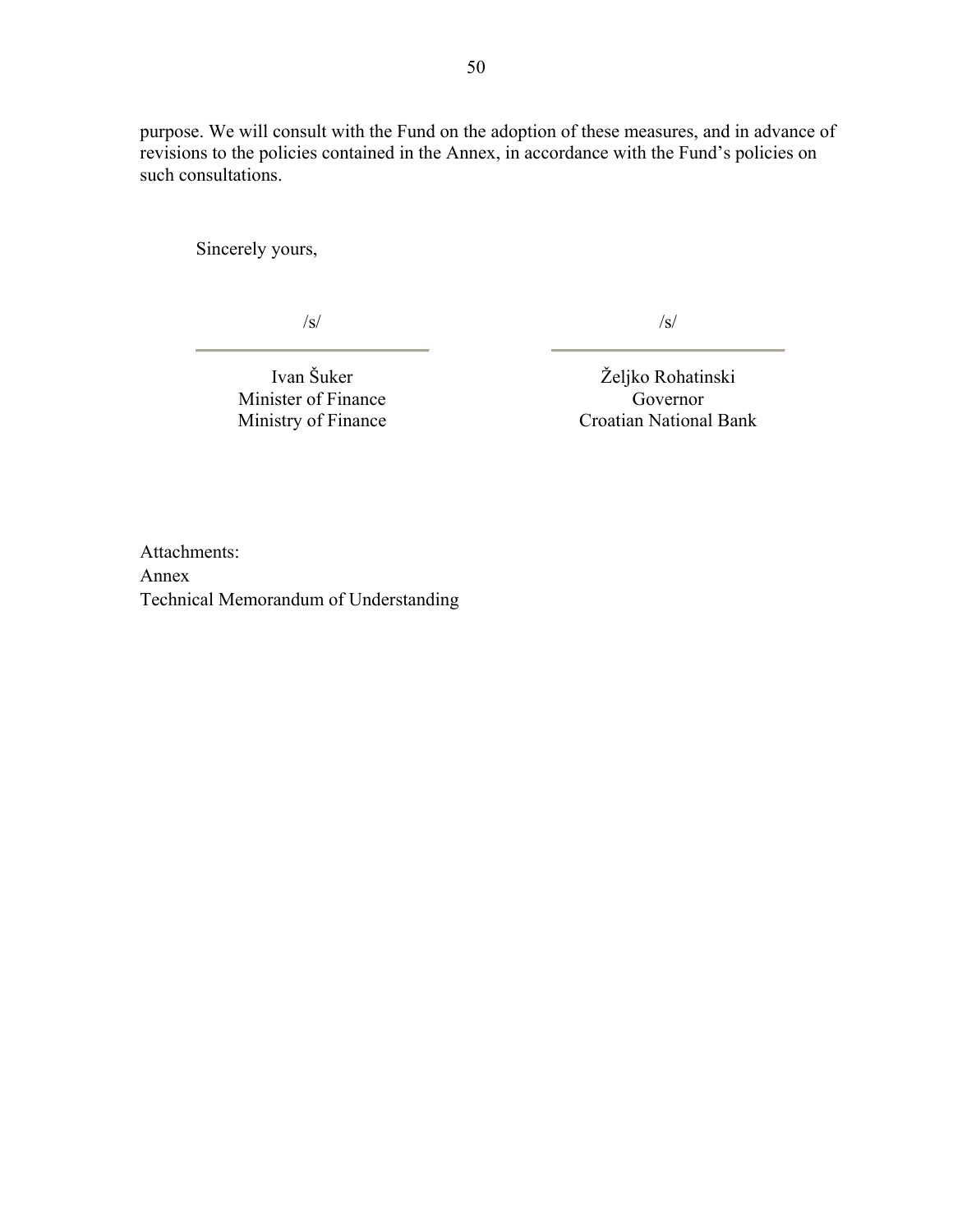#### **ANNEX**

1. This Annex reviews program implementation in the first half of 2006 and describes our macroeconomic policies and targets for the remainder of the program period. It reaffirms the goals of our program that has been supported by the Stand-By Arrangement since 2004: preserving macroeconomic stability and limiting external vulnerability. These goals are consistent with our updated Pre-Accession Economic Program, which we submitted to the European Commission in December 2005, as well as the Strategic Plan for the Economic Development of Croatia, which we will adopt in November, 2006.

2. The economic environment in which we are pursuing these goals has deteriorated significantly during the last two years, as world oil prices and interest rates increased. Moreover, private sector borrowing, over which macroeconomic policies only have a limited impact, has continued unabated. As a result, although our export performance has been strong, the current account deficit has deteriorated, and external debt has continued to rise, albeit at a slowing pace. We nevertheless remain committed to our strategy, which is based on exchange rate stability, continued fiscal consolidation, strengthened financial sector supervision, and structural reform; and have adjusted our policies for the rest of this year in response to the changed economic environment. This strategy will achieve our macroeconomic goals and enhance Croatia's competitiveness ahead of EU accession.

## **I. PROGRAM IMPLEMENTATION IN THE FIRST HALF OF 2006**

3. Our macroeconomic policies during the first half of 2006 were consistent with the targets detailed in the Annex dated March 3, 2006, to our original Memorandum on Economic & Financial Policies. Most importantly, by maintaining tight expenditure control, we reduced the general government deficit in the first half of this year to HRK 4.2 billion, or 1.7 percent of annual GDP, compared to 3.6 percent of annual GDP in the first half of 2005. The Croatian National Bank (CNB) has maintained control over net domestic asset expansion, while gross international reserves continued to increase and at end-June stood at  $\epsilon$  8.7 million. We have met all program quantitative targets for end-June.

4. We have also persevered with our structural reform agenda, though the progress here has been slower than expected. A new financial supervision agency for nonbank financial institutions (HANFA) started operations in January. The CNB took a number of measures to enhance the soundness of the banking system and discourage foreign borrowing by banks. Croatian Railways has continued implementing its restructuring plan agreed with the World Bank. And on July 13, the Sabor approved a major health reform that sets the basis for establishing the financial soundness and improving the quality of services provided by our public health system. But there have been delays in finalizing the restructuring plans for the steel and shipyard sectors; as well as in privatization, including of the remaining state shares in the telecommunications company (HT) and oil company (INA). These delays in privatization necessitated a bridge financing operation for the fund in charge of repaying "pensioners' debt" by a domestic bank. The first of these partial payments, which are supposed to be financed by privatization receipts, in an amount of HRK 1.2 billion, was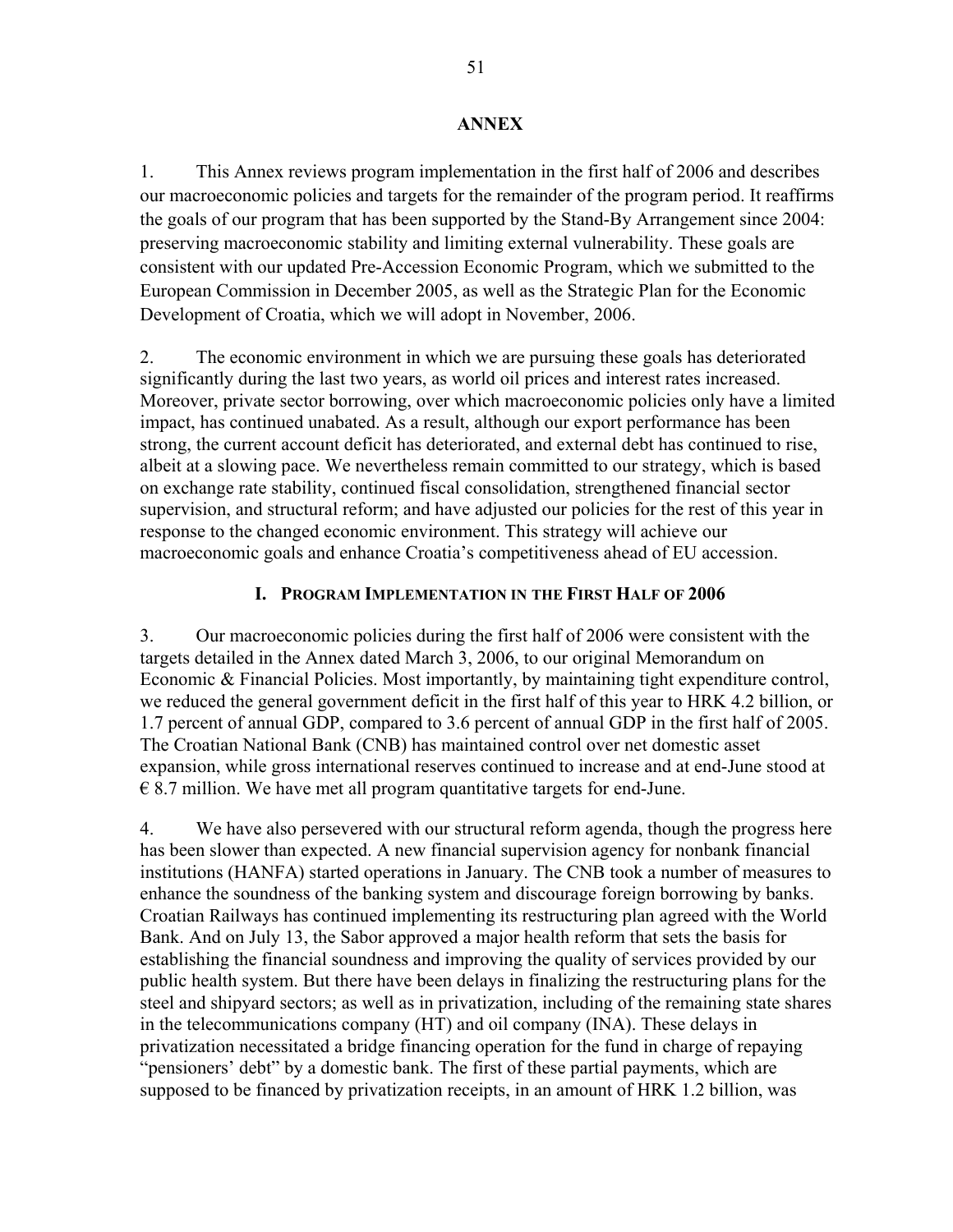made in accordance to the law on June 28, 2006. The second payment is to take place at the end of the year, when we expect to have received a substantial share, if not the entirety, of the proceeds from the planned large privatizations.

5. These policies have helped to contain Croatia's external imbalance in the face of strong headwinds. But higher energy prices and, to a lesser extent, rapid credit growth (23 percent in the year to May) meant that the current account deteriorated, rising in the first quarter of this year to  $\epsilon$  2.1 billion. Strong private sector borrowing and the delays in privatization also meant that external debt has continued to rise in the first part of the year, reaching 83.8 percent of GDP at end-May, up from 82.5 percent of GDP at the end of 2005.

# **II. MACROECONOMIC OUTLOOK AND POLICIES IN THE REMAINDER OF 2006**

6. We expect economic activity in Croatia to continue at a satisfactory pace in 2006. We project real GDP growth, which was very strong in the first quarter, to average around 4½ percent in 2006, broadly the same pace as in 2005, and inflation to average around  $3\frac{1}{2}$ – $3\frac{3}{4}$  percent, underpinned by our policy of exchange rate stability. But high oil prices could push the current account deficit to  $6\frac{3}{4}$ –7 percent of GDP for the year as a whole.

7. This outlook is subject to risks. The most important risk is the possibility of a further deterioration in the external environment, including even higher oil prices and/or weaker economic growth in trading partners, which would have important repercussions for Croatia's very open economy. Another risk is the possibility that the credit growth accelerates further and, together with the moderate impact on consumption of "pensioners' debt" repayments in the second half of the year, would lead to continued strong demand growth; while this would boost GDP growth beyond our current projections, it would also weaken the external position.

# **A. Fiscal Policy**

8. Our 2006 budget set a target for the general government deficit of HRK 7.9 billion, equivalent to 3.2 percent of GDP following recent revisions to national accounts data. However, the heightened risks to the macroeconomic outlook—in particular, the risk of an even wider external current account deficit on account of higher oil prices and/or an acceleration in credit and domestic demand—place increased responsibility on fiscal policy. To lean against domestic demand pressures, we have adjusted our fiscal policy in 2006. On July 11, the Sabor approved a supplementary budget aiming at a more ambitious general government deficit of HRK 7.3 billion (3 percent of GDP). To achieve this, we will save part of the revenue overperformance in the consolidated central government (HRK 546 million out of a projected HRK 1074 million for the year as a whole) and reallocate expenditure to accommodate small deviations from the budget targets in some categories of spending during the first half (especially health, where the impact of the reform will only be felt in the latter part of the year, and local government spending). We have incorporated the new budget targets for 2006 in our medium-term fiscal plan, approved by the government in August 2006.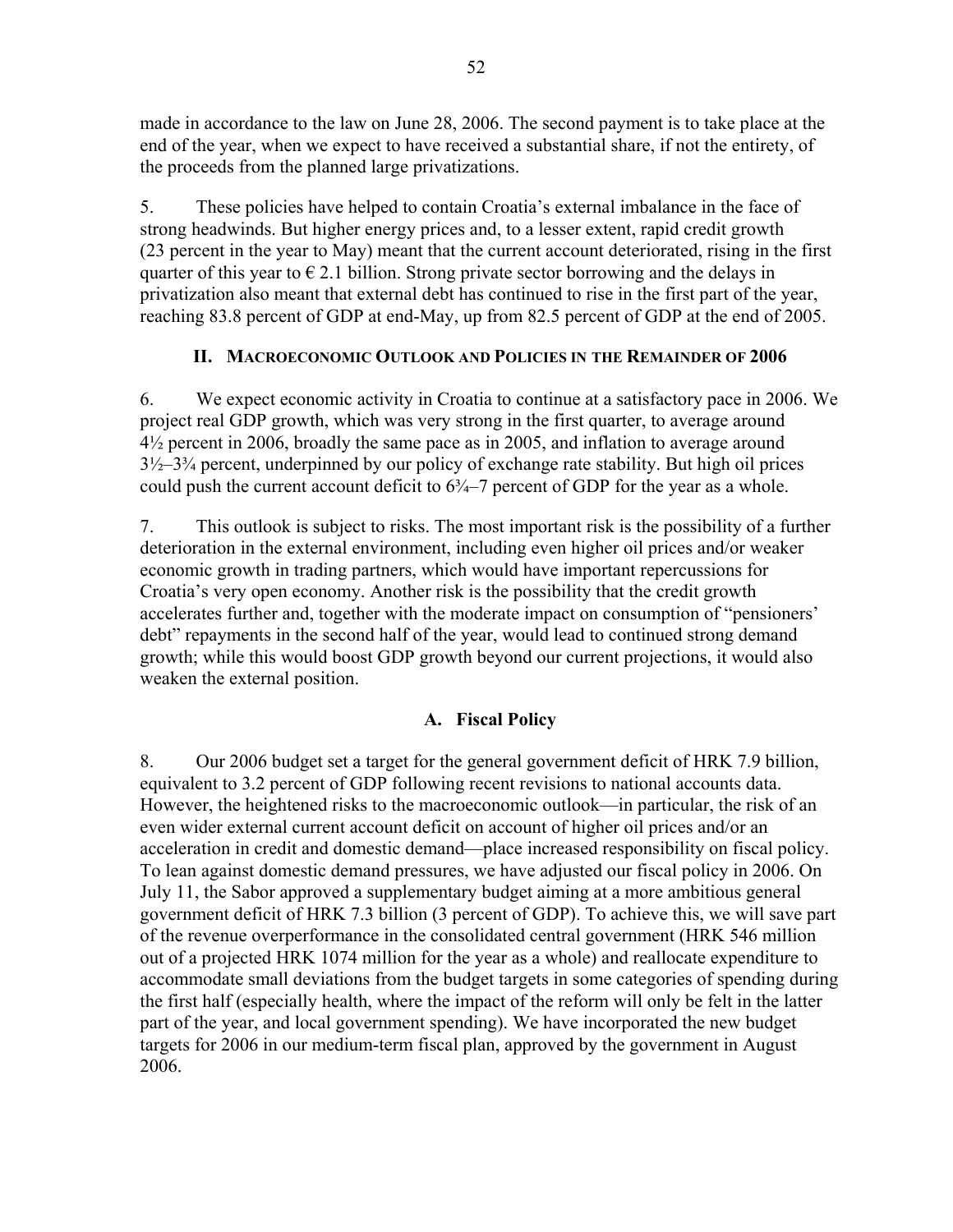9. We will continue to identify and account transparently for all forms of state aid, including transfers, debt assumptions, guarantees, and recapitalizations. Also, as we outlined in the Annex of March 3, 2006, we will contain the 2006 deficit (net of government transfers) of the Croatian Development Bank (HBOR) at HRK 500 million; limit the issuance of government debt guarantees to HRK 3.2 billion for the year as whole; and keep the borrowing of the eight largest public enterprises to HRK 230 million. Finally, as of July 1, all forms of state aid to shipyards will be classified as budgetary expenditure until the restructuring plan currently under preparation is finalized and approved by the government.

# **B. Monetary and Financial Sector Policies**

10. The CNB continues to support the external objectives of our program by pursuing its policy of broad exchange rate stability against the euro, maintaining adequate international reserves, and preventing an inappropriate domestic liquidity expansion. Gross official reserves at end-2006 are projected at about  $\epsilon$  8.8 billion, assuming that government's privatization plans for the rest of the year are realized as planned. This would maintain reserve coverage at about 5 months of following year's imports of goods and non-factor services. This projection is consistent with broad money growth during the year at about 12–13 percent.

11. The CNB will continue to contribute towards arresting the growth in external debt. In late 2005, the CNB raised the marginal reserve requirement (MRR) on commercial banks' new foreign borrowings to 55 percent and, more recently, it broadened the base of the MRR. We plan to maintain the MRR at its current level, which commercial banks should take into account as they plan their financing operations for the remainder of 2006 and 2007. Also, the CNB is supporting the government's efforts to finance the general government deficit without recourse to new foreign borrowing. Accordingly, the CNB reduced the general reserve requirement from 18 to 17 percent effective January 2006; and provided a temporary exemption from the liquidity requirements for the bridge loan extended to the government by domestic banks to finance the repayment of a  $\epsilon$  400 million eurobond maturing in March, until the planned privatization proceeds are received later in the year. In view of the pickup in credit growth to the private sector in early 2006, the CNB does not plan further reductions in the reserve requirement pending clear and sustained evidence of a slowdown in credit growth. If credit growth continues at a level that could jeopardize macroeconomic stability, the CNB will take additional appropriate action. And as before, should massive private capital inflows threaten the objectives of our program, the CNB stands ready to introduce, in consultation with the IMF, price-based controls on capital inflows.

12. The CNB has made progress in early 2006 in strengthening banking supervision, along the lines envisaged under our program, by:

- circulating to banks in February minimum standards for the proper management of foreign currency-related credit risks;
- requiring banks to prepare their own policies and techniques for managing their foreign currency-related credit risks, which they submitted to the CNB by end-April;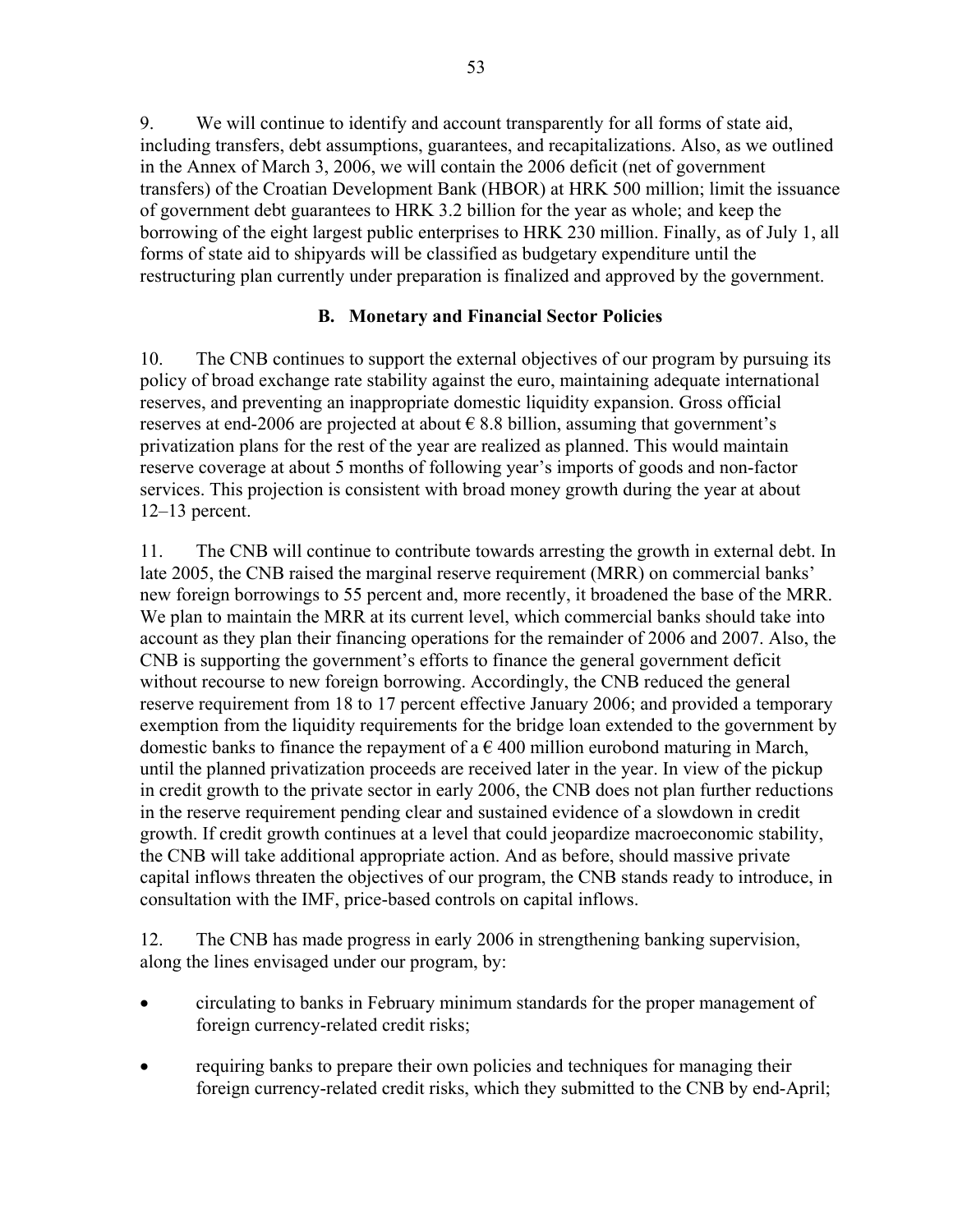- introducing stricter reporting requirements on banks' unhedged foreign loans, beginning with reports for June 30; and
- increasing capital adequacy risk weights by 25 basis points on foreign currency and foreign currency-indexed loans to unhedged private borrowers effective from the second quarter of this year.

13. Although our banking system is sound and well-capitalized, we remain concerned by the rapid growth in total credit and, in particular, in foreign currency and foreign currencylinked credit to unhedged borrowers. The operation of the credit registry, which will start in October, will make a major contribution toward mitigating the associated credit risks. We intend to expand the registry to cover leasing, credit card debt, and other liabilities of households by the end of this year, and a working group to prepare the necessary law is already in operation. To strengthen the banks' risk management and encourage them to use the credit registry, the CNB:

- reduced in June the limit on the overall annual rate of growth of credit above which banks are required to hold additional reserves for "general bank risks" from 20 to 15 percent (regardless of the level of their capital adequacy ratio), and more than doubling the level of these reserves; the new requirement will apply to the financial reports for 2006;
- will issue guidelines by end-September on the minimum standards for proper management of credit risk in light of the information provided by the credit registry;
- will require banks to prepare their own policies on the basis of these standards and submit them to the CNB for review by November; and
- will amend prudential regulations by December to penalize banks that do not take the credit registry into account in their loan decisions by increasing the risk weight of such loans to 300 percent.

14. We are also taking steps to enhance the soundness and stability of the broader financial system. We will close a major gap in financial supervision this year with the adoption of the Law on Leasing, which will regulate leasing activities and establish HANFA's authority in this area. The CNB and HANFA will co-operate closely to ensure seamless supervisory coverage of the financial system.

# **C. Structural Reforms**

15. Following adoption by the Sabor of a package of laws on health reform, we are now in the process of completing the two lists of drugs that will be the backbone of the new system. We expect this work, in cooperation with the World Bank and other international experts, to be finished in September.

16. Although our privatization agenda has proceeded more slowly than expected, the process has continued moving forward and we intend to accelerate it in the second half of the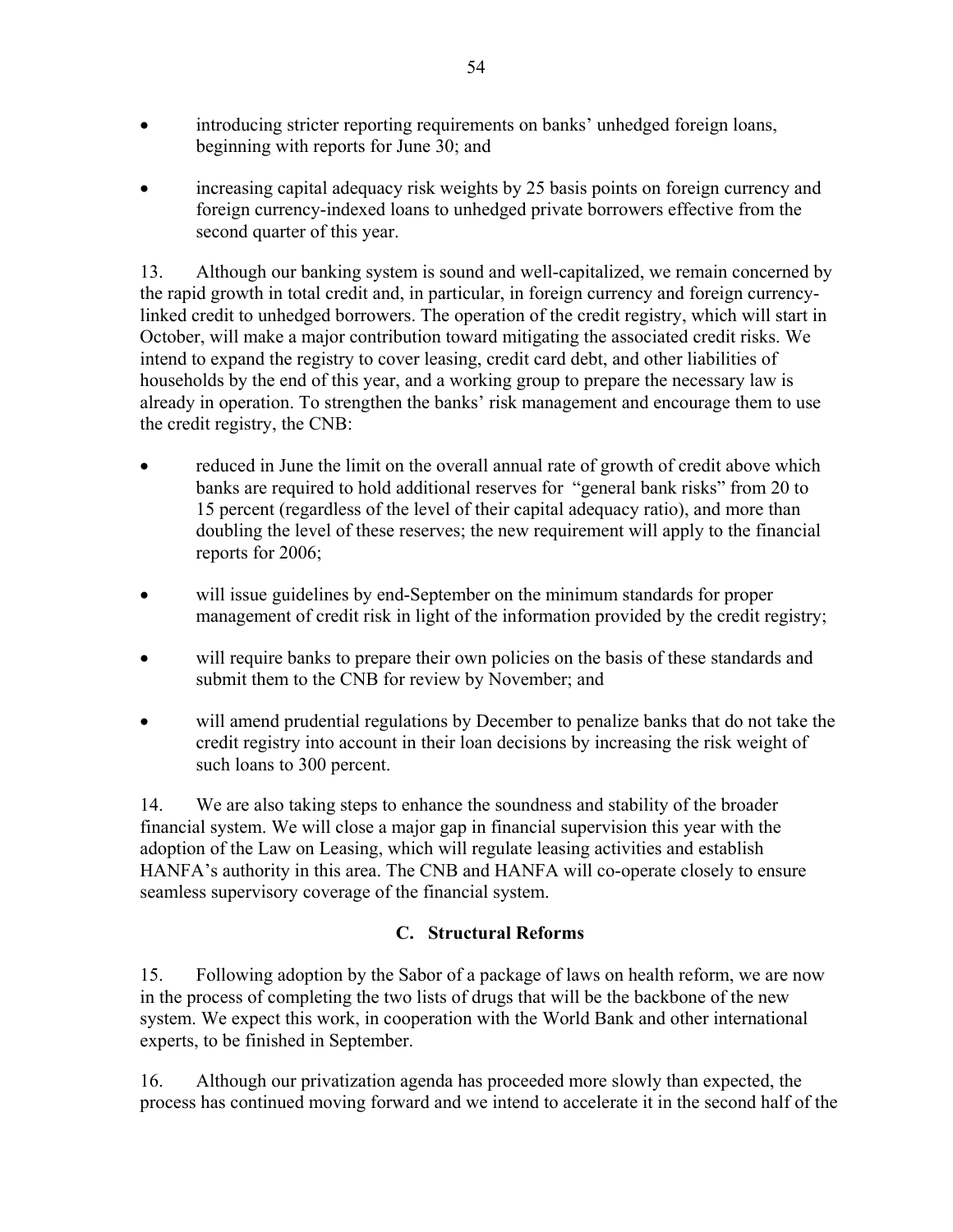year. The two large transactions previously scheduled for end-June 2006—the second phase of the privatization of the national oil company, INA, and the third phase of the privatization of the telecom company, HT—are now scheduled for completion in the second half of the year.

- For INA, an initial public offering (IPO) of 15 percent of the company will take place by end-October 2006. We will resolve the remaining issues through government decisions, including the approval of the privatization model for the IPO.
- For HT, the government appointed in July the financial advisor, and is seeking a consultant to help resolve the pipeline ownership dispute between HT and local governments that has been partly responsible for the delays. The government will approve the model of privatization by September 15 and we expect the sale to be completed by year-end.

17. Reform of the shipyards and metals sectors remains a priority. In the steel sector, following elaboration of a national restructuring plan in accordance with Croatia's Stabilization and Association Agreement with the EU, we have started the process of privatization and will issue tenders for the Sisak and Split steel companies by mid-September. We also issued a tender for the TLM aluminum company in September 2006. Regarding shipyards, the government in June appointed HVB Global Shipping to act as a consultant on the shipyard restructuring plan. Work is now underway, in coordination with the European Commission, and we expect the plan to be finalized and approved by the government by end-November.

18. We have finalized the principles for the privatization of the state-owned insurance company, Croatia Osiguranje (CO), and have announced plans for the merger of CO with the state-owned bank HPB. After the merger, we intend to reduce the share of government holdings in the new company to under 50 percent by a share capital increase open to the private sector. We have already appointed the financial advisor to prepare this operation, which we intend to complete by year-end. As regards Croatia Banka, we intend to privatize it when the legal dispute with the former owners is resolved. Despite delays, we still intend to sell all state shares in companies in the portfolio of the Croatian Privatization Fund (HFP) by end-2007.

19. Finally, we are preparing a new law on privatization in consultation with the World Bank, which we expect to submit to the Sabor for approval in October.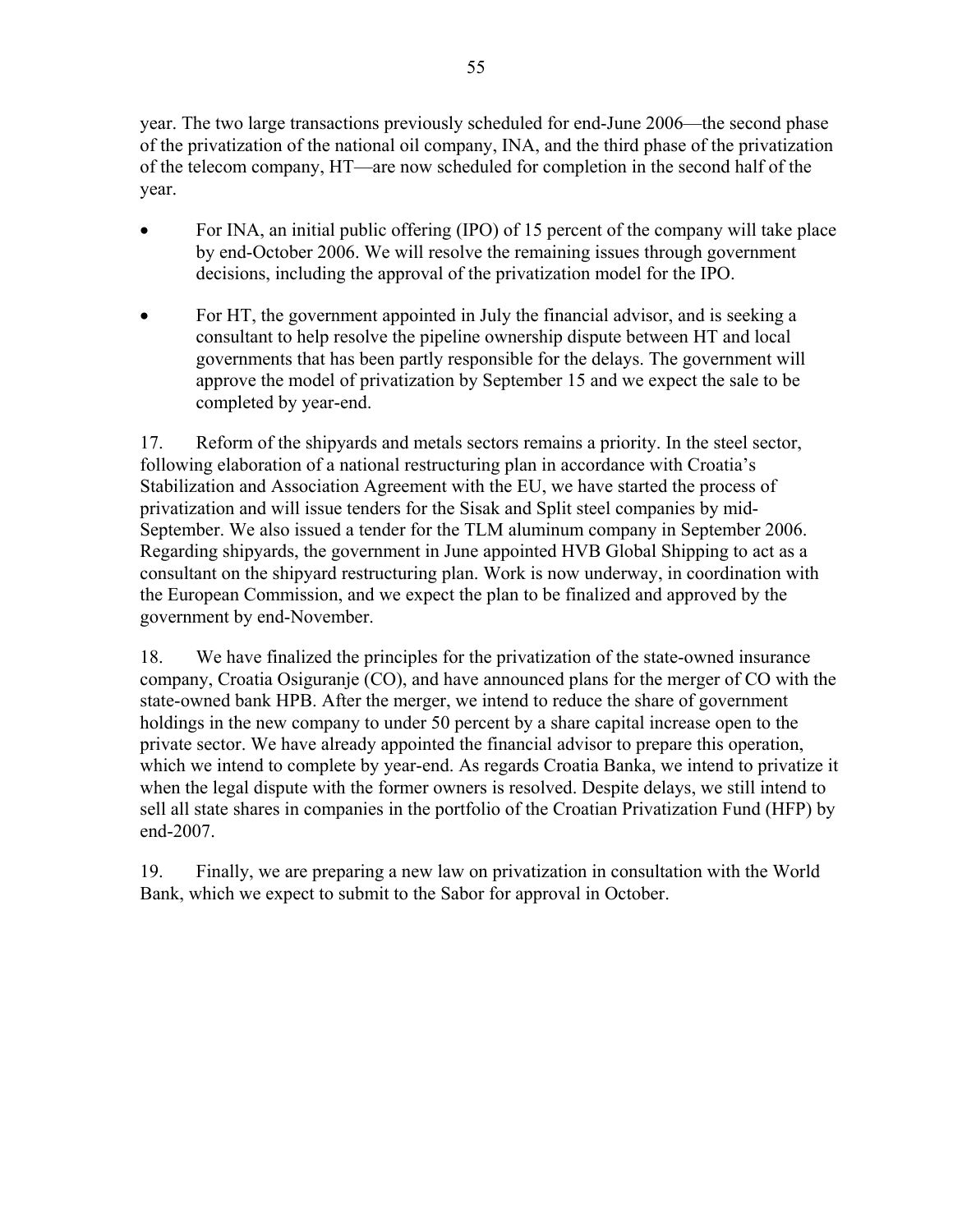| (In millions of kuna, unless indicated otherwise)<br>2,9815/<br>5,115 6/<br>4,160<br>$\circ$<br>$\circ$<br>June 2006<br>955<br>300<br>$-149$<br>25<br>26<br>$\circ$<br>1,743<br>1,238<br>$-65$<br>579<br>1,470<br>$-446$<br>349<br>267<br>33<br>$-124$<br>427<br>402<br>644<br>$-1,537$<br>3,007<br>-97<br>$\overrightarrow{4}$<br>1,9605<br>3,522<br>$\circ$<br>36<br>$-269$<br>$\circ$<br>$\circ$<br>$\circ$<br>940<br>1,020<br><b>March 2006</b><br>$-65$<br>204<br>362<br>$-345$<br>186<br>1,340<br>$-28$<br>3,887<br>$-365$<br>150<br>114<br>362<br>4,113<br>$-173$<br>145<br>531<br>$-2,773$<br>Margin $(+)$<br>$Margin (+)$<br>Margin <sup>(+)</sup><br>Margin (+)<br>$Margin (+)$<br>$Margin (+)$<br>Margin $(+)$<br>Margin $(+)$<br>Margin $(+)$<br>Program<br>Program<br>Program<br>Program<br>Program<br>Program<br>Program<br>Program<br>Program<br>Actual<br>Actual<br>Actual<br>Actual<br>Actual<br>Actual<br>Actual<br>Actual<br>Actual<br>Cumulative change of the stock of arrears of the consolidated general government 2/<br>$1$ years<br>Total<br>the general government 1/<br>Quantitative performance criteria (cumulative from December 31, 2005)<br>Cumulative deficit of the consolidated general government 1/<br>contracted by the general government and HBOR $1/2$<br>Cumulative increase in nonconcessional external debt<br>of the<br>Cumulative change in the Net International Reserves<br>Cumulative issuance of guarantees extended by<br>Cumulative change in the Net Domestic Assets<br>Cumulative increase in the total debt of selected<br>ઌ<br>of the Croatian National Bank 2/<br>Cumulative deficit of HBOR 1/<br>Croatian National Bank 1/<br>public enterprises 1/<br>Indicative limits<br>$\circ$<br>$\mathbf{c}$<br>$\epsilon$<br>4<br>S<br>$\overline{ }$ |  |  | End of |                |
|-----------------------------------------------------------------------------------------------------------------------------------------------------------------------------------------------------------------------------------------------------------------------------------------------------------------------------------------------------------------------------------------------------------------------------------------------------------------------------------------------------------------------------------------------------------------------------------------------------------------------------------------------------------------------------------------------------------------------------------------------------------------------------------------------------------------------------------------------------------------------------------------------------------------------------------------------------------------------------------------------------------------------------------------------------------------------------------------------------------------------------------------------------------------------------------------------------------------------------------------------------------------------------------------------------------------------------------------------------------------------------------------------------------------------------------------------------------------------------------------------------------------------------------------------------------------------------------------------------------------------------------------------------------------------------------------------------------------------------------------------------------------------------------------------------------|--|--|--------|----------------|
|                                                                                                                                                                                                                                                                                                                                                                                                                                                                                                                                                                                                                                                                                                                                                                                                                                                                                                                                                                                                                                                                                                                                                                                                                                                                                                                                                                                                                                                                                                                                                                                                                                                                                                                                                                                                           |  |  |        | September 2006 |
|                                                                                                                                                                                                                                                                                                                                                                                                                                                                                                                                                                                                                                                                                                                                                                                                                                                                                                                                                                                                                                                                                                                                                                                                                                                                                                                                                                                                                                                                                                                                                                                                                                                                                                                                                                                                           |  |  |        |                |
|                                                                                                                                                                                                                                                                                                                                                                                                                                                                                                                                                                                                                                                                                                                                                                                                                                                                                                                                                                                                                                                                                                                                                                                                                                                                                                                                                                                                                                                                                                                                                                                                                                                                                                                                                                                                           |  |  |        | 5,734          |
|                                                                                                                                                                                                                                                                                                                                                                                                                                                                                                                                                                                                                                                                                                                                                                                                                                                                                                                                                                                                                                                                                                                                                                                                                                                                                                                                                                                                                                                                                                                                                                                                                                                                                                                                                                                                           |  |  |        |                |
|                                                                                                                                                                                                                                                                                                                                                                                                                                                                                                                                                                                                                                                                                                                                                                                                                                                                                                                                                                                                                                                                                                                                                                                                                                                                                                                                                                                                                                                                                                                                                                                                                                                                                                                                                                                                           |  |  |        | ÷              |
|                                                                                                                                                                                                                                                                                                                                                                                                                                                                                                                                                                                                                                                                                                                                                                                                                                                                                                                                                                                                                                                                                                                                                                                                                                                                                                                                                                                                                                                                                                                                                                                                                                                                                                                                                                                                           |  |  |        | 300            |
|                                                                                                                                                                                                                                                                                                                                                                                                                                                                                                                                                                                                                                                                                                                                                                                                                                                                                                                                                                                                                                                                                                                                                                                                                                                                                                                                                                                                                                                                                                                                                                                                                                                                                                                                                                                                           |  |  |        | ŧ              |
|                                                                                                                                                                                                                                                                                                                                                                                                                                                                                                                                                                                                                                                                                                                                                                                                                                                                                                                                                                                                                                                                                                                                                                                                                                                                                                                                                                                                                                                                                                                                                                                                                                                                                                                                                                                                           |  |  |        | ÷              |
|                                                                                                                                                                                                                                                                                                                                                                                                                                                                                                                                                                                                                                                                                                                                                                                                                                                                                                                                                                                                                                                                                                                                                                                                                                                                                                                                                                                                                                                                                                                                                                                                                                                                                                                                                                                                           |  |  |        | 286            |
|                                                                                                                                                                                                                                                                                                                                                                                                                                                                                                                                                                                                                                                                                                                                                                                                                                                                                                                                                                                                                                                                                                                                                                                                                                                                                                                                                                                                                                                                                                                                                                                                                                                                                                                                                                                                           |  |  |        | ÷              |
|                                                                                                                                                                                                                                                                                                                                                                                                                                                                                                                                                                                                                                                                                                                                                                                                                                                                                                                                                                                                                                                                                                                                                                                                                                                                                                                                                                                                                                                                                                                                                                                                                                                                                                                                                                                                           |  |  |        | ÷              |
|                                                                                                                                                                                                                                                                                                                                                                                                                                                                                                                                                                                                                                                                                                                                                                                                                                                                                                                                                                                                                                                                                                                                                                                                                                                                                                                                                                                                                                                                                                                                                                                                                                                                                                                                                                                                           |  |  |        | 597            |
|                                                                                                                                                                                                                                                                                                                                                                                                                                                                                                                                                                                                                                                                                                                                                                                                                                                                                                                                                                                                                                                                                                                                                                                                                                                                                                                                                                                                                                                                                                                                                                                                                                                                                                                                                                                                           |  |  |        | ÷              |
|                                                                                                                                                                                                                                                                                                                                                                                                                                                                                                                                                                                                                                                                                                                                                                                                                                                                                                                                                                                                                                                                                                                                                                                                                                                                                                                                                                                                                                                                                                                                                                                                                                                                                                                                                                                                           |  |  |        |                |
|                                                                                                                                                                                                                                                                                                                                                                                                                                                                                                                                                                                                                                                                                                                                                                                                                                                                                                                                                                                                                                                                                                                                                                                                                                                                                                                                                                                                                                                                                                                                                                                                                                                                                                                                                                                                           |  |  |        | $\circ$        |
|                                                                                                                                                                                                                                                                                                                                                                                                                                                                                                                                                                                                                                                                                                                                                                                                                                                                                                                                                                                                                                                                                                                                                                                                                                                                                                                                                                                                                                                                                                                                                                                                                                                                                                                                                                                                           |  |  |        | ÷              |
|                                                                                                                                                                                                                                                                                                                                                                                                                                                                                                                                                                                                                                                                                                                                                                                                                                                                                                                                                                                                                                                                                                                                                                                                                                                                                                                                                                                                                                                                                                                                                                                                                                                                                                                                                                                                           |  |  |        | ÷              |
|                                                                                                                                                                                                                                                                                                                                                                                                                                                                                                                                                                                                                                                                                                                                                                                                                                                                                                                                                                                                                                                                                                                                                                                                                                                                                                                                                                                                                                                                                                                                                                                                                                                                                                                                                                                                           |  |  |        | 2,814          |
|                                                                                                                                                                                                                                                                                                                                                                                                                                                                                                                                                                                                                                                                                                                                                                                                                                                                                                                                                                                                                                                                                                                                                                                                                                                                                                                                                                                                                                                                                                                                                                                                                                                                                                                                                                                                           |  |  |        | ÷              |
|                                                                                                                                                                                                                                                                                                                                                                                                                                                                                                                                                                                                                                                                                                                                                                                                                                                                                                                                                                                                                                                                                                                                                                                                                                                                                                                                                                                                                                                                                                                                                                                                                                                                                                                                                                                                           |  |  |        | ÷              |
|                                                                                                                                                                                                                                                                                                                                                                                                                                                                                                                                                                                                                                                                                                                                                                                                                                                                                                                                                                                                                                                                                                                                                                                                                                                                                                                                                                                                                                                                                                                                                                                                                                                                                                                                                                                                           |  |  |        | 400            |
|                                                                                                                                                                                                                                                                                                                                                                                                                                                                                                                                                                                                                                                                                                                                                                                                                                                                                                                                                                                                                                                                                                                                                                                                                                                                                                                                                                                                                                                                                                                                                                                                                                                                                                                                                                                                           |  |  |        | ÷              |
|                                                                                                                                                                                                                                                                                                                                                                                                                                                                                                                                                                                                                                                                                                                                                                                                                                                                                                                                                                                                                                                                                                                                                                                                                                                                                                                                                                                                                                                                                                                                                                                                                                                                                                                                                                                                           |  |  |        | ÷              |
|                                                                                                                                                                                                                                                                                                                                                                                                                                                                                                                                                                                                                                                                                                                                                                                                                                                                                                                                                                                                                                                                                                                                                                                                                                                                                                                                                                                                                                                                                                                                                                                                                                                                                                                                                                                                           |  |  |        | 681            |
|                                                                                                                                                                                                                                                                                                                                                                                                                                                                                                                                                                                                                                                                                                                                                                                                                                                                                                                                                                                                                                                                                                                                                                                                                                                                                                                                                                                                                                                                                                                                                                                                                                                                                                                                                                                                           |  |  |        | ÷              |
|                                                                                                                                                                                                                                                                                                                                                                                                                                                                                                                                                                                                                                                                                                                                                                                                                                                                                                                                                                                                                                                                                                                                                                                                                                                                                                                                                                                                                                                                                                                                                                                                                                                                                                                                                                                                           |  |  |        | ÷              |
|                                                                                                                                                                                                                                                                                                                                                                                                                                                                                                                                                                                                                                                                                                                                                                                                                                                                                                                                                                                                                                                                                                                                                                                                                                                                                                                                                                                                                                                                                                                                                                                                                                                                                                                                                                                                           |  |  |        |                |
|                                                                                                                                                                                                                                                                                                                                                                                                                                                                                                                                                                                                                                                                                                                                                                                                                                                                                                                                                                                                                                                                                                                                                                                                                                                                                                                                                                                                                                                                                                                                                                                                                                                                                                                                                                                                           |  |  |        | 169            |
|                                                                                                                                                                                                                                                                                                                                                                                                                                                                                                                                                                                                                                                                                                                                                                                                                                                                                                                                                                                                                                                                                                                                                                                                                                                                                                                                                                                                                                                                                                                                                                                                                                                                                                                                                                                                           |  |  |        | $\vdots$       |
|                                                                                                                                                                                                                                                                                                                                                                                                                                                                                                                                                                                                                                                                                                                                                                                                                                                                                                                                                                                                                                                                                                                                                                                                                                                                                                                                                                                                                                                                                                                                                                                                                                                                                                                                                                                                           |  |  |        | $\vdots$       |

1/ Ceiling.<br>
2/ In millions of euros.<br>
3/ Floor. Net of commercial banks' required reserves in foreign currencies.<br>
4/ Adjusted downwards by HRK 694 million in revenue overperformance at the consolidated central government

<sup>1/</sup> Ceiling.

<sup>2/</sup> In millions of euros.

<sup>3/</sup> Floor. Net of commercial banks' required reserves in foreign currencies.

<sup>4/</sup> Adjusted downwards by HRK 694 million in revenue overperformance at the consolidated central government level. 5/ Adjusted upwards for the amount of company repayments of guaranteed debt as provided in Section V of the TMU.

Adjusted downwards by HRK 1,520 million in revenue overperformance at the consolidated central government level. 6/ Adjusted downwards by HRK 1,520 million in revenue overperformance at the consolidated central government level.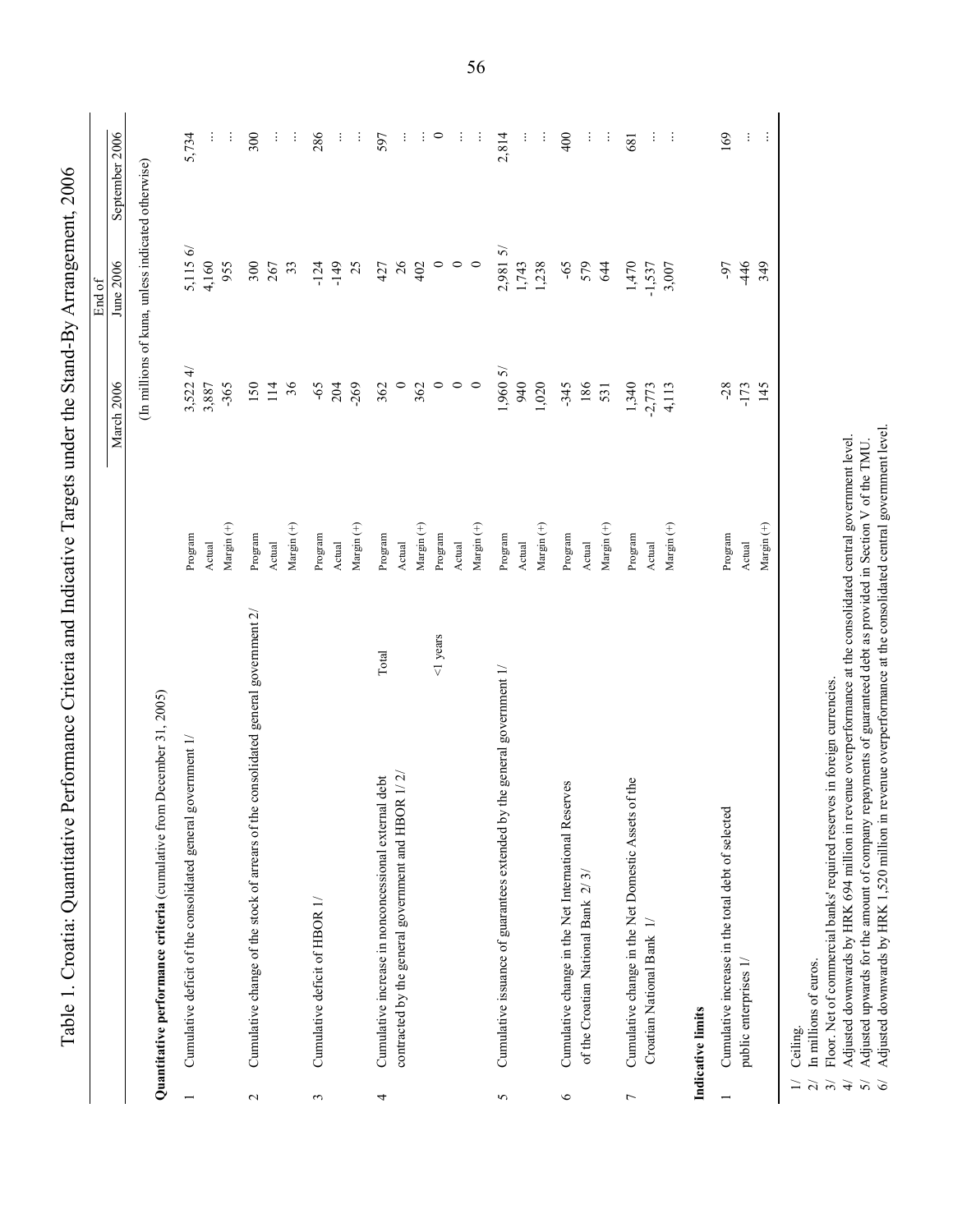| <b>Structural Benchmarks, Second Review</b>                                                                                                                                                                                                                                                                             | <b>Status</b>                                                                                                        |
|-------------------------------------------------------------------------------------------------------------------------------------------------------------------------------------------------------------------------------------------------------------------------------------------------------------------------|----------------------------------------------------------------------------------------------------------------------|
| 1. Parliament to approve, by end-June 2006, a package of draft laws<br>on health reform that require co-payments for drugs not included<br>in the main list, discontinue HZZO's provision of supplementary<br>insurance for drugs, and open supplementary insurance for<br>other health services to the private sector. | Done in July. Prior action for the third<br>review.                                                                  |
| 2. Government to approve, by end-June 2006, a plan for restructuring<br>the shipyard industry.                                                                                                                                                                                                                          | Not observed. The government is<br>continuing work on the plan in<br>consultation with the European<br>Commission.   |
| 3. Government to formulate a plan on privatization of CO<br>(state insurance company) by end-June 2006.                                                                                                                                                                                                                 | Done.                                                                                                                |
| 4. Government to complete the third phase of privatization of HT,<br>and the second phase of privatization of INA, by end-June 2006.                                                                                                                                                                                    | Not observed. Expected to be completed<br>by end-2006. Intermediate steps are<br>prior actions for the third review. |
| 5. CNB to increase risk weights by 25 basis points on credits to<br>nongovernment clients exposed to foreign-currency-related<br>credit risk, effective end-June 2006.                                                                                                                                                  | Done.                                                                                                                |
| <b>Prior Actions for the Third Review</b>                                                                                                                                                                                                                                                                               |                                                                                                                      |
| 1. Parliament to approve supplementary budget aiming at a general<br>government deficit of at most HRK 7.5 billion (3 percent of GDP).                                                                                                                                                                                  | Done.                                                                                                                |
| 2. Government to approve an updated medium-term fiscal framework<br>consistent with the revised budget targets for 2006.                                                                                                                                                                                                | Done.                                                                                                                |
| 3. Parliament to approve a package of draft laws on health reform<br>that require co-payments for drugs not included in the main list,<br>discontinue HZZO's provision of supplementary insurance<br>for drugs, and open supplementary insurance for other<br>health services to the private sector.                    | Done.                                                                                                                |
| 4. Government to approve the privatization model for the sale of a 15<br>percent share package in INA through an initial public offering (IPO).                                                                                                                                                                         |                                                                                                                      |
| 5. Government to approve privatization model for the third phase<br>of privatization of HT.                                                                                                                                                                                                                             |                                                                                                                      |
| 6. Government to issue tenders for the Sisak and Split steel companies.                                                                                                                                                                                                                                                 |                                                                                                                      |
| 7. Government to submit to Parliament draft Law on Leasing.                                                                                                                                                                                                                                                             | Done.                                                                                                                |

# Table 2. Croatia: Structural Conditionality under the Stand-By Arrangement, 2006

#### **Structural Performance Criterion**

1. IPO for the INA share package to take place by end-October 2006.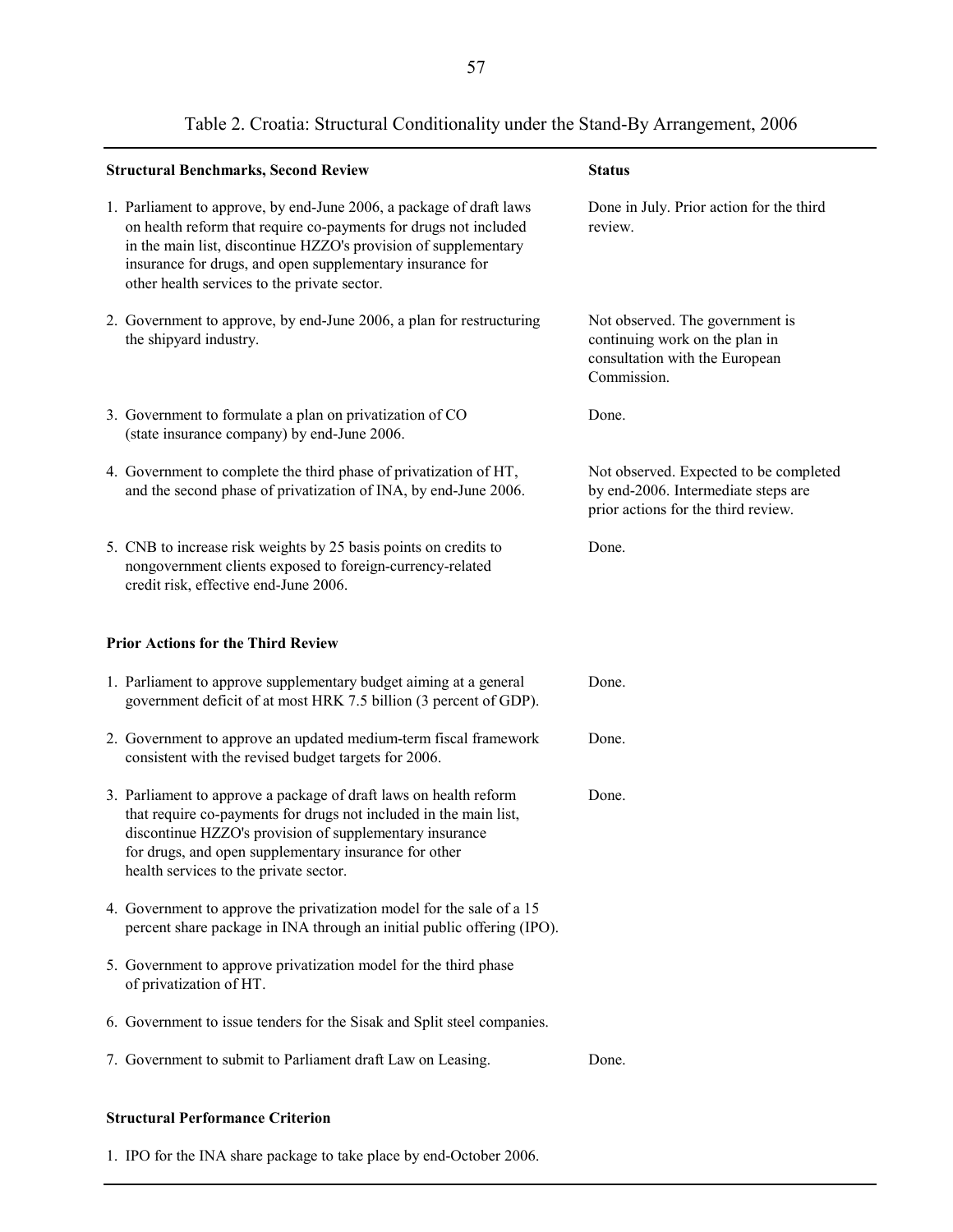### **ATTACHMENT**

### **TECHNICAL MEMORANDUM OF UNDERSTANDING**

# **I. LIMITS ON THE CUMULATIVE DEFICITS OF THE CONSOLIDATED GENERAL GOVERNMENT**

|                                            | Ceiling               |  |
|--------------------------------------------|-----------------------|--|
| Cumulative change from December 31, 2005:  | (In millions of kuna) |  |
| September 30, 2006 (performance criterion) | 5,734                 |  |

1. The above ceiling on the cumulative deficit of the consolidated general government are on a GFS2001 basis (including net lending). The consolidated general government includes: (i) central government operations, that is, the central government budget (the Office of the President, the parliament, the government, the constitutional court, all ministries, other independent state administration and judicial bodies); (ii) existing central budgetary funds (health, pension, employment, and water management) and agencies (the agencies for state aid, for investment and export promotion, and for small and medium-sized enterprises); (iii) the highway (HAC) and road (HC) construction and maintenance agencies, the privatization fund (HFP), the bank rehabilitation and deposit insurance agency (DAB), and the Environment Protection Fund; and (iv) the 53 largest local governments (20 counties, Zagreb, and 32 other cities). The above ceilings exclude all transactions related to the 1998 decision U-I-283/1997 by the Constitutional Court in relation to pensioners' debt repayments. The government does not intend to establish new budgetary or extrabudgetary funds or agencies during the program period, but any new funds or agencies would be covered by the ceilings. In accordance with paragraph 11 of the Annex, if a restructuring plan for the state-owned shipyards is not approved by the government by June 30, 2006, all state aid to shipyards after that date shall be included in budgetary spending of the central government.

2. For purposes of the program, the deficits of the consolidated central and general governments will be defined on a modified accrual basis, with cash data corrected for changes in outstanding stock of central and local government arrears and commitment based spending reported for HAC and HC.

3. Fiscal performance will be monitored monthly at the consolidated central government level covering (i)-(iii) defined above and tested quarterly at the consolidated general government level covering (i)-(iv) defined above with the remaining test date for 2006 being September 30. The Ministry of Finance will provide data for consolidated central government on a monthly basis within 30 days from the end of the month and data for local governments every 3 months within 30 days from the end of the month.

4. The Ministry of Finance will report the reconciliation between the change in the general government debt stock and the deficit of the general government during each quarter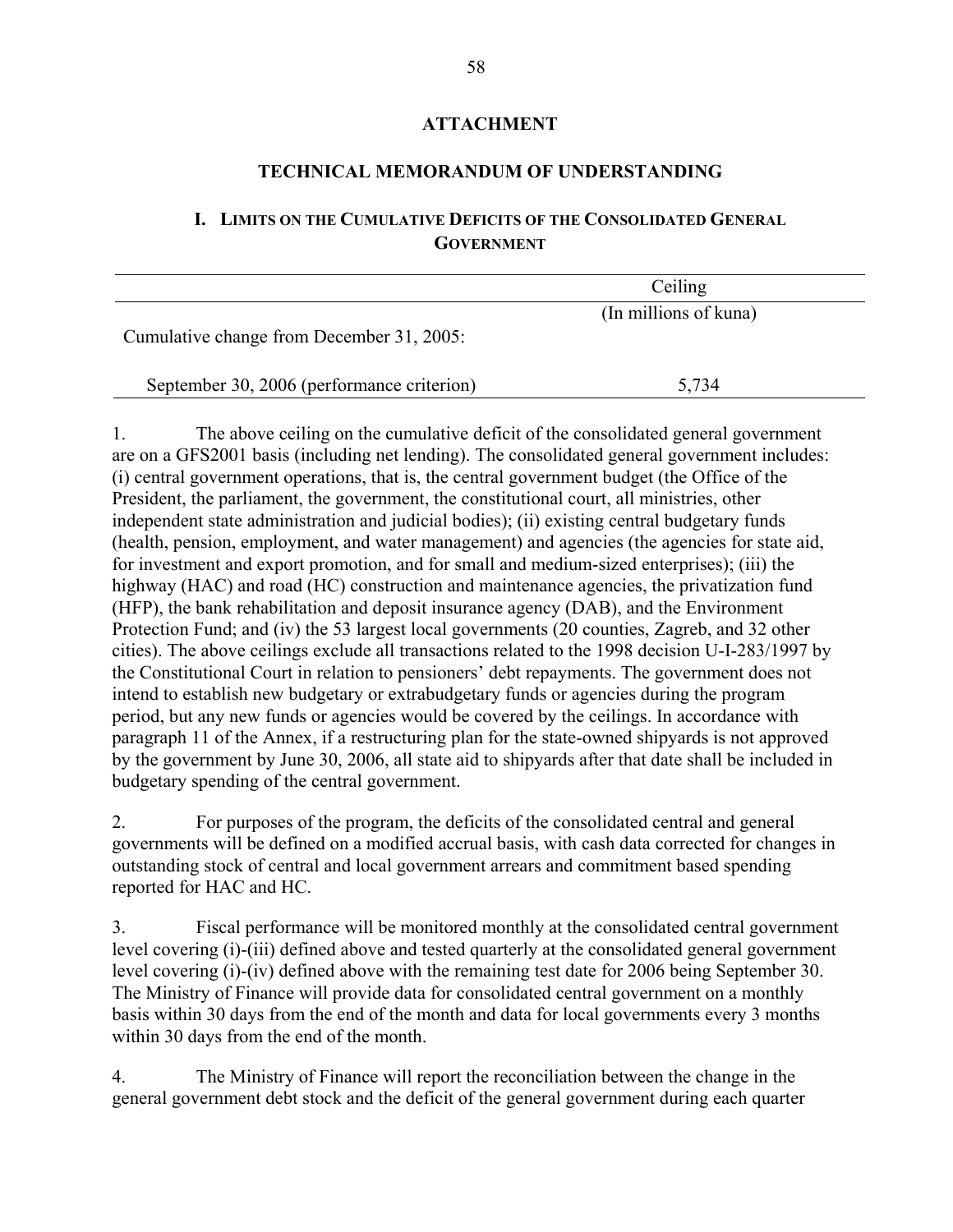| <b>Financing flows:</b>                                                                                 |
|---------------------------------------------------------------------------------------------------------|
| Cumulative general government deficit                                                                   |
| Financed by:                                                                                            |
| Capital revenues                                                                                        |
| Net borrowing 1/                                                                                        |
| <b>Disbursements</b>                                                                                    |
| Repayments                                                                                              |
| Other financing flows                                                                                   |
| Deposit drawdowns                                                                                       |
| Change in arrears                                                                                       |
| Other (residual)                                                                                        |
|                                                                                                         |
| <b>Change in the Debt stock:</b>                                                                        |
| Nominal change in debt stock from XX to YY 2/                                                           |
| Explained by:                                                                                           |
| Net borrowing 1/                                                                                        |
| Debt assumptions by government without repayments                                                       |
| Debt repayments assumed by government                                                                   |
| <b>Valuation effects</b>                                                                                |
| Other                                                                                                   |
|                                                                                                         |
| 1/ Excluding repayment by government of assumed/guaranteed debt and loan-financing of these repayments. |

2/ Does not include changes in the stock of guarantees and arrears.

within 45 days from the end of the quarter, in the form of the following table, which is a part of this Technical Memorandum of Understanding.

### **II. LIMITS ON THE CUMULATIVE CHANGES OF THE STOCK OF GENERAL GOVERNMENT ARREARS**

|                                            | Ceiling               |
|--------------------------------------------|-----------------------|
| Cumulative change from December 31, 2005:  | (In millions of kuna) |
| September 30, 2006 (performance criterion) | 300                   |

5. Arrears include (i) all payments overdue according to their original or modified terms; and (ii) any promissory notes issued by the Ministry of Finance and the central budgetary funds. Arrears comprise both domestic and external payments arrears and are not netted out by government cash holdings in banks. The stock of arrears will be provided monthly to the Fund by the Ministry of Finance within 30 days. Arrears monitored under the SBA are limited to arrears extended by the general government to all entities outside the general government. In case the general government assumes responsibility for arrears extended by entities outside the general government (e.g., hospitals), such arrears will be treated as expenditures of the general

Table 1. Croatia: Reconciliation of General Government Deficit Financing and Change in Debt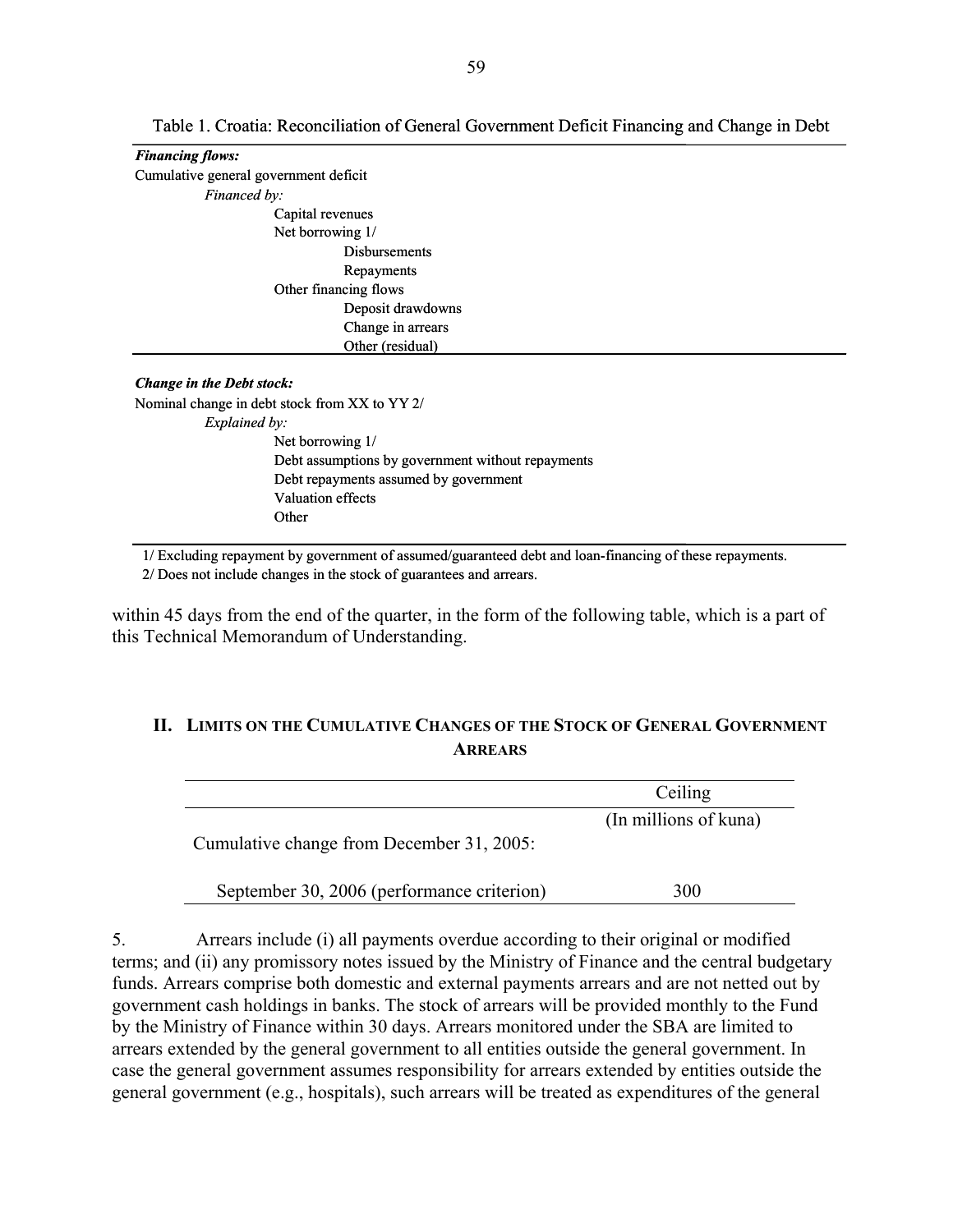government at the time they are taken over by the government. For the purposes of this performance criterion, the stock of arrears will not be affected by the repayment of the HRK 809 million loan from Zagrebacka banka (i.e., should the loan repayment result in reduction of reported arrears, the reported stock will be adjusted upward correspondingly).

|                                            | Cumulative Limit      |
|--------------------------------------------|-----------------------|
| Cumulative change from December 31, 2005:  | (In millions of kuna) |
| September 30, 2006 (performance criterion) | 286                   |

### **III. LIMITS ON THE DEFICIT OF HBOR**

6. The above ceiling on the cumulative deficit of HBOR incorporates an adjustment for all general government transfers to HBOR (projected at HRK 595 million for 2006) and is on a GFS1986 basis with revenues comprising interest receipts, fees, and other lending-related revenues, and expenses comprising wages, use of goods and services, interest payments, net lending, and capital spending.

7. Fiscal performance by HBOR will be monitored on a monthly basis and tested on a quarterly basis with September 30 being the remaining test date for 2006. HBOR will provide data on a monthly basis within 30 days of the end of the month.

## **IV. CEILINGS ON THE CONTRACTING OF NONCONCESSIONAL EXTERNAL DEBT BY THE GENERAL GOVERNMENT AND HBOR**

|                                            | Ceilings               |               |  |
|--------------------------------------------|------------------------|---------------|--|
|                                            | (In millions of euros) |               |  |
|                                            | Ceiling                | Subceiling    |  |
|                                            |                        | $\leq$ 1 year |  |
| Cumulative change from December 31, 2005:  |                        |               |  |
| September 30, 2006 (performance criterion) | 597                    | 0             |  |

8. For program purposes, the term "debt" is understood to mean a current, i.e., not contingent, liability, created under a contractual arrangement through the provision of value in the form of assets (including currency) or services, and which requires the obligor to make one or more payments in the form of assets (including currency) or services, at some future points in time; these payments will discharge the principal and/or interest liabilities under the contract. (For details of definition of debt, refer to "Guidelines on Performance Criteria with respect to External Debt in Fund Arrangements" (IMF Executive Board Decision No. 12278—[00/86],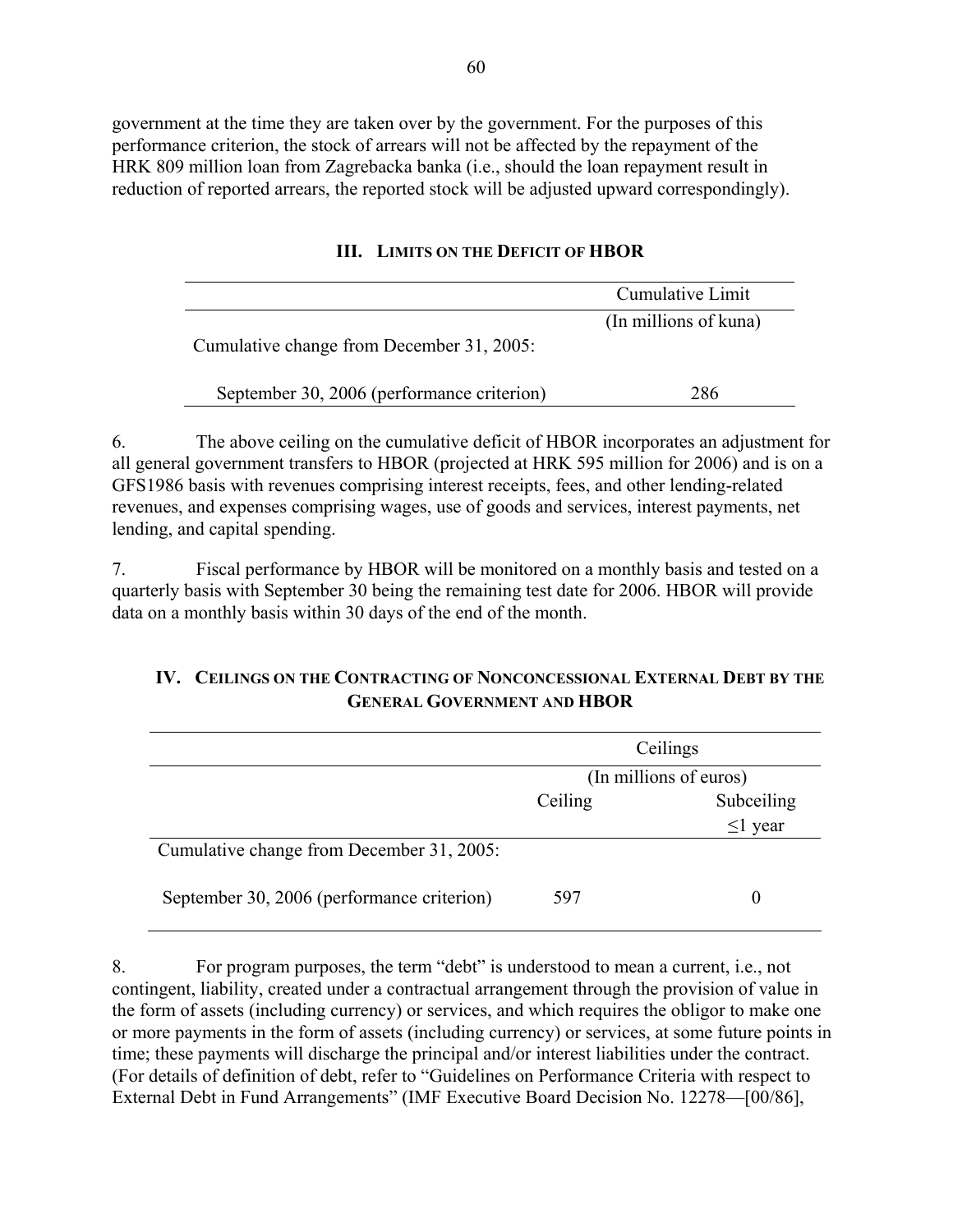August 25, 2000). Debt includes commitments contracted or guaranteed for which value has not been received. The limits on short-term debt do not apply to normal import-related credits and nonresident deposits in state-owned banks (HPB, HBOR).

9. Concessional loans are defined as those with a grant element of at least 35 percent, using currency-specific discount rates based on the six-month average commercial interest rates reported by the OECD (CIRRs) for loans with maturities of less than 15 years, and on the 10-year average CIRRs for loans with maturities of 15 years and more.

10. The ceilings will be raised by the amount by which the government retires existing debt before its scheduled maturity.

11. Debt falling within the limits shall be valued in euro at the following exchange rates of December 31, 2005 (in kuna per unit of foreign currency) at each test date:

| Euro               | 7.375626  |
|--------------------|-----------|
| U.S. dollar        | 6.233626  |
| Japanese yen (100) | 5.308115  |
| Pound sterling     | 10.753209 |
| Swiss franc        | 4.744388  |
| <b>SDR</b>         | 8.912040  |

12. Information on the contracting of new debt falling both inside and outside the limits will be reported monthly to the Fund within 30 days by the CNB.

# **V. LIMITS ON THE CUMULATIVE ISSUANCE OF DEBT GUARANTEES EXTENDED BY THE GENERAL GOVERNMENT**

|                                            | Ceiling                         |
|--------------------------------------------|---------------------------------|
|                                            | To all entities outside the     |
|                                            | consolidated general government |
|                                            | (In millions of kuna)           |
| Cumulative change from December 31, 2005:  |                                 |
| September 30, 2006 (performance criterion) | 2,814                           |

13. Cumulative issuance of debt guarantees listed above will be measured at the exchange rates listed in Section IV. The above limits cover debt guarantees issued by the general government to entities outside the general government as well as guarantees extended for HBOR's lending to entities outside the general government. The limits do not cover guarantees extended to HBOR's borrowing from entities outside the general government. The above ceiling is set on the assumption of repayments of HRK 1,347 million of guaranteed loans by the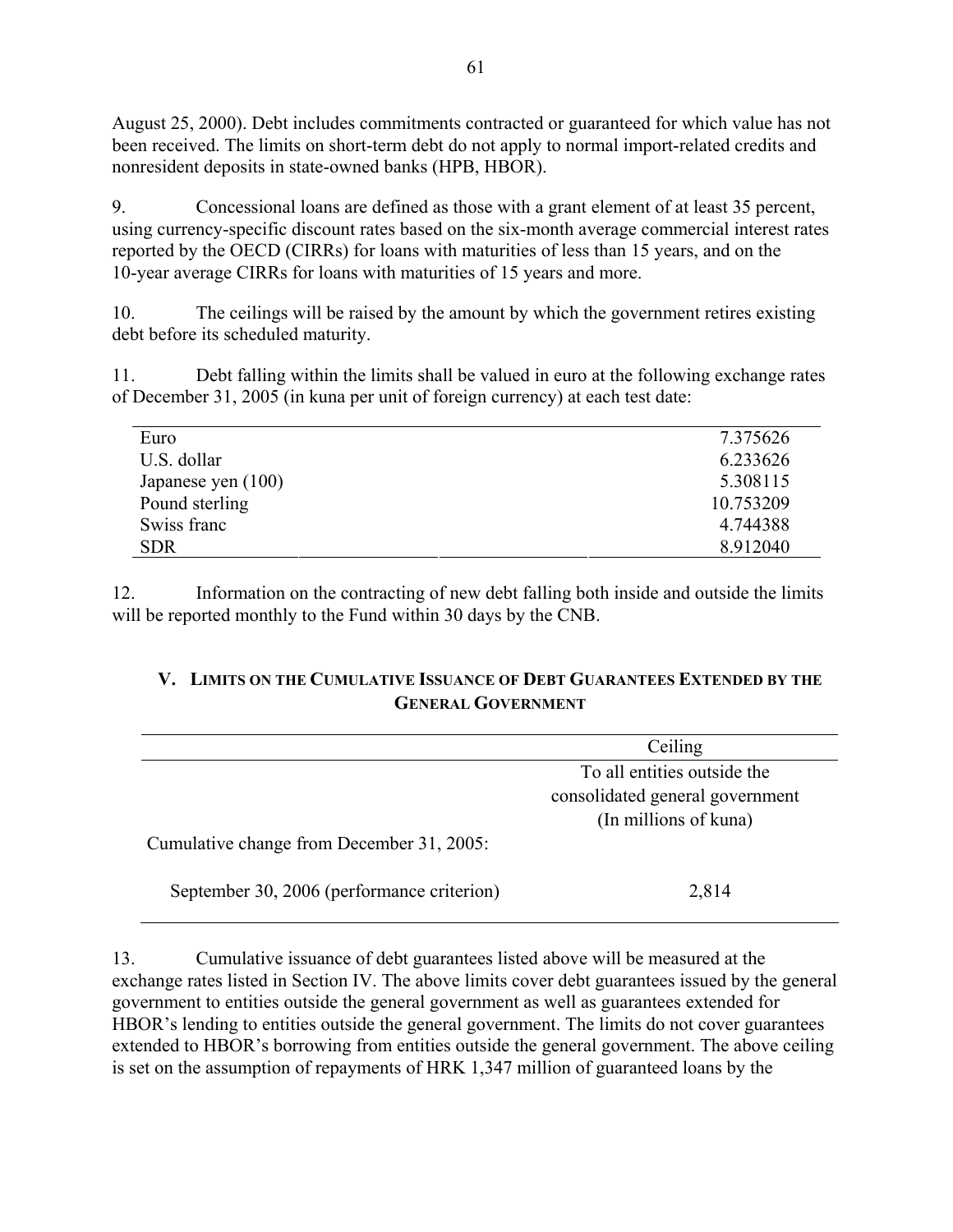government for the year as a whole and will be adjusted upward by the amount of cumulative company repayments of the underlying loans during 2006.

14. Guarantee issuance will be monitored on a monthly basis. The Ministry of Finance will provide, within 30 days from the end of the month, data on gross issuance of guarantees and repayments of guaranteed loans by both the original borrowers and by the government. Performance will be tested on a quarterly basis and in 2006 with September 30 as the remaining test date. In addition, for the purpose of public debt statistics, the Ministry of Finance will provide the same set of data on gross issuance and repayments, calculated at spot exchange rates, within 30 days following each test date.

# **VI. INDICATIVE LIMITS ON THE CUMULATIVE INCREASES IN THE TOTAL DEBT STOCK OF SELECTED PUBLIC ENTERPRISES**

|                                            | Indicative limit      |
|--------------------------------------------|-----------------------|
|                                            | (In millions of kuna) |
| Cumulative changes from December 31, 2005: |                       |
| September 30, 2006                         | 169                   |

15. The above listed indicative aggregate limit covers the following 8 enterprises:

- 1. Hrvatska Elektropriveda, Zagreb (Croatian Electricity Company)
- 2. Hrvatske Željeznice, Zagreb (Croatian Railroads)
- 3. Hrvatske Šume, Zagreb (Croatian Forests)
- 4. Hrvatska Pošta, Zagreb (Croatian Post)
- 5. HRT, Zagreb (Radio and Television Company)
- 6. Jadrolinija, Rijeka (Shipping Line)
- 7. Croatia Osiguranje, Zagreb (Insurance Company)
- 8. Croatia Airlines, Zagreb

16. These cumulative flows include all net borrowing from non-government sectors, including HBOR.

17. Enterprises on the above list in which the government's share falls below 50 percent in the course of the arrangement will be removed from the limits and the limits will be adjusted downward by the amount of the net borrowing of these enterprises by the end of the month preceding privatization. The limits will be adjusted by the amount of any government assumption of their debts.

18. The above indicative limit will be cumulative and will be monitored on the basis of the exchange rates listed in Section IV from data collected monthly by the Ministry of Finance and supplied to the Fund within 30 days.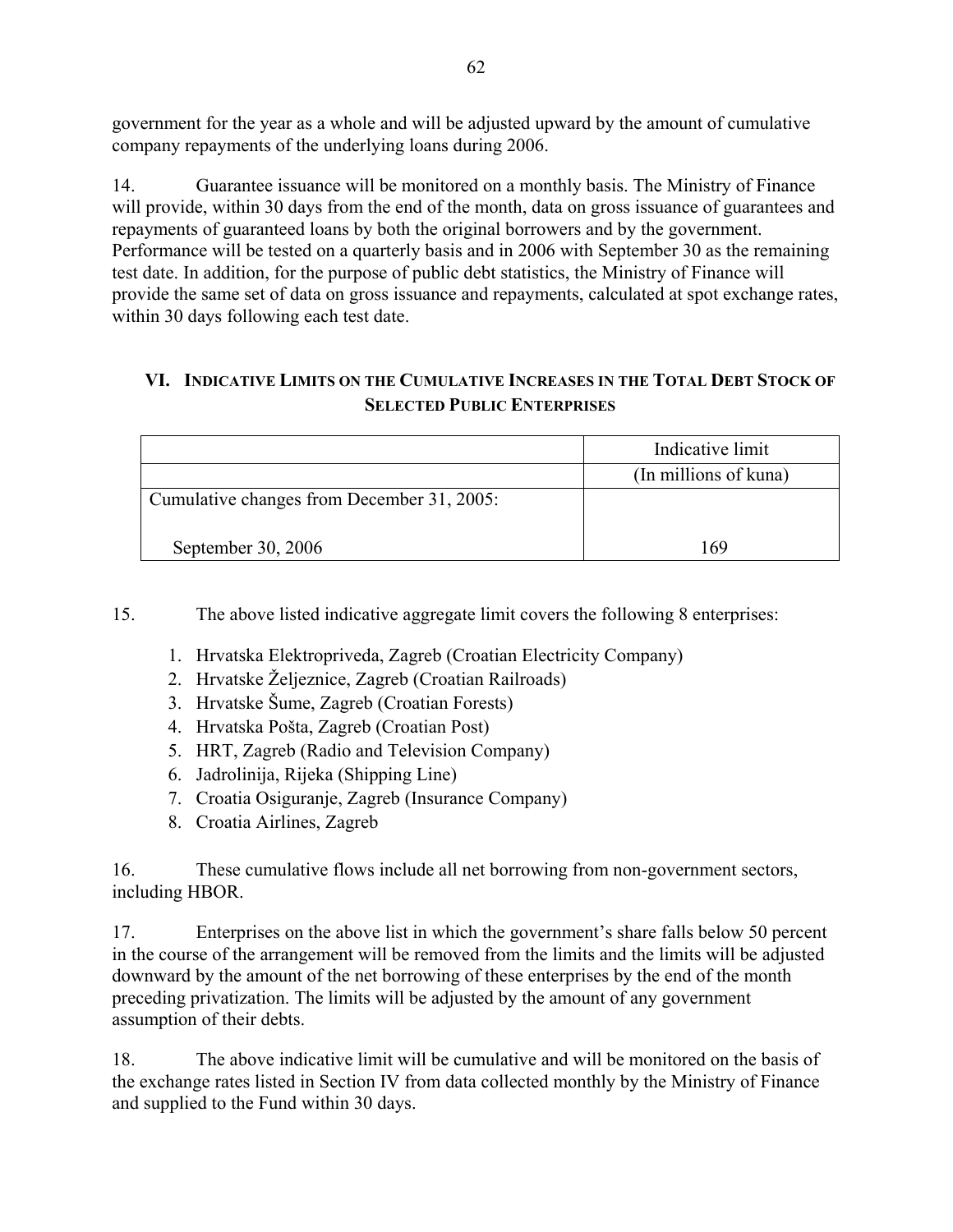# **VII. FLOORS UNDER THE CUMULATIVE CHANGES IN THE NET INTERNATIONAL RESERVES OF THE CROATIAN NATIONAL BANK**

|                                            | Floor                 |
|--------------------------------------------|-----------------------|
|                                            | (In millions of euro) |
| Stock as of December 31, 2005              | 5,560                 |
| Cumulative change from December 31, 2005:  |                       |
| September 30, 2006 (performance criterion) | 400                   |

19. For purposes of the program, net international reserves of the Croatian National Bank (CNB) are defined as the euro value of reserve assets minus reserve liabilities.

20. For purposes of the program, reserve assets shall be defined as monetary gold, holdings of SDRs, any reserve position in the IMF, and holdings of foreign exchange in convertible currencies by the CNB. Any return to the CNB of blocked foreign assets that are not part of CNB reserve assets as of December 31, 2005 will be added to the reserve floor. Reserves that are pledged, frozen or used as collateral shall be excluded from the reserve assets. In particular, any reserve assets pledged to secure government debt will be excluded from the reserves definition.

21. For purposes of the program, reserve liabilities shall be defined as all foreign exchange liabilities of the CNB to residents and foreign exchange and kuna-denominated liabilities of the CNB to non-residents—excluding deposits into the special accounts for external debt servicing—with an original maturity of up to and including one year, as well as liabilities arising from IMF purchases and bridge loans from the BIS, irrespective of their maturity. For purposes of the program, reserve liabilities shall also include arrears on principal or interest payments to commercial banks, suppliers, or official export credit agencies, and future and contingent commitments to sell foreign exchange arising from transactions in derivative assets (futures, forwards, swaps, and options). Central government foreign exchange deposits at the CNB are excluded from reserve liabilities.

22. The net forward position of the CNB is defined as the difference between the face value of foreign currency-denominated CNB off-balance sheet claims on nonresidents (forwards, swaps, options, and futures market contracts) and foreign currency obligations to both residents and nonresidents. This position was zero on December 31, 2005. For program purposes, only the off-balance sheet obligations will be deducted from the CNB's net international reserves position. These liabilities amounted to zero on December 31, 2005.

23. For the purpose of program monitoring, the stock of reserve assets and liabilities will be valued in euro at the exchange rates specified in Section IV.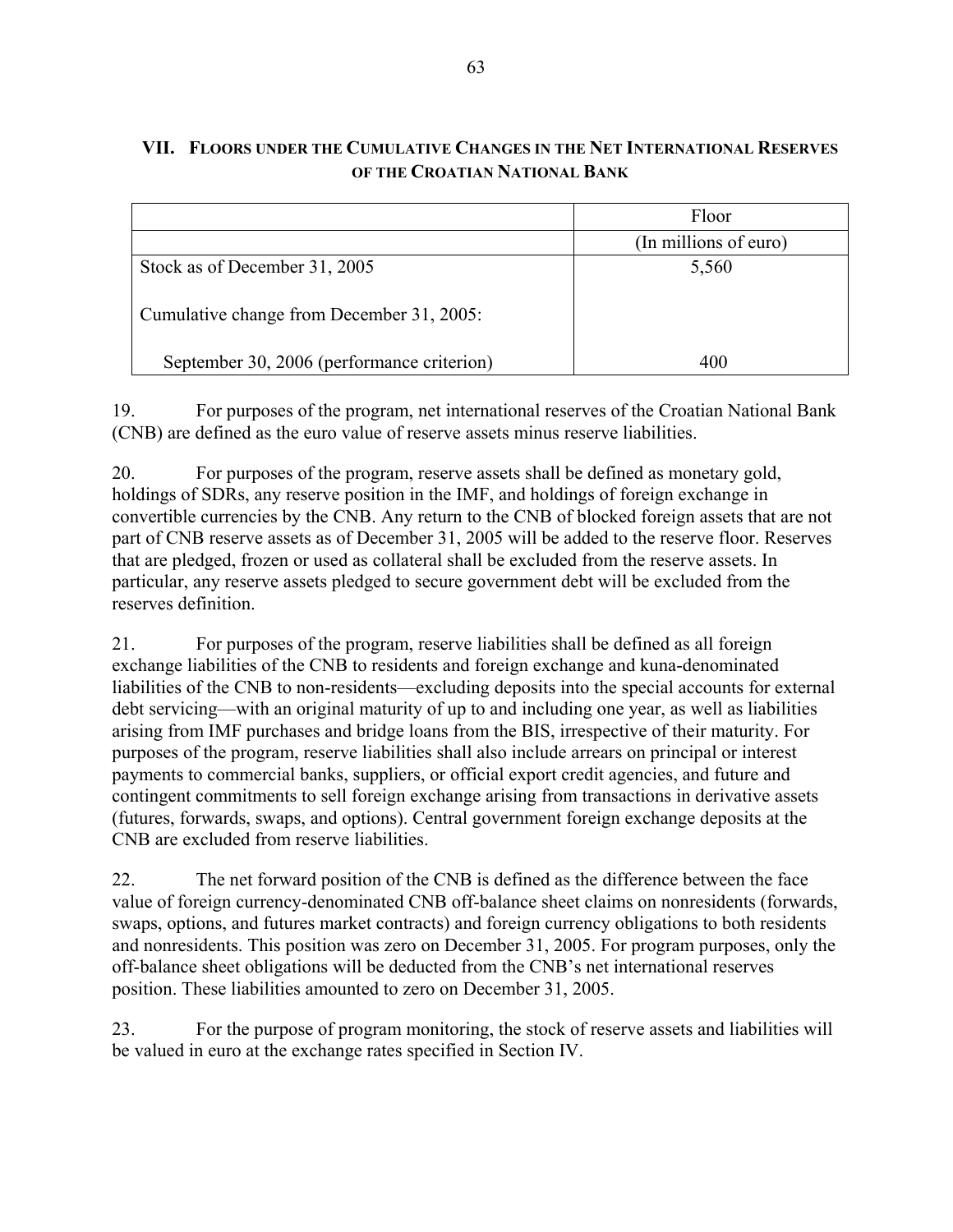24. For purposes of the program, the end-of-quarter net international reserves of the CNB are calculated as the arithmetic average of 11 observations centered on the last business day of each period. This applies also to the end-2005 stock of net international reserves of the CNB.

25. The limit will be monitored from data on the accounts of the CNB supplied monthly to the Fund by the CNB within 15 days of the last business day included in the observations.

# **VIII. LIMITS ON THE CUMULATIVE CHANGES IN THE NET DOMESTIC ASSETS OF THE CROATIAN NATIONAL BANK**

|                                            | Ceiling               |
|--------------------------------------------|-----------------------|
|                                            | (In millions of kuna) |
| Stock as of December 31, 2005              | $-1,822$              |
| Cumulative change from December 31, 2005:  |                       |
| September 30, 2006 (performance criterion) | 681                   |

26. The net domestic assets of the Croatian National Bank (CNB) are defined as base money minus the net foreign assets of the CNB, both expressed in local currency at program exchange rates (see Section IV).

27. Base money is defined as currency outside banks, vault cash of banks, giro and required reserve deposits of banks in domestic currency, deposit money, required reserve deposits of banks in foreign currency, restricted deposits, and escrow deposits held at the CNB.

28. Net foreign assets of the CNB are defined as reserve assets plus those foreign assets of the CNB that are excluded from reserve assets under the definition in Section VII, minus foreign liabilities of the CNB.

29. If the reserve requirement ratio and/or the definition of liabilities subject to reserve requirements is changed during the program period, the CNB will consult with the Fund to modify the above limits appropriately.

30. For the purposes of the program, the net domestic assets of the CNB and the base money at the end of each period will be calculated as the arithmetic average of 11 observations centered on the last business day of the period. This applies also to the end-2005 stock of net domestic assets of the CNB.